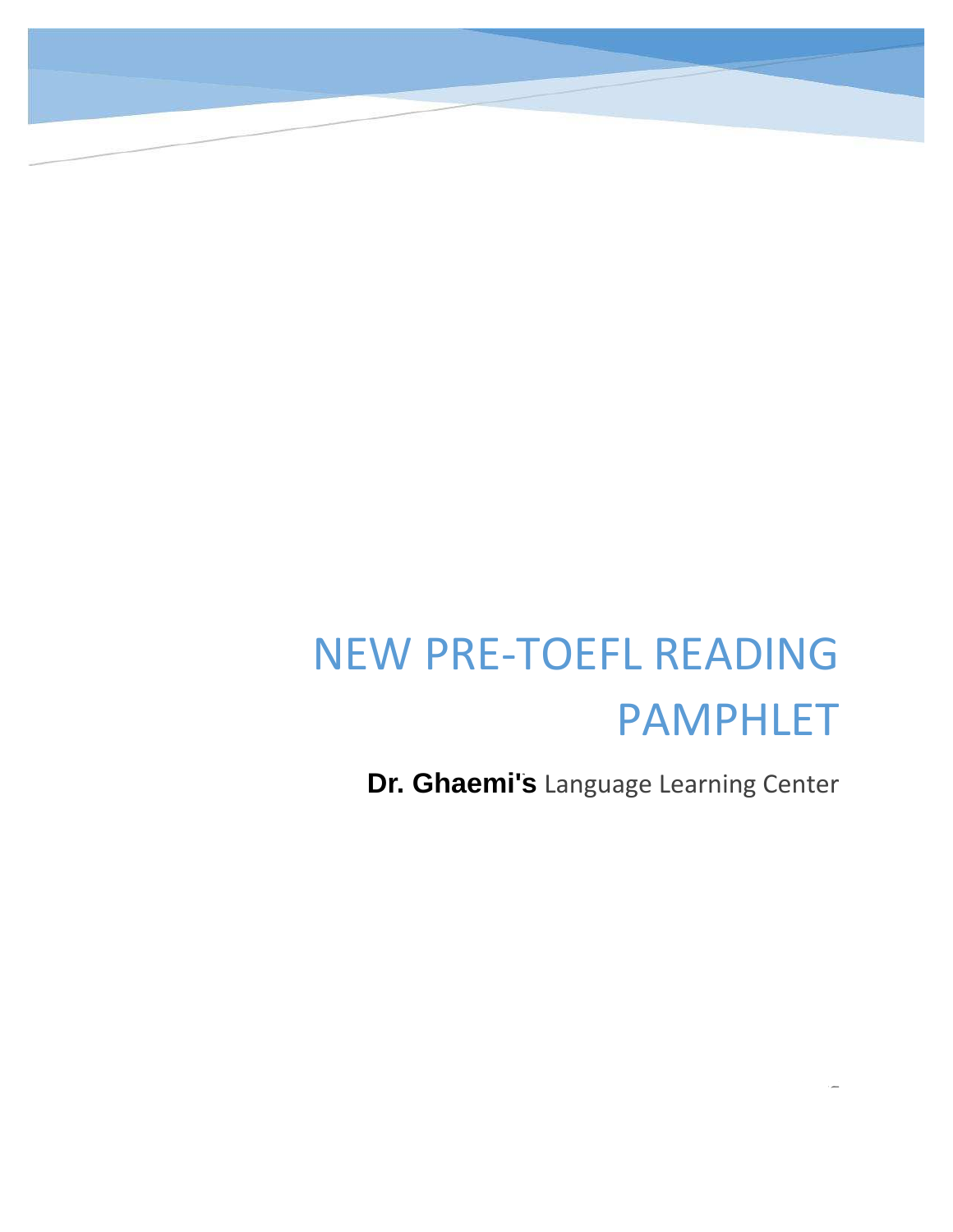# *Contents:*

| Chapter 1  | <b>Fact Questions</b>                    | 3  |
|------------|------------------------------------------|----|
| Chapter 2  | <b>Negative Fact Questions</b>           | 10 |
| Chapter 3  | <b>Inference Questions</b>               | 16 |
| Chapter 4  | <b>Rhetorical Purpose Questions</b>      | 24 |
| Chapter 5  | <b>Vocabulary Questions</b>              | 32 |
| Chapter 6  | <b>Reference Questions</b>               | 39 |
| Chapter 7  | <b>Sentence Simplification Questions</b> | 46 |
| Chapter 8  | <b>Text Insertion Questions</b>          | 54 |
| Chapter 9  | <b>Prose Summary Questions</b>           | 61 |
| Chapter 10 | <b>Table/Chart Questions</b>             | 68 |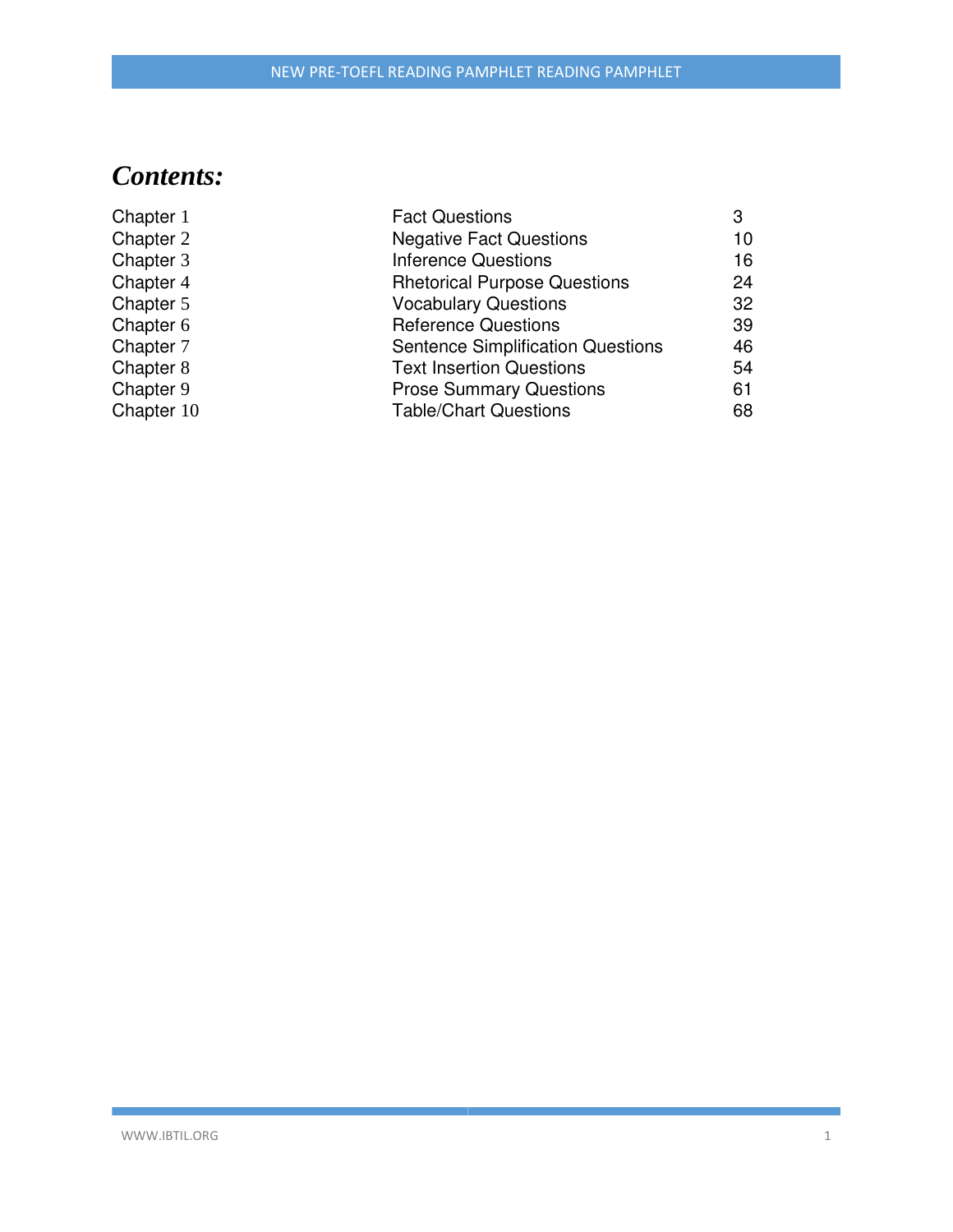# *Chapter 1: Fact Questions*

#### **Necessary Skills**

- Identifying important information and facts stated in a passage
- Locating a specific piece of information in a passage quickly
- Understanding the distinction between main ideas and supporting details
- Focusing on facts, details, definitions, or other information presented in a passage

#### **Sample Questions**

- According to the passage, who/when/where/what/how/why…………..?
- According to paragraph X, which of the following is true of..............?
- The author's description of ...............mentions which of the following?
- · . According to paragraph X, occurred because …………….
- According to the passage, why did X do Y?

#### **Strategies**

• Look for transitional expressions to locate details such as examples, steps, time, reasons, or results.

- Pay attention to examples and descriptions that provide information and details.
- Eliminate choices presenting information that contradicts what is provided in the passage.

• Answer the specific question being asked. Do not select an answer just because it is mentioned in the passage.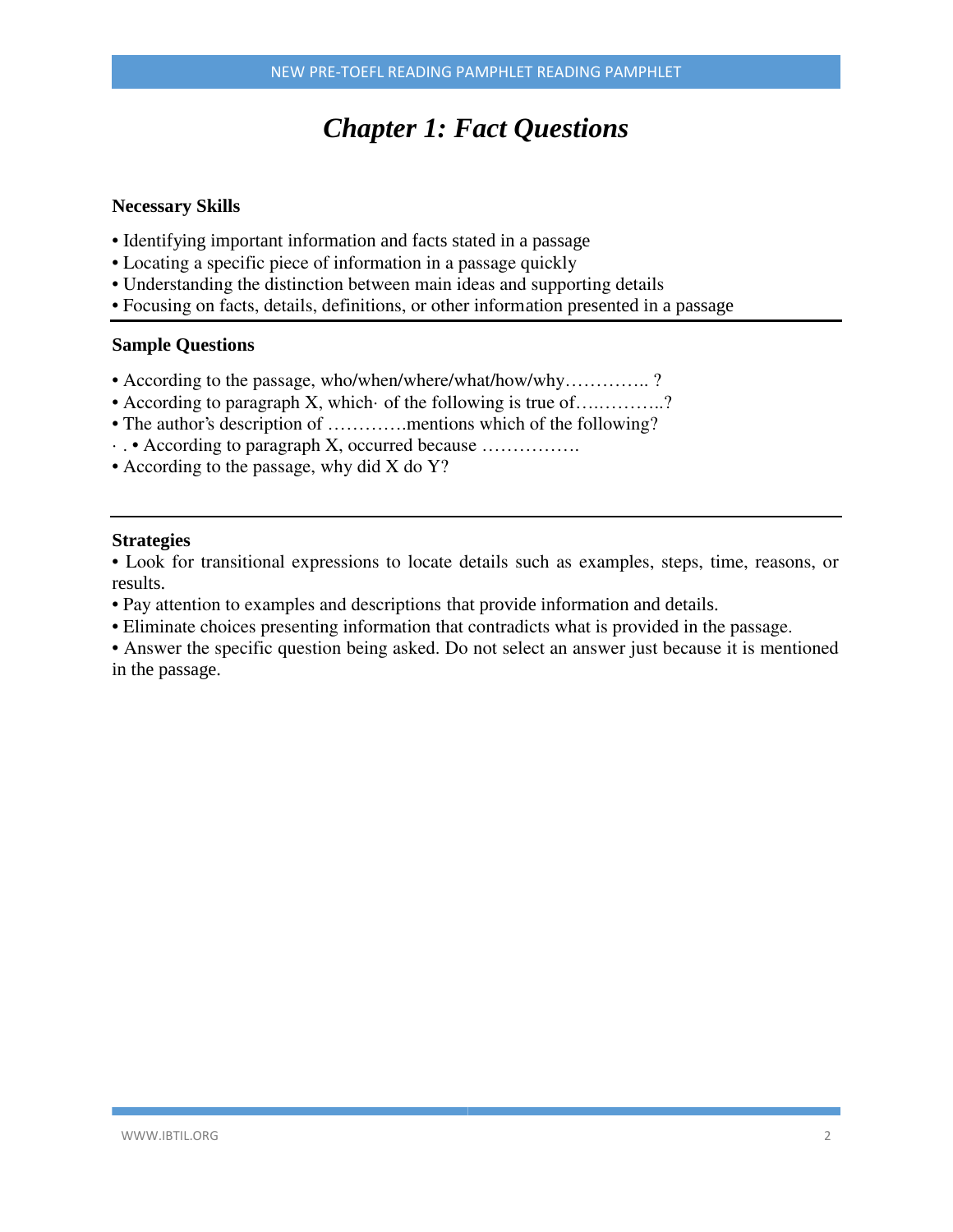## **Reading 1: Astronomy: Titan's Atmosphere**

Saturn's largest moon, Titan, has recently become a source of interest to atmospheric scientists. Atmospheric scientists focus on the. wax moisture and weather patterns within an atmosphere interact Eager to find new environments to observe, scientists have begun looking at Titan. It is the only one of Saturn's moons large enough to support an atmosphere. Given its distance from the sun, Titan is significantly colder than Earth. However, its atmospheric conditions are nearly identical to Earth's in many regards. On Earth, liquid water evaporates and rises into the atmosphere, where various forces move the air. These atmospheric air currents dictate the formation of clouds, wind direction, and the places where precipitation occurs. Scientists observing Titan have found that its atmospheric currents are similar to those on Earth and are responsible for similar events.

Unlike Earth, however, the vapor in Titan's atmosphere is not evaporated water. As Titan is much colder than Earth, water can only exist as a solid. Methane on Titan, on the other hand, behaves in a manner similar to water on Earth. We are accustomed to seeing methane as a gas, as that is how it commonly occurs on Earth. Titan's lower temperatures, however, allow methane to coalesce into a liquid and become a vapor. Given Titan's atmosphere, the evaporated and liquefied vapor acts in a manner similar to the way water behaves on Earth. It puddles on Titan's surface, evaporates, and forms into clouds. As a result, the atmospheric conditions on Titan mimic those observed on Earth.

By observing the atmospheric events on Earth and comparing them to those on Titan, scientists can improve their understanding of atmospheric behavior. On Earth, for instance, the atmospheric forces result in a large concentration of clouds and precipitation along the equator. This area of concentration, known as the inter-tropical convergence zone (ITCZ), can also be observed on Titan. However, the ITCZ on Titan is not limited to its equatorial region. Instead, liquid methane actually evaporates into vapor along the middle section of the planet. It then moves toward the poles, where it is deposited as precipitation. This unusual behavior can most likely be attributed to the fact that Titan lacks an ocean, which plays a key role in evaporation on Earth.

The outcomes of the atmospheric activity on Titan and Earth are quite different. Yet, this difference can be very helpful in honing our understanding of the way moisture in the atmosphere interacts and produces different atmospheric events. Since atmospheric science studies complex systems with a number of factors, these environments are nearly impossible to accurately reproduce in a lab. As such, it is difficult to test theories that scientists may have on atmospheric behavior. The fact that we are now able to study another atmosphere and compare and contrast it with that of Earth is valuable in improving our understanding of atmospheric sciences.

#### **1. According to paragraph 1, what do scientists hope to do by studying Titan's atmosphere?**

(A) Gain more understanding of how methane behaves at lower temperatures

- (B) Improve their knowledge of atmospheric events and their causes
- (C) Begin finding atmospheres other than Earth that are friendly to life

(D) Prove that any element can play a part in generating atmospheric events

#### **2. According to paragraph 3, an inter-tropical convergence zone is:**

- (A) An area of concentrated moisture within an atmosphere
- (B) An area that only occurs along the middle section of Titan
- (C) An atmospheric event occurring in equatorial regions
- (D) An event observed exclusively in Earth's atmosphere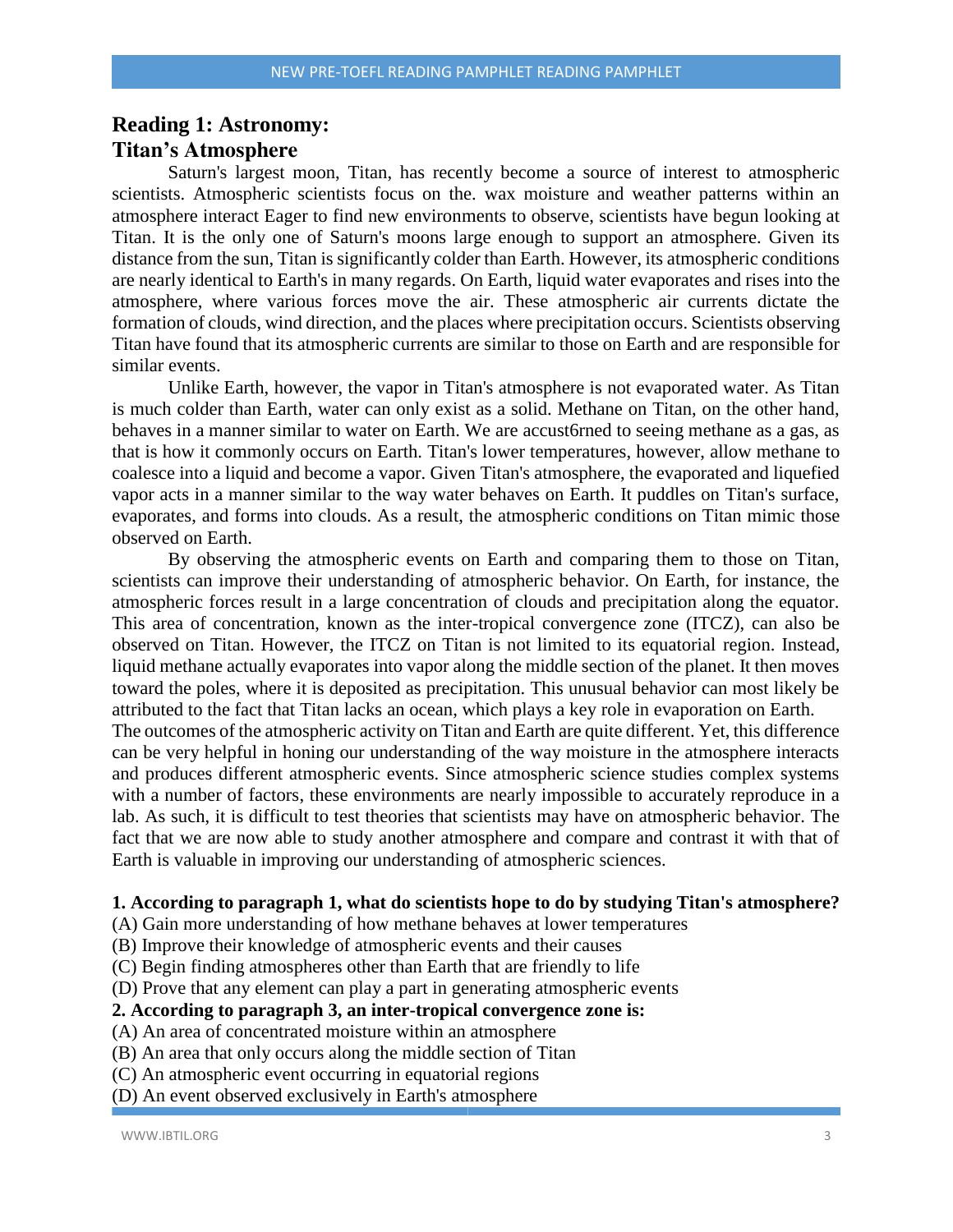#### **3. According to paragraph 4, why is it helpful to have another atmosphere to compare with Earth's?**

(A) We are not familiar with the way methane behaves at lower temperatures.

(B) Most theories concerning atmospheric behavior are only relevant to Earth.

(C) Most planetary bodies simply lack atmospheres that we can observe.

(D) Reproducing atmospheric variables in a lab is nearly impossible.

## **Reading 2: Environmental Science: Detecting Bacterial Contamination in Water Supply**

Contemporary water treatment methods allow governments to treat water infested with potentially harmful bacteria and make it drinkable. While these methods make tap water entirely safe to drink, it is not practical to treat all of the world's surface water in this fashion. Thus, people who use untreated water for recreational purposes are at risk of ingesting harmful bacteria. As a solution, the British government and a number of other countries within the European Union are working together. Their goal is to produce a method that can be employed to prevent bacterial contamination of lakes, fivers, and oceans.

This method, however, does not actually cleanse the water. Rather, it is used to evaluate which areas in a region may contribute to water contamination. It is especially useful near agricultural regions. These areas are where contamination is most likely to occur. Large amounts of animal waste in these areas increase the possibility of harmful contaminants making their way into water. This new method will be used to test the agricultural regions and determine where preventative measures are needed.

Due to the high amount of animal waste used and produced by the agriculture industry, analysts have adjusted their efforts specifically to such areas. When precipitation occurs near facilities that hold animals, it is possible that contaminants will be picked up from waste material and run into water sources. In addition, many vegetable farmers may use animal waste to fertilize their fields. This can also contaminate runoff water. As these processes are necessary to provide food for a country, it is impossible to stop them entirely. Instead, these new methods are being employed to locate particular spots that are most likely to cause contamination.

These methods involve taking a number of soil samples from any given agricultural area and bringing them to a lab. The samples are analyzed to count bacteria. Those with particularly high concentrations of bacteria are matched with the region they were taken from. Researchers can then return to high-risk areas and help local people take measures to prevent contamination by runoff. For instance, farmers might avoid heavily watering a high-risk field. By watering high-risk fields more frequently using less water, the risk of contamination by runoff is minimized. Since water is less likely to run out of the field this  $\cdot$  way, it is also less likely to work its way into public water sources. The methods can also be adjusted in regions where water pollution is already occurring. Finding the most intense sources of pollution allows experts to focus their attention on the few areas that need the most work.

These efforts represent preventative methods that governments are employing in an attempt to stop environmental crises before they occur. In using this mode of analysis and responding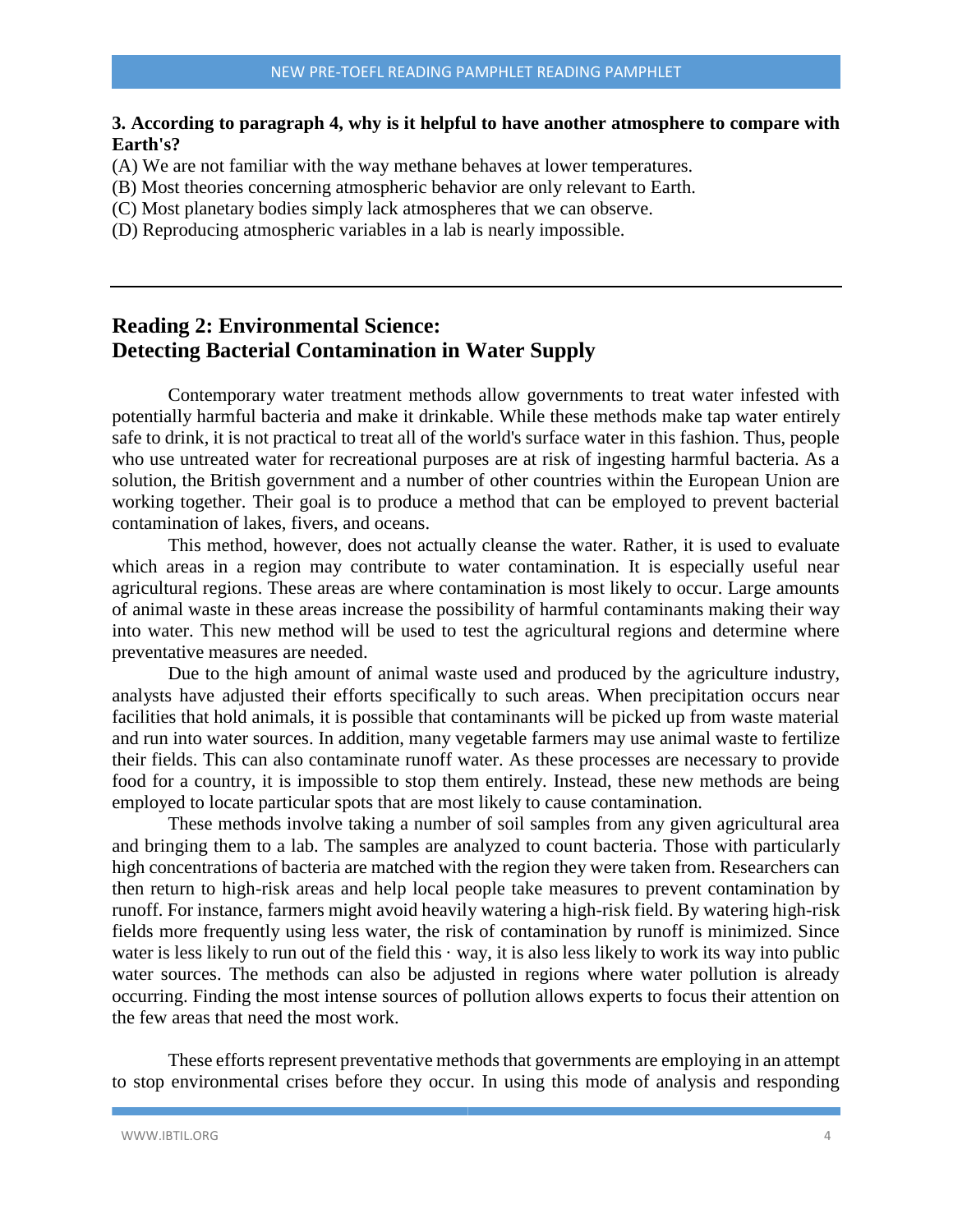accordingly to the results, a community can pinpoint sources of serious pollution. They can then address them before their water becomes contaminated. In the long run, these efforts will prove valuable in preventing sickness and making water safer to use for recreation.

#### **1. According to paragraph 3, why are agricultural areas some of the most likely contributors to water contamination?**

- (A) In cleaning and growing food, a number of harmful chemicals are used.
- (B) They produce and use a large amount of animal waste.
- (C) In cleaning and growing food, the industry is in close contact with water supplies.
- (D) They lack the facilities necessary to purify the water they use.

#### **2. According to paragraph 4; why are soil samples from fields taken into a laboratory?**

- (A) To check for possible chemical contamination of the soil
- (B) To see if contaminants are making their way into the food being grown
- (C) To ensure that farmers are using the right amount of fertilizer
- (D) To evaluate the concentration of bacteria within a sample

#### **3. According to paragraph 4, farmers should irrigate high-risk fields more often with less water because**

- (A) it minimizes runoff from the field
- (B) it assists in the rapid growth of crops
- (C) it is unnecessary to use fertilizers
- (D) it keeps contaminants from entering fertilizer

## **Reading 3: Business: Equity Theory**

Equity theory was originally explained by a behavioral psychologist, John Stacy Adams, in 1963. This theory attempts to explain an individual's behavior within the context of striving toward equilibrium in a situation. Equity theory claims that individuals act according to inequities that they perceive in their environment. When people observe an unequal situation, they experience distress. This compels them to act in a way to achieve equity within the situation.

Equity theory is applicable to a number of realms. It can be used to explain how individuals act in personal relationships: It also has been employed extensively in the realm of business management. For instance, employees that know they are being paid less than their coworkers for doing more work would feel under-compensated. In an effort to correct this inequity, they might attempt to fix the observed inequity in a number of ways. They might work less, talk to their managers, or attempt to motivate their coworkers to work harder.

Equity theory can also be applied to employees that perceive an inequity that favors them. Employees who feel that they are getting too much in return tor their input may attempt to remedy the situation. They may work harder, argue for .better pay for others, or take other measures to make the situation equitable.

By applying equity theory to actual situations in a workplace, managers can gain valuable insight into factors motivating their employees. However, attempts to make practical sense of equity theory reveal its weaknesses. Critics point out that not all employees will seek to correct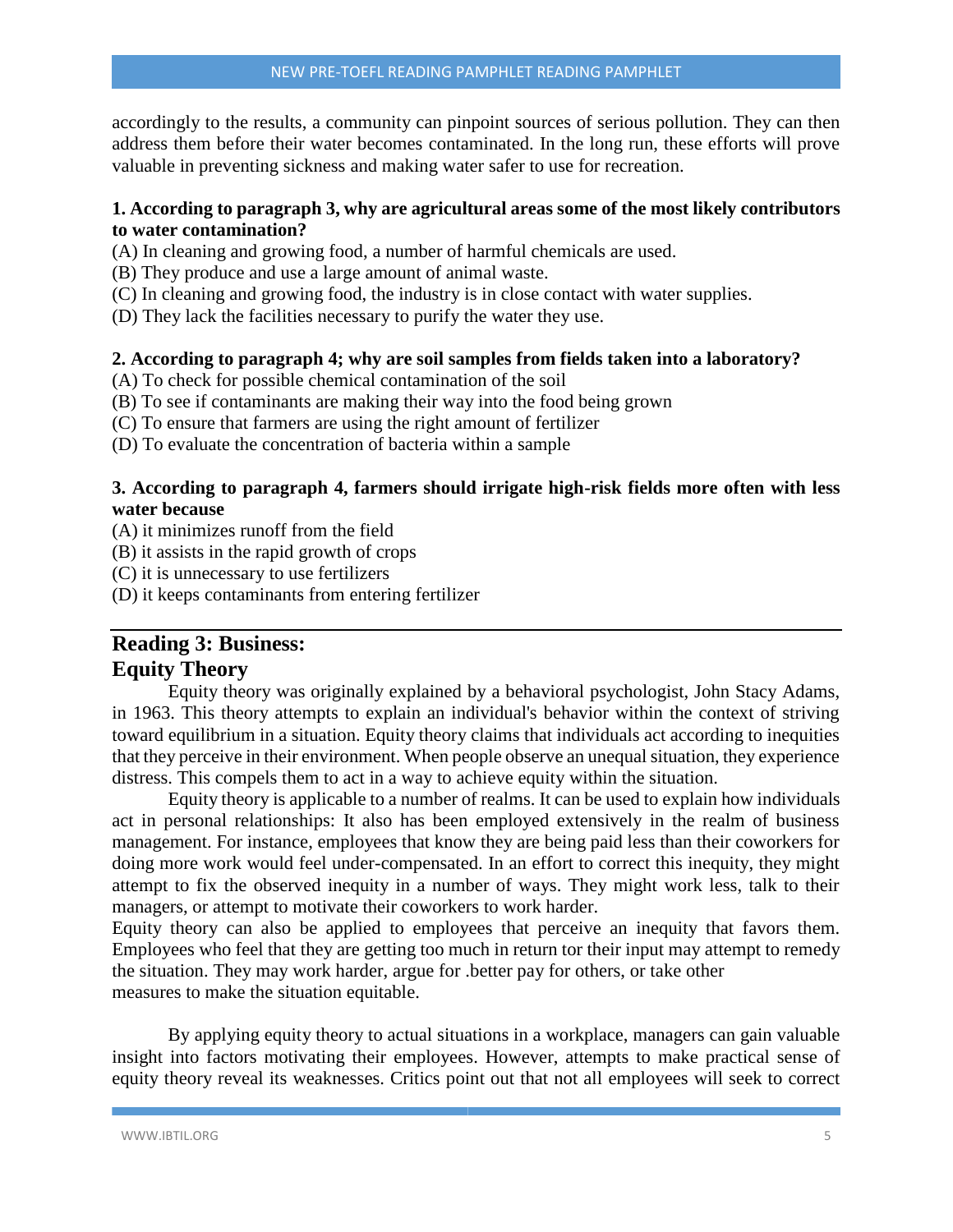inequities in the workplace. Non-confrontational people who feel under-compensated may continue to work in the inequitable conditions simply because they fear conflict. Employees who are over-compensated, on the other hand, might be satisfied with the inequitable situation. They may do nothing to change it for fear of hurting their position. In short, equity theory unjustifiably presumes that individuals will value equity over all other factors. Moreover, it fails to account for quirks in someone's personality that might cause him or her to avoid addressing inequality.

A larger criticism stems from the fact that equity theory only seeks to explain individuals' responses to perceived inequities between individuals. Equity theory does not account for perceived inequities between individuals and systems. For instance, an employee might feel equally compensated as compared to his or her fellow employees. However, he or she might feel that the business is not paying anyone enough. Equity theory does not account for this.

These shortcomings highlight the impractical aspects of equity theory, which seems to oversimplify a very complex subject. Ultimately, there are a number of factors that may influence how individuals act in any situation. Their perception of inequalities is only a part of a much bigger picture. Equity theory may be part of one person's considerations in acting a certain way. However, it is by no means a comprehensive explanation for individual behavior.

#### **1. According to paragraph 1, how does equity theory explain individual behavior?**

- (A) Equity is achieved in a system by individuals acting on self-interest.
- (B) Individuals behave in a self-interested way with little regard for others.
- (C) Individuals attempt to correct perceived inequities they observe in relationships.
- (D) Perceived inequities in a business environment may cause employees to act in a certain way.

#### **2. According to paragraph 3, which of the following is true of equity theory?**

- (A) Managers can use it to understand their employees.
- (B) Employees can use it to justify their request for a raise in pay.
- (C) Managers can use it to motivate employees to work harder.
- (D) Employees can use it to change their perception of a business.

#### **3. According to paragraph 3, what is equity theory's main weakness?**

(A) It fails to account for other factors that compel an individual to act.

- (B) It has been proven that people are self-interested and uninterested in equity.
- (C) It is difficult to apply to the real world in a meaningful way.

(D) It is too complex for most managers to adequately understand and apply.

## **Reading 4: Biology: Thermoregulation in Mammals**

Over the course of their evolution, mammals have developed a sophisticated nervous system by which they can control their internal temperature. Thermoregulation allows mammals to keep their internal temperatures constant. This can occur despite external temperature changes in their environment. It offers mammals a degree of freedom from their environment. However, it requires a very large expenditure of energy. This process is centered within the hypothalamus. The hypothalamus is a part of the brain responsible for other subconscious functions like breathing and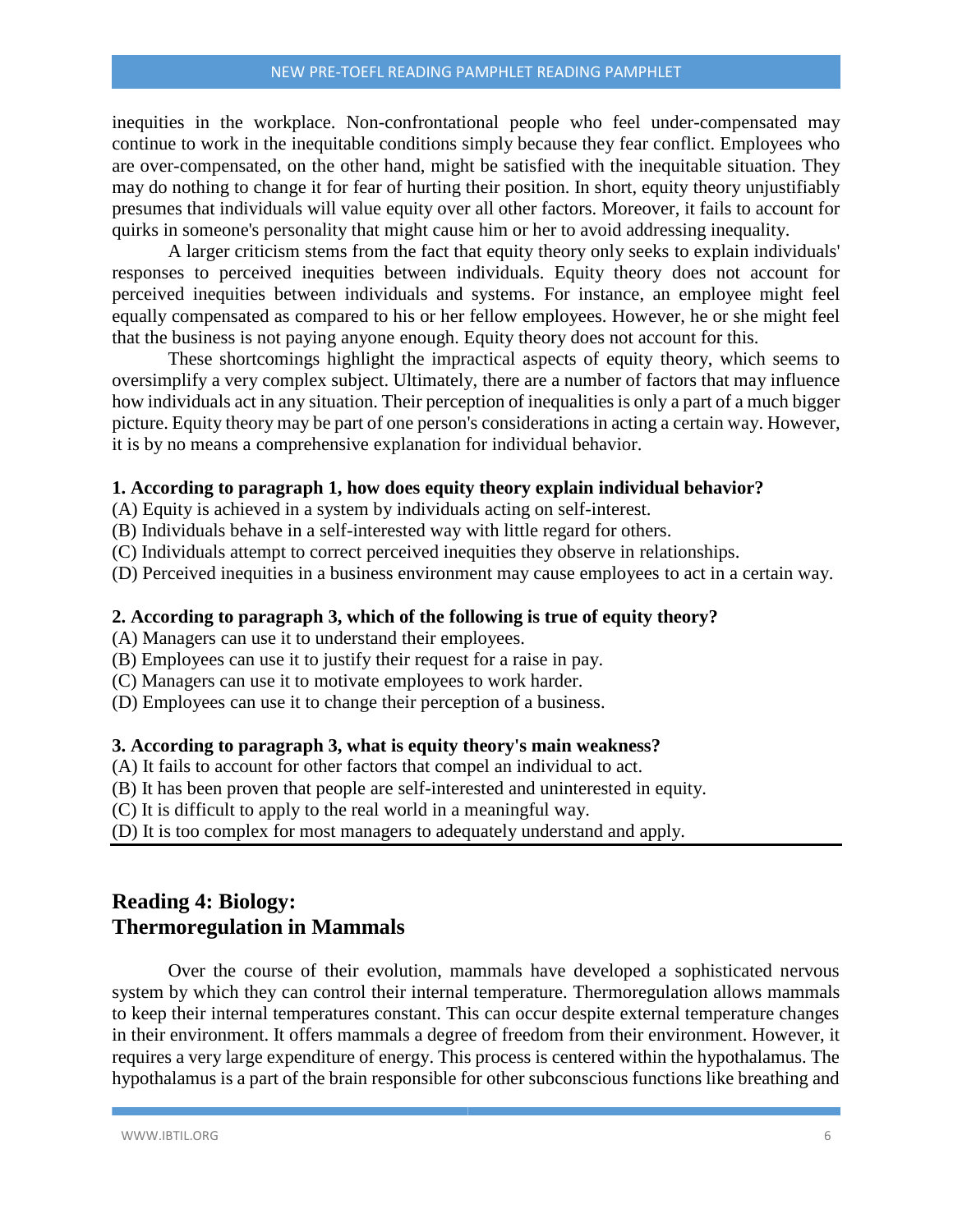blinking. By using nervous signals sent from temperature-sensing nerves in the skin, the hypothalamus can activate mechanisms in the body to regulate the body's internal temperature.  $\cdot$ 

The most basic process for temperature .regulation is simply to change the rate of heat production. The hypothalamus sends signals to skeletal muscles, which causes them to move .• This movement requires muscle cells to metabolize substances to produce energy and in doing so, create heat. A mammal involuntarily shivers when it is cold because the hypothalamus is ordering the muscles to move and produce heat. Conversely, the hypothalamus can also stop unnecessary muscle movement and slow metabolic heat production to cool a mammal.

The hypothalamus can also trigger vasodilation and vasoconstriction in blood vessels near the surface of the skin. Using these processes, the amount of heat lost to the environment can· be controlled to a degree. When a mammal enters a cold environment, the blood vessels near the skin surface constrict. This lessens the amount of blood that flows into those regions. As such, heat loss resulting from the flow of blood can be reduced. The opposite process, vasodilation, can be used to help cool the body by increasing the flow of blood to vessels near the surface of the skin.

Terrestrial mammals-those that live on land-can also regulate their temperature by controlling the amount of moisture released by the skin. When released moisture collects on the skin of a mammal, it eventually evaporates into the air around it. The evaporation process creates a cooling effect on the surface of the skin, which can be used to regulate temperature. This is common among humans. who sweat when they enter warm environments. Some mammals lack the ability to produce sweat. However, they can still use evaporative cooling methods to regulate their body temperature. Rodents, for instance, may use saliva to wet their heads. Bats use their own saliva and urine to cool themselves. Evaporative cooling of the skin coupled with vasodilation can quickly reduce a mammal's body temperature.

Finally, mammals may simply relocate to regulate their body temperature. In desert regions, mammals gather underneath the shade of trees to avoid harsh sunlight. During winter, many mammals go into hibernation-a deep sleep in which many body functions slow considerably. Hibernating mammals survive the winter months by conserving energy and dedicating it to sustaining a constant temperature. The hibernation process relies on reserves of energy stored as fat, which are burned over the winter to produce heat. Thanks to hibernation, many mammals can inhabit extremely cold regions and survive the winter.

All of these thermoregulatory processes are controlled by the hypothalamus. Some mechanisms, such as hibernation or relocation, may require a conscious effort on behalf of the organism. However, even those processes employ parts of the hypothalamus. At the core of any thermoregulatory process is one of two parts of the hypothalamus: the heating center or the cooling center. As the name suggests, the heating center senses temperature changes and triggers certain mechanisms when the mammal needs to conserve or produce heat. Alternatively, the cooling center senses excessively warm conditions around the mammal. It then triggers responses to reduce the body temperature. The hypothalamus is the core of thermoregulation.

Without these thermoregulatory devices, mammals would be at the mercy of their environment. Like reptiles, mammals would have to bask in the sun to be able to move or function. Thermoregulatory devices allow mammals to travel to regions inaccessible to reptiles and continue to function in spite of weather. This comes at the cost of energy consumption, which is much higher than for most reptiles. To maintain a steady temperature in an environment of twenty degrees Celsius, a human male has to metabolize 1800 kilocalories a day. Meanwhile, a typical alligator only metabolizes sixty kilocalories per day. The alligator, however, has to wait for adequate heat in its environment before it can move. Furthermore, alligators and most other large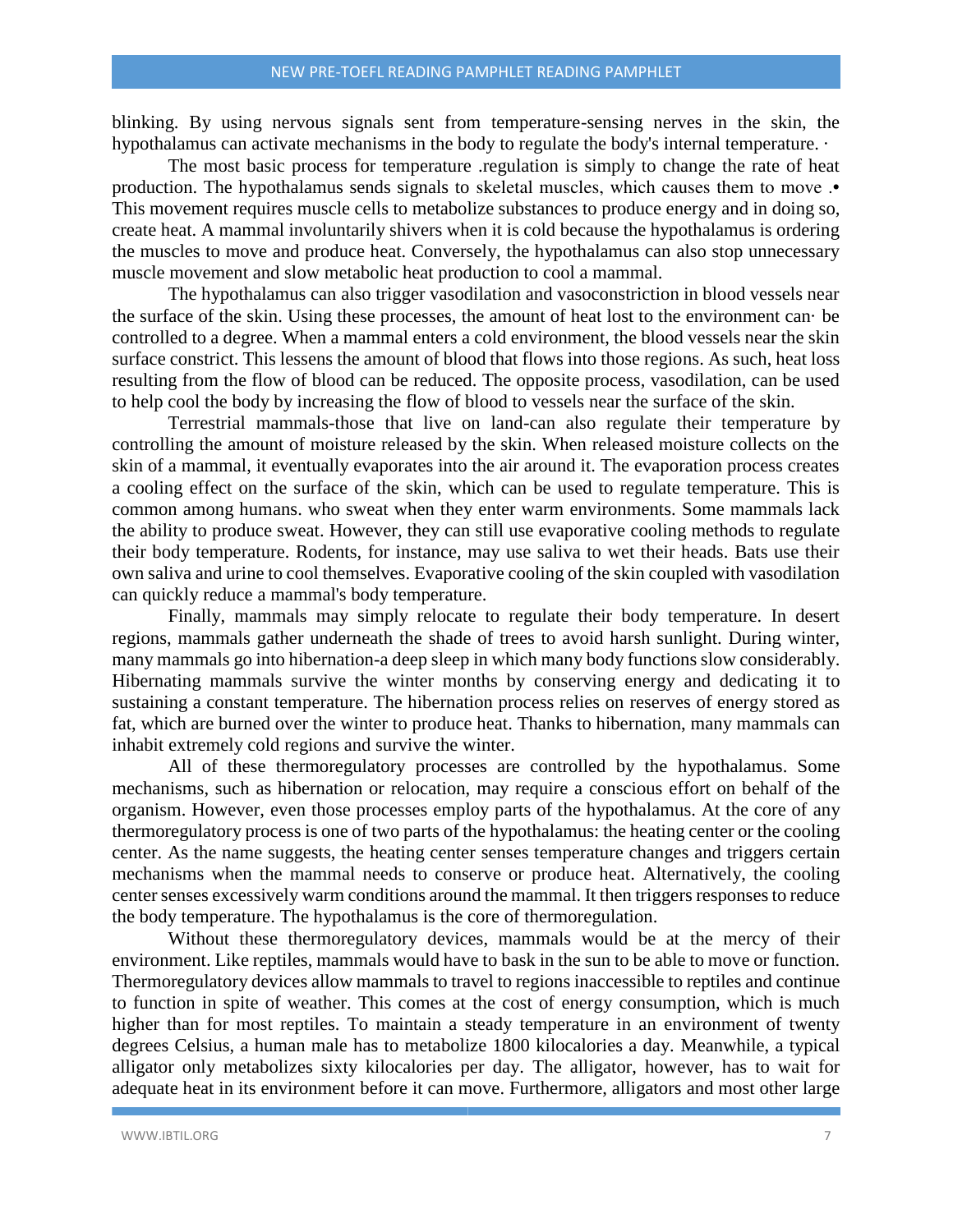reptiles are forced to remain in environments that stay warm year-round. Thanks to thermoregulation, mammals are mobile and independent from their environments.

#### **1. According to paragraph 1, what do thermoregulatory mechanisms allow mammals to do?**

- (A) Move about freely without relying upon environmental conditions
- (B) Maintain their biological functions without conscious thought
- (C) Consume energy in a more efficient way than other types of animals
- (D) Avoid overheating in extremely hot environments

#### **2. According to paragraph 3, how does vasoconstriction help regulate temperature?**

(A) By keeping blood vessels from moving towards the skin

- (B) By increasing the flow of blood underneath the skin
- (C) By forcing cooler blood closer to the surface of the skin
- (D) By narrowing blood vessels near the surface of the skin

#### **3. According to paragraph 5, relocation and hibernation are different from other thermoregulatory mechanisms because**

- (A) they can be used to produce and conserve heat, but not cool an organism.
- (B) they do not cause a physiological change within the organism.
- (C) they may require conscious effort by the organism.
- (D) they work independently of other thermoregulatory mechanisms.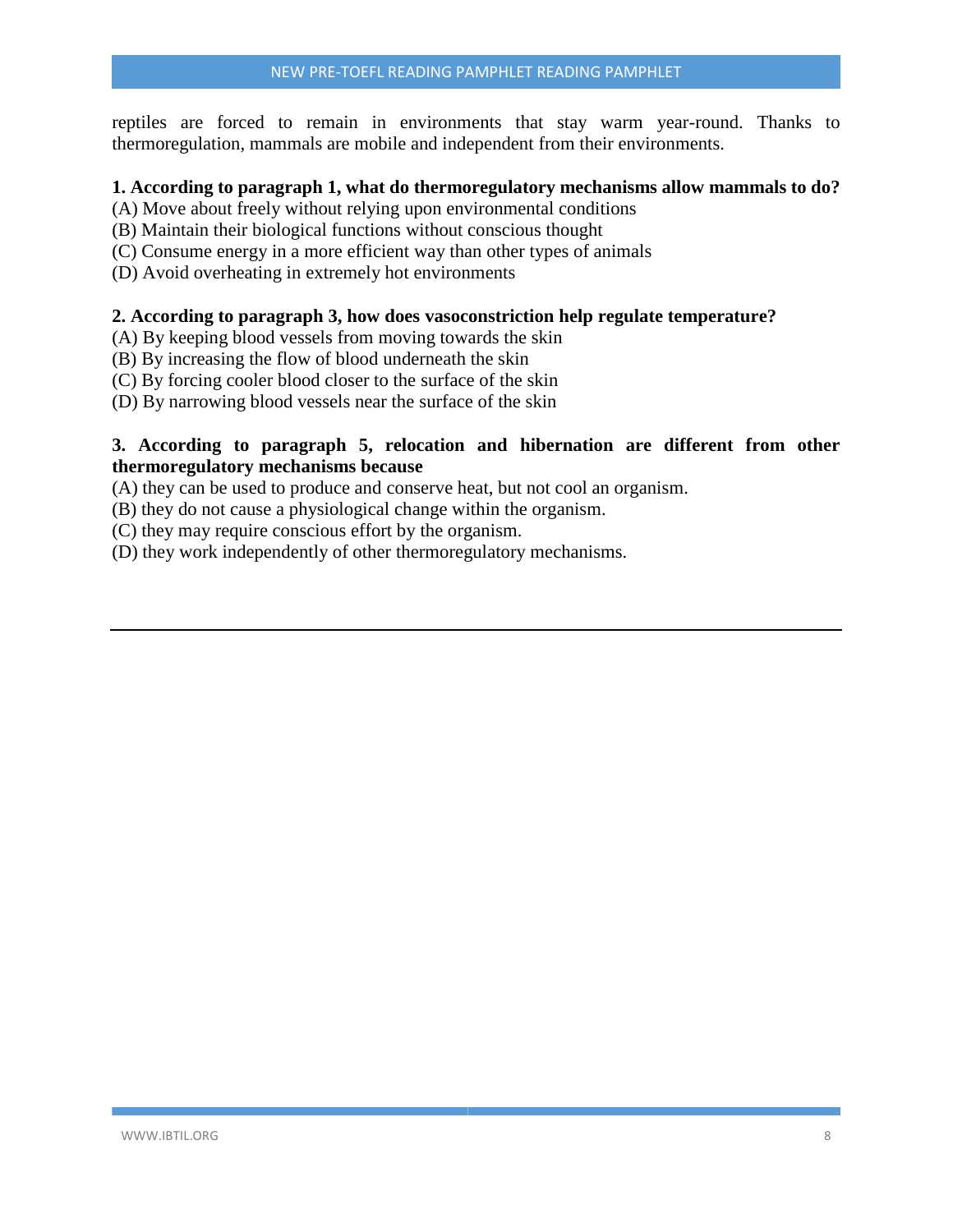# *Chapter 2: Negative Fact Questions*

#### **Necessary Skills:**

- Recognizing incorrect information as well as information not mentioned in the passage
- Identifying paraphrases that do or do not correctly summarize information from the passage
- Verifying that three answer choices are true and one is false

#### **Example Questions**

- All of the following are mentioned in paragraph X as ..........................EXCEPT:
- According to the passage, which of the following is NOT…. ?
- The author's description of …………..mentions all of the following EXCEPT:

#### **Strategies**

• Be aware that often, the three incorrect answer choices are spread across a paragraph or several paragraphs.

• Keep in mind that the correct answer either directly contradicts one or more statements in the passage or is not mentioned in the passage at all.

• Check your answer to make sure that you understood the question accurately.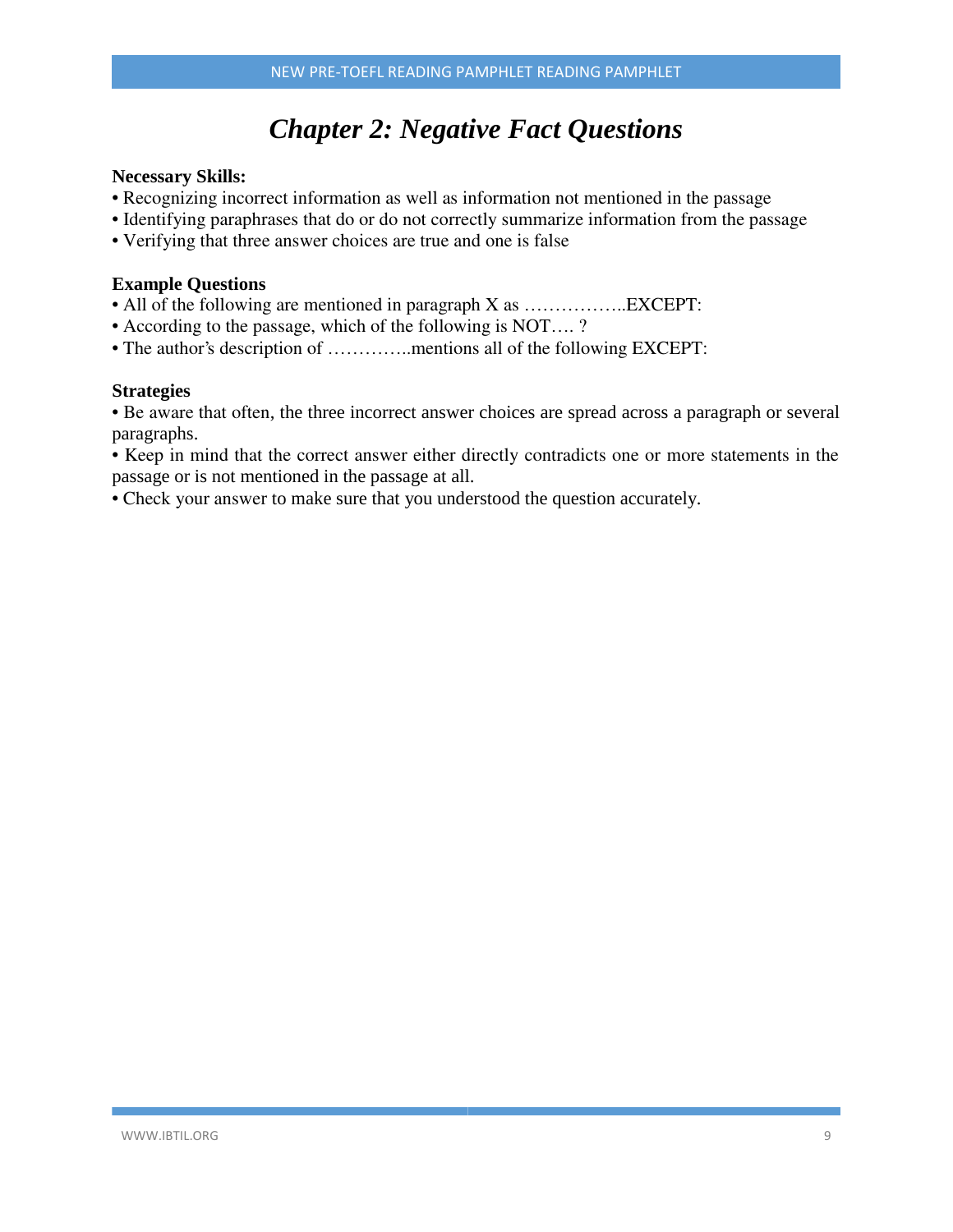## **Reading 1: Photography Early Photographic Processes**

Two processes invented during the Industrial Revolution advanced the field of photography. These new processes made images available to the general public. Before these processes were invented, the first permanent photographic images took eight hours to expose and develop. This made the development of photographs a long and tedious process.

This all changed in 1839 when the daguerreotype was produced in France and the calotype was invented across the channel in England. Though both methods came out the same year and broadened the scope of photography, they produced very different results:

The daguerreotype, invented by Louis Jacques Mande Daguerre, was the first to gain popularity. Creating a daguerreotype involved producing images on copper plates coated in a silver-and-chalk solution. One great disadvantage of daguerreotypes was the mercury used in the process. After the photo was taken, it was placed in mercury fumes to form a latent image. The vapors were hazardous to the photographer and could result in mercury poisoning. There is speculation that Daguerre himself may have suffered from mercury poisoning in his later years.

Unlike daguerreotypes, calotypes were images developed on paper. Invented by William Fox Talbot, the paper was coated with alternating layers of silver nitrate and salt. This made silver chloride. When exposed to light, the silver chloride decomposed, evaporating the chloride. At the same time, the silver oxidized when placed in contact with gallic acid. Photographs using this method could be exposed in as quickly as thirty seconds on a bright day. Calotypes produced negative images with light areas appearing dark and dark areas appearing light Talbot discovered that by placing a second sheet of photographic paper underneath the negatives, he could make multiple numbers of images.

Daguerreotypes produced clear images with fine detail. At first, they were more popular than calotypes because the texture of the paper fibers used in calotypes made the images slightly blurry. On the other hand, the polished surface of daguerreotypes could result in a reflection that rnade viewing difficult. Calotypes were easier to examine and less fragile, making them popular with travelers. Since calotypes were printed on paper and not on metal plates, they did not require the glass coverings and cases like daguerreotypes did. However, the most significant contrast between the two was the calotype's use of negatives. It was possible to make multiple copies of a calotype. A daguerreotype was a one-of-a-kind image that could not be reproduced.

The invention of daguerreotypes and calotypes helped pave the way for modern photography. Calotypes have had a more lasting impact since photographs are still printed on paper and negatives are used to reproduce many images. However, the glossy clarity of the daguerreotype is also still desirable today. Later photographers would improve on the development process of these two techniques. Yet, the original results of Daguerre and Talbot's ingenuity is still seen over a century later in today's photographs.

#### **1. Calotypes and daguerreotypes have all of the following in common EXCEPT:**

(A) Their use of paper in the printing process

- (B) Shortened exposure time from previous styles
- (C) Their use of silver in the development process
- (D) Their need for a development process

## **2. The author's description of calotypes mentions all of the following EXCEPT:**

- (A) The production of negatives
- (B) The creation of multiple prints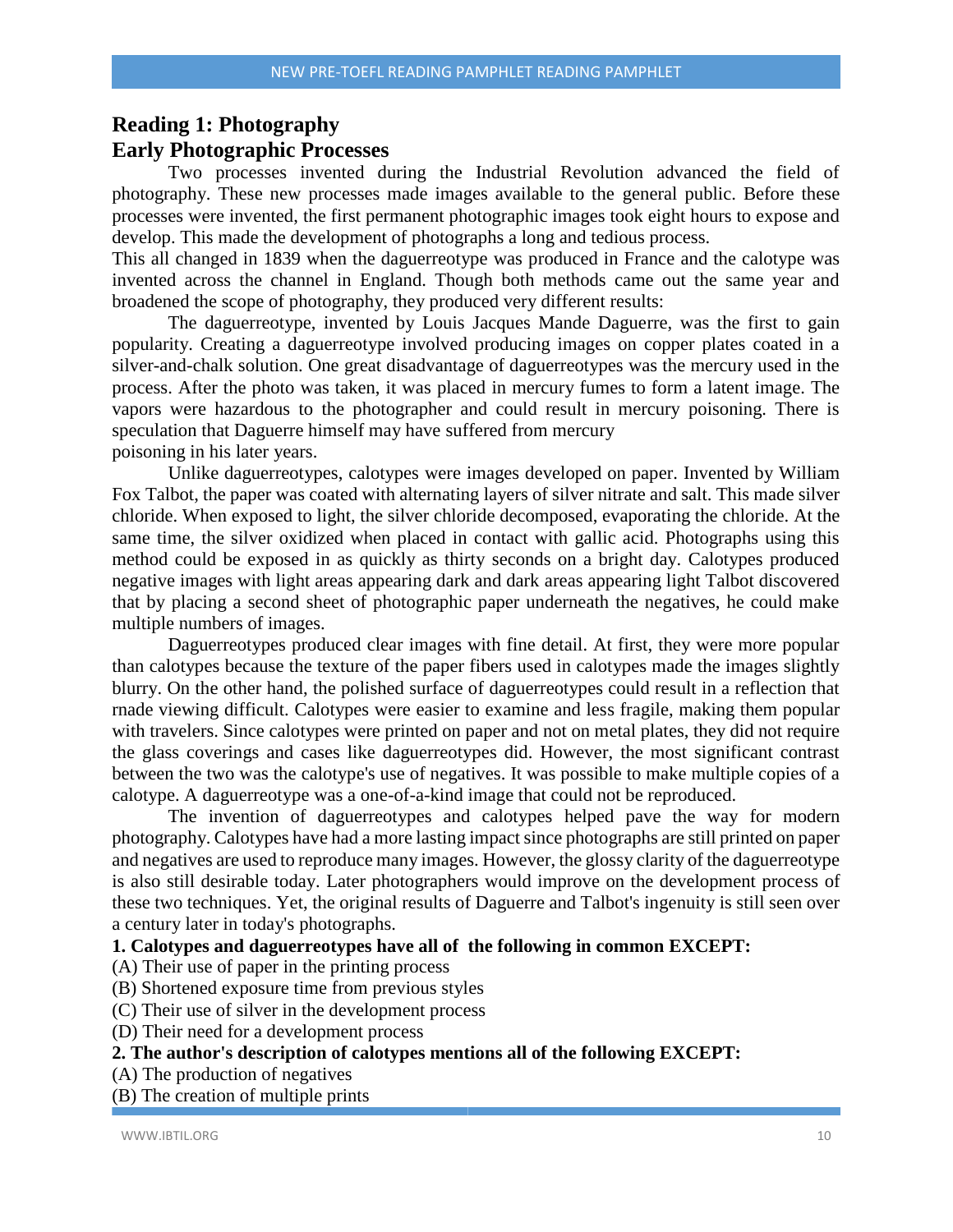- (C) The use of mercury during development
- (D) The photographs are easily carried

#### **3. According to the passage, which of the following is NOT true of daguerreotypes?**

- (A) They are not reproducible.
- (B) They are easily breakable. ·
- (C) They are typically encased.
- (D) They are blurred and unclear.

## **Reading 2: Geology Effects of Temperature on Elevation**

Imagine two of the world's largest cities, New York and Los Angeles, submerged underwater due to natural causes. What "natural causes" could lead to such a disaster? Immediately, thoughts of earthquakes and flooding come to mind. Yet, the explanation might be something much more subtle. A recent geological study has found a correlation between the temperature of the Earth's crust and the elevation of its surface. Using North America as an example, the study reveals how increases or decreases in temperature can cause changes in the altitude of any given place on the continent

Previously, scientists believed that variations in the thickness and composition of crustal rocks alone were the reasons for the elevation and buoyancy of different areas in North America. It was thought that elevation was the result of tectonic plates in. the Earth's crust that collided to build mountains, sink the sea floor; and contribute to volcanic activity. They did not consider the heat that makes rock expand as a factor. When rocks are heated, they become less dense and more buoyant, an occurrence known as thermal isostasy.

A new study of elevation takes into consideration not only the composition of the rock in the upper mantle and crust, but also its temperature. Ice floats because when water freezes, it expands and becomes less dense. Similarly, when heat is applied to rock, it also expands and becomes less dense. The heat that aids in buoyancy and maintains elevation is found in the Earth's interior and from the radioactive decay of elements in the Earth's crust. The significance of taking into account temperature, composition, and thickness of crustal rock is that it allows scientists to examine other heat sources that may affect elevation, such as "hot spots." Hot spots are places in the Earth's mantle where rocks melt and create magma.

The city of Seattle, Washington in the northwestern United States is at sea level. It is located on rock that is at below average temperature for crustal rock. The slab beneath the city is insulated from the heat beneath it If it were not, then Seattle's elevation would rise to I ,813 meters above sea level. The increase in temperature would expand the crust under the city and make it more buoyant, thus increasing the altitude. It stands to reason that if cooling makes elevation fall, then heat makes it rise. Denver, Colorado is located in the Rocky Mountains. It is called "The Mile High City" because its elevation above sea level is exactly one mile. If ihe temperature beneath the mountains dropped low enough, it is estimated that Denver would go from 1, 609 meters above sea level to 222 meters below sea level.

Clearly, temperature has a large impact on elevation. It will take billions of years for the rock beneath North America to cool and become dense enough to submerge most of the continent.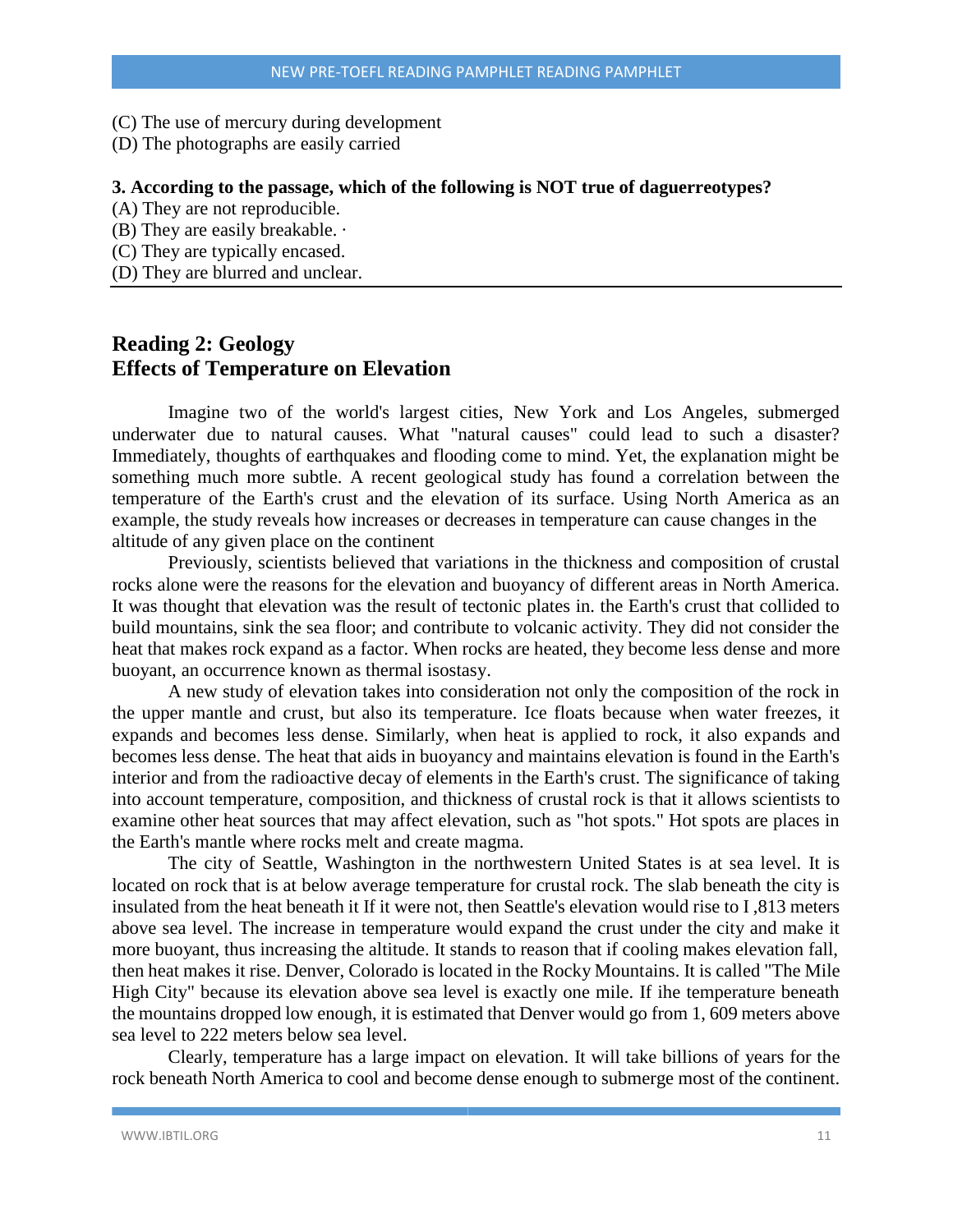However, monitoring elevation changes can aid scientists in predicting temperature shifts on the Earth's surface. In some areas, increases in altitude could signal the beginnings of volcanic activity as magma heats up crustal rock. This would allow for advance warning of volcanic eruptions.

#### **1. According to the passage, all of the following affect elevation EXCEPT:**

(A) Crustal rock' density

- (B) Changing temperature of crustal rock
- (C) Changing water temperature
- (D) Composition of crustal rock

#### **2. According to the passage, which of the following is NOT true of thermal isostasy?**

- (A) It makes rock expand.
- (B) It reduces the density of rock.
- (C) It increases floating capability.
- (D) It creates hot spots.

#### **3. All of the following can result in an increase in altitude EXCEPT:**

(A) An increase in the temperature of the crustal rock.

- (B) Heat rising to the crust's surface.
- (C) A decrease in the density of the crustal rock.

(D) Crustal rock becomes more buoyant.

## **Reading 3: Architecture Architectural Styles of Le Corbusier**

A leader in modern architecture was Charles-Edouard Jeanneret-Gris. Better known as Le Corbusier, he embraced the idea that land, people, and buildings should work together. Endowed with great natural talent, he was one of the most influential architects of the twentieth century. Examples of his work can be found in countries around the world. Though he is classified as a modernist architect, Le Corbusier used different architectural styles throughout his career tq create his works of art.

Le Corbusier himself was one of the leading proponents of the international style of architecture. This style refers to the buildings and architecture during the 1920s and 30s, the decades that saw the formative years of modernism before World War II. The chief feature of the international style was a radical simplification of form that rejected ornamentation, preferred glass, steel, and concrete for building materials, and favored transparency to allow in more natural light. It accepted the use of industrialized mass production techniques and saw construction as the honest expression of structure. Four slogans summed up the ideals espoused by architects that used the international style: "ornament is a crime," "truth to materials," "form follows function," and Le Corbusier's own claim that houses are "machines for living in." This last quote indicates his fascination with machinery such as automobiles and steamships. He believed that houses, like machines, should be functional. Most of Le Corbusier's designs are based on the international style. One example is the Villa Savoye built in 1929 by Le Corbusier in Poissy, France. With its steel and concrete structure, stucco walls, and simple box design, it adheres to the concepts of the international style. The Villa Savoye is considered a prime example of modern architecture and one of Le Corbusier's trademark works.

A decade after World War II, Le Corbusier turned from international style to an expressionistic one when he built the Chapel of Notre Dame du Haul at Ronchamp in France in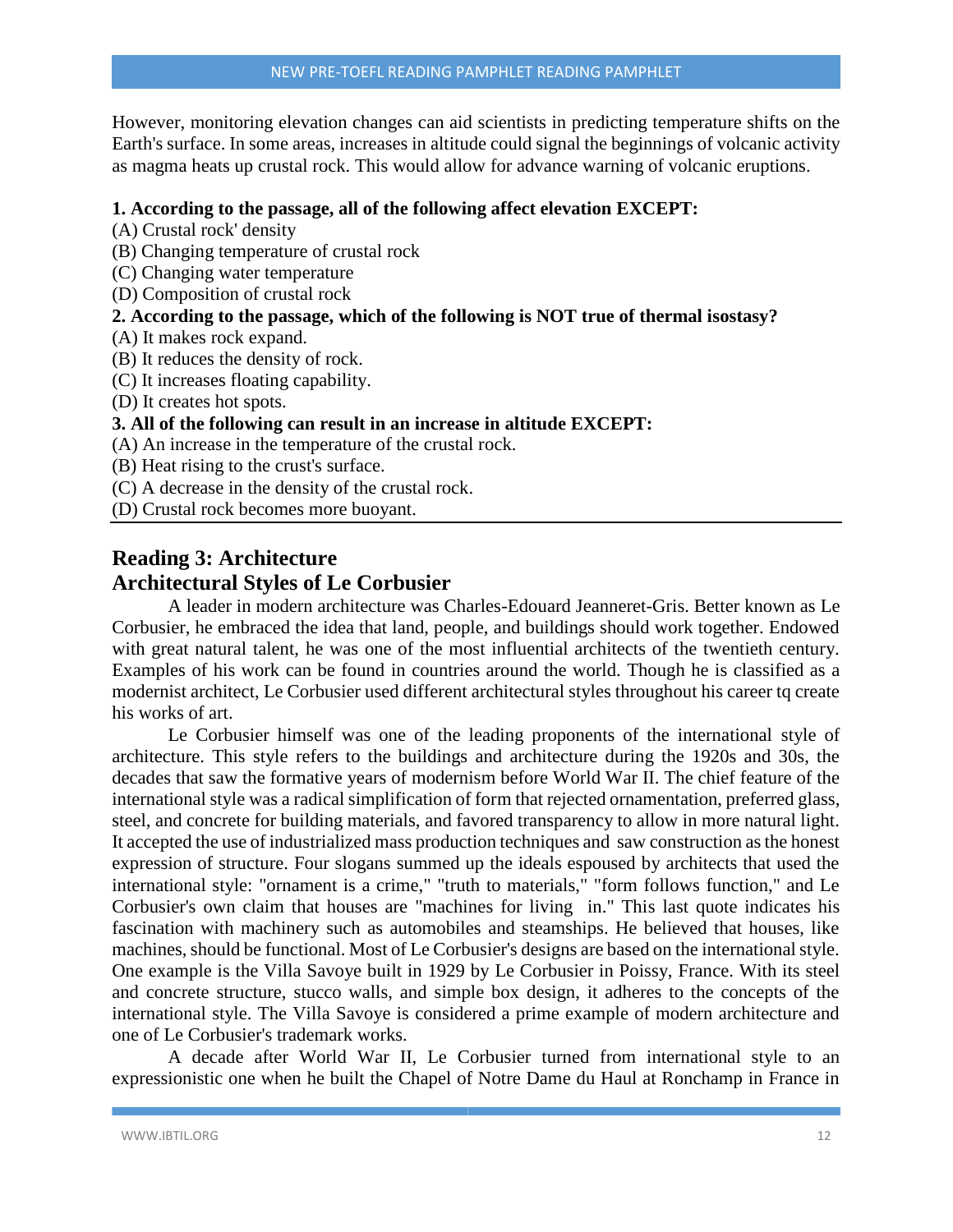1955. The expressionistic style is characterized by the distortion of form for emotional effect, the curving of geometry, the subduing of realism, the borrowing of natural forms, and the use of massproduced building materials in the international style. Notre Dame du Haul was reconstructed on the site of a pilgrimage chapel that was destroyed during the war. Le Corbusier designed it specifically to make use of the hilltop view of the horizon. Visible from all four sides, the natural surroundings aid in the expressionistic style of the chapel. The building itself is made of concrete and stone, some of which were remnants of the destroyed chapel. The walls are short and thick, while the upturned concrete roof is supported by columns and resembles a sail. The sail shape alludes to the chapel being a "ship" of religion. The building is considered one of the most important examples of religious architecture in the twentieth century, due to its unique design.

Le Corbusier himself termed his nxt style Brutalism when he referred to his choice of building material as beton brut or "raw concrete." Brutalism has its roots in modernist architecture, preferring to use rough-hewn concrete, stone, stucco, and glass. It is characterized by repeated angular geometric shapes, glaring irregularities, and rough textures in the unadorned concrete. It often demonstrates the building's function using the exterior of the building. For example, Le Corbusier's Monastery Sainte Marie de La Tourette has a rough finish to the concrete and a stark design intended to reflect the simple and sometimes harsh life of a monk. The large concrete structure sits in a meadow surrounded by forest and dominates the landscape. The monastery contains strategically placed sources of natural light to evoke a feeling of silence and reflection. There are no stained glass windows, images, or statues for adornment. Although it is still in use today by a small number of monks, LaTourette is a popular site for architecture students to visit They can stay overnight in one of the hundred narrow cells and study a master architect's achievement first-hand.

Le Corbusier was voted one of Time magazine's most influential people of the twentieth century because of his impact on building design. His creations range from private homes to churches and government buildings. Le Corbusier's designs are important examples or modernist architecture that still awe people with their ingenuity today, no matter which style he used to build them.

#### **1. The author's description of the international style of architecture mentions all of the following EXCEPT:**

- (A) Rejection of adornment
- (B) Use of natural light
- (C) Subduing of realism
- (D) Use of simple forms

#### **2. According to the passage, all of the following styles of architecture were used by Le Corbusier EXCEPT:**

- (A) International style
- (B) Naturalist style
- (C) Expressionist style

(D) Brutalism style

#### **3. According to the passage, which of the following is NOT true of the brutalist style of architecture?**

(A) The architect's use of angular geometric shapes.

- (B) There are noticeable irregularities in the exterior.
- (C) The presence of rough textures in the materials.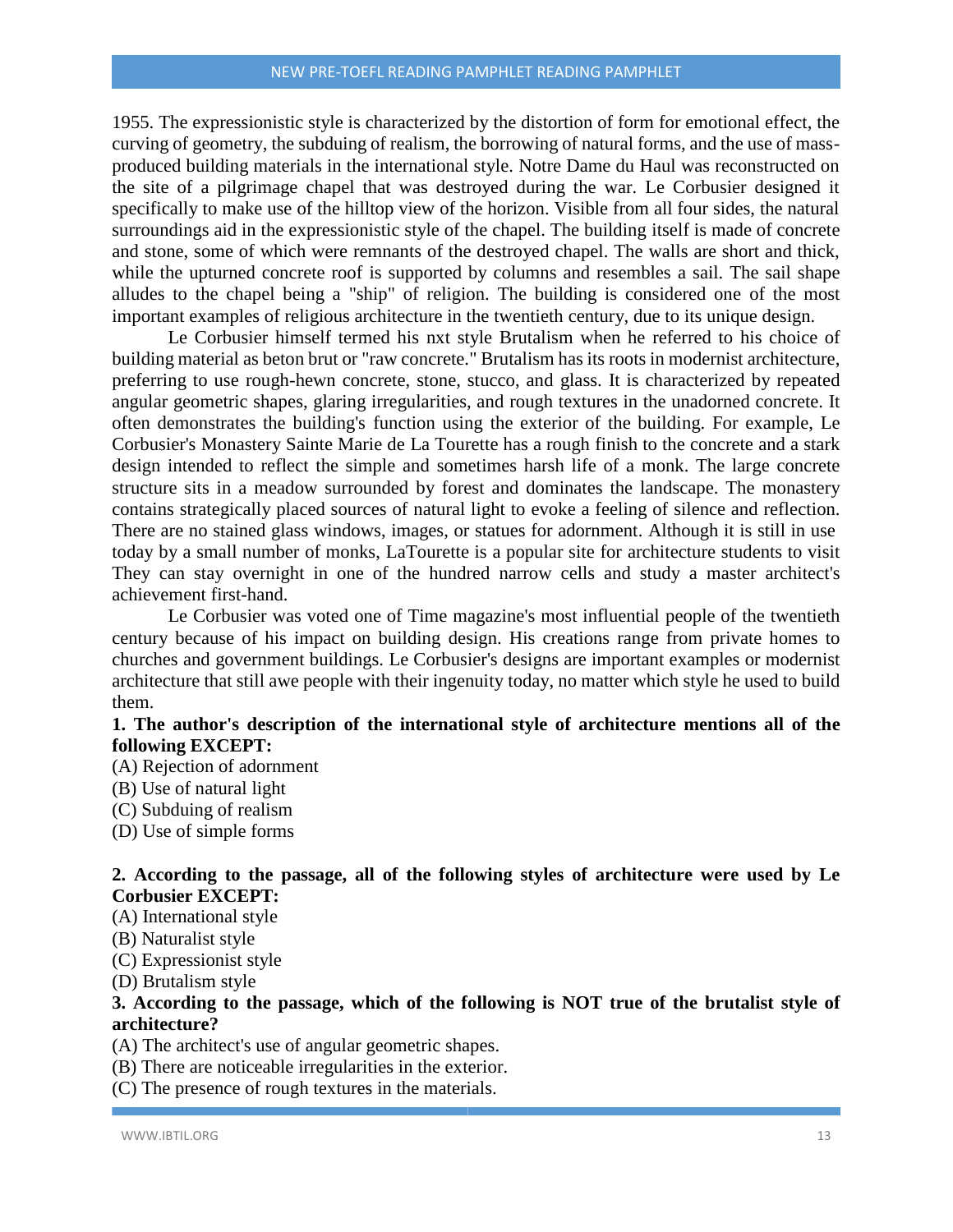#### (D) A distortion of forms for emotional impact.

## **Reading 4: Environmental Science Mountain Removal Mining**

From below, everything appears as it should. A mountain thick with trees, wildlife foraging for food, and the undisturbed natural beauty of the rocky landscape. However, looking down on that same mountain from the air, viewers observe quite a difference. Instead of seeing a majestic peak, there is a flat plateau sitting hundreds of meters below the hills surrounding it In the Appalachian Mountains of the United States, a new form of coal mining is taking place. Called mountaintop removal mining, it is a form of surface mining that is stirring up a large amount of controversy.

The process of mountaintop removal mining begins with clearing the land of all trees and removing the topsoil. The trees are usually sold to lumber companies and the topsoil is put aside for reclamation once the mining is completed. Miners then use explosives to expose the coal. The resulting debris is then pushed into nearby valleys to create what is called a valley fill. An excavator uses a bucket to scoop up the coal on the surface. Then the coal is taken to a processing facility where it is washed, resulting in millions of gallons of wastewater called "slurry." The pools of slurry are usually contained by earthen dams near the coal plant. After all the coal has been mined from the mountain, the topsoil that was removed at the beginning is replaced, and seeded to grow vegetation. However, it is not required that the land be returned to its original state.

There are some advantages to mountaintop removal mining. It is the most cost-effective method of coal mining, cheaper than underground mining per ton of coal. Using this process, coal production increased from ninety-five million tons in 1977 to 181 million tons in 1998. Mountaintop removal mining uses explosives and heavy machinery to extract the coal. This makes it a much faster method than underground mining. Another benefit to coal companies is that the machinery allows the work to be done with fewer employees. Also, it is safer for miners in comparison to underground mining since coal seams are accessed from aboveground instead of underground, removing the risk of cave-ins. In some areas of Central Appalachia, mountaintop removal mining sites allow for development of land where stores, hospitals, schools, and industrial parks can be built.

Despite the benefits of mountaintop removal mining, it takes a heavy toll on the environment and the people who live in areas near mining sites. Residents of mining communities have to deal with the noise and resulting flying rock from the destruction of the mountaintop. There are also damages to house foundations as a result of the ground shaking explosions. The dust from these explosions contains sulfur compounds that can cause corrosion and pose health risks. It settles into air vents and on anything outside, such as lawn furniture and playground equipment. The advantage the coal company receives from employing fewer workers means residents of Appalachia are at a loss for jobs in an area where most live below the national poverty level. Due to the environmental pollution of the mining communities, it is unlikely other industries will move in and supply new jobs. Valley fills have buried an estimated 1,931,212 meters of streams that are now contaminated. A by-product of valley fills is acid mine drainage, which accumulates in groundwater systems. This results in acidic water high in magnesium, aluminum, and iron that contaminates drinking water, streams, rivers, and lakes. Some coal companies have bottled water delivered to whole communities because the pollution from their mining operations causes groundwater systems to become undrinkable. Another concern is the breaking of slurry dams,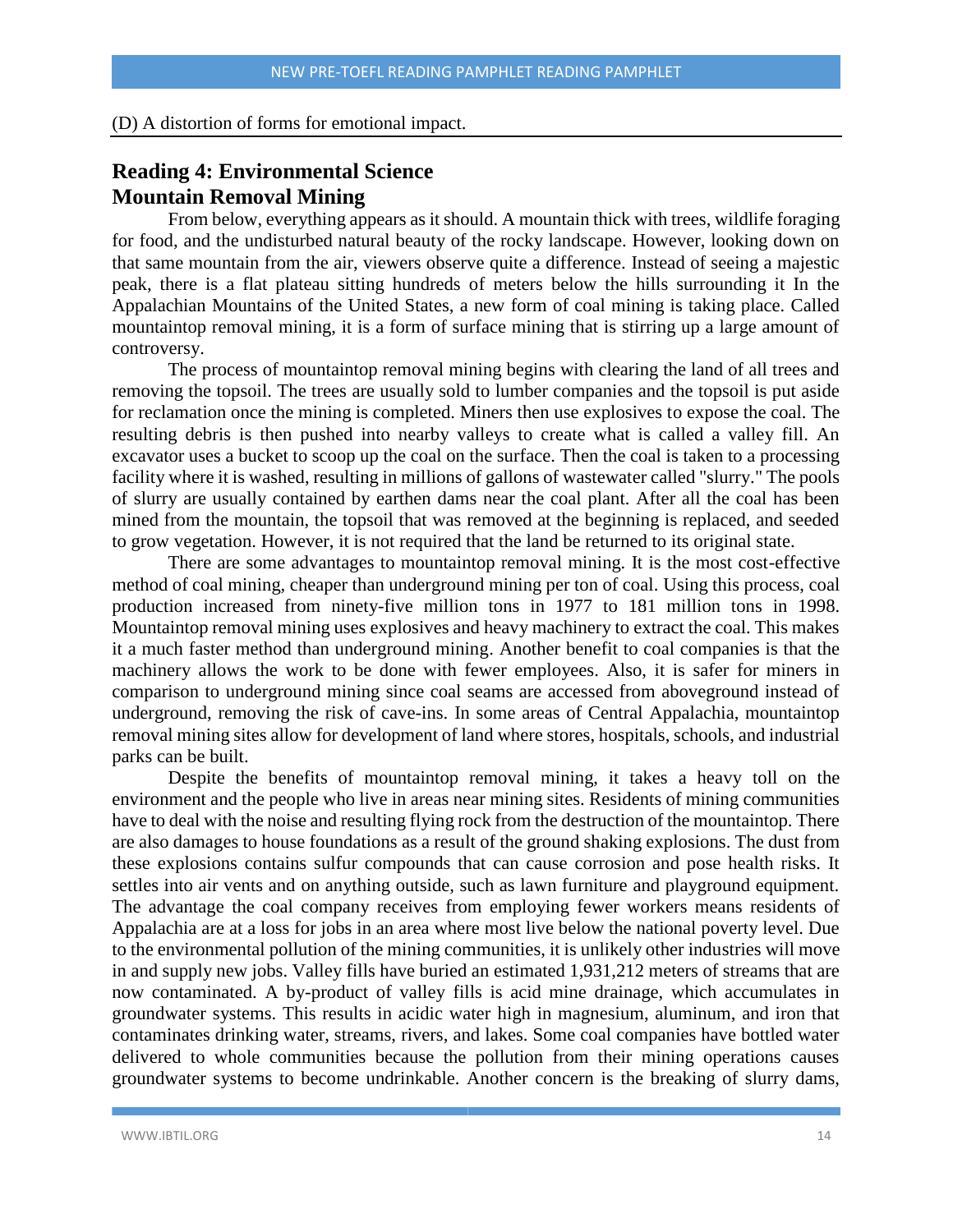which can release a flood of wastewater containing chemical and metal toxins such as mercury and arsenic into homes, schools, and water supplies.

There are distinct advantages and disadvantages to mountaintop removal mining. Since ninety percent of mined coal is used in the production of electricity, it is a valuable resource with a high consumption rate. The debate is whether or not the benefit of mining coal in a costproductive, efficient manner is worth the impact it has on the environment and residents of mining communities. Much of the evidence indicates that more coal is not worth the destruction of the Appalachian Mountains or its residents, especially when considering the potential damage that can be caused if mountaintop removal mining continues.

#### **1. The author's description of possible outcomes of mountaintop removal mining mentions all of the following EXCEPT:**

- (A) Acid mine drainage
- (B) Harmful sulfur dust
- (C) Cave-ins
- (D) Slurry ponds

#### **2. According to the passage, which of the following is NOT an advantage of mountaintop removal mining?**

- (A) The land does not have to be returned to its previous state.
- (B) There is less risk than underground mining.
- (C) Coal companies find it more cost-efficient.
- (D) Coal can be mined faster.

#### **3. All of the following are disadvantages of mountaintop removal mining EXCEPT:**

- (A) Polluted water supplies
- (B) Cracked house foundations
- (C) No new industries in mining areas
- (D) An increase in developable land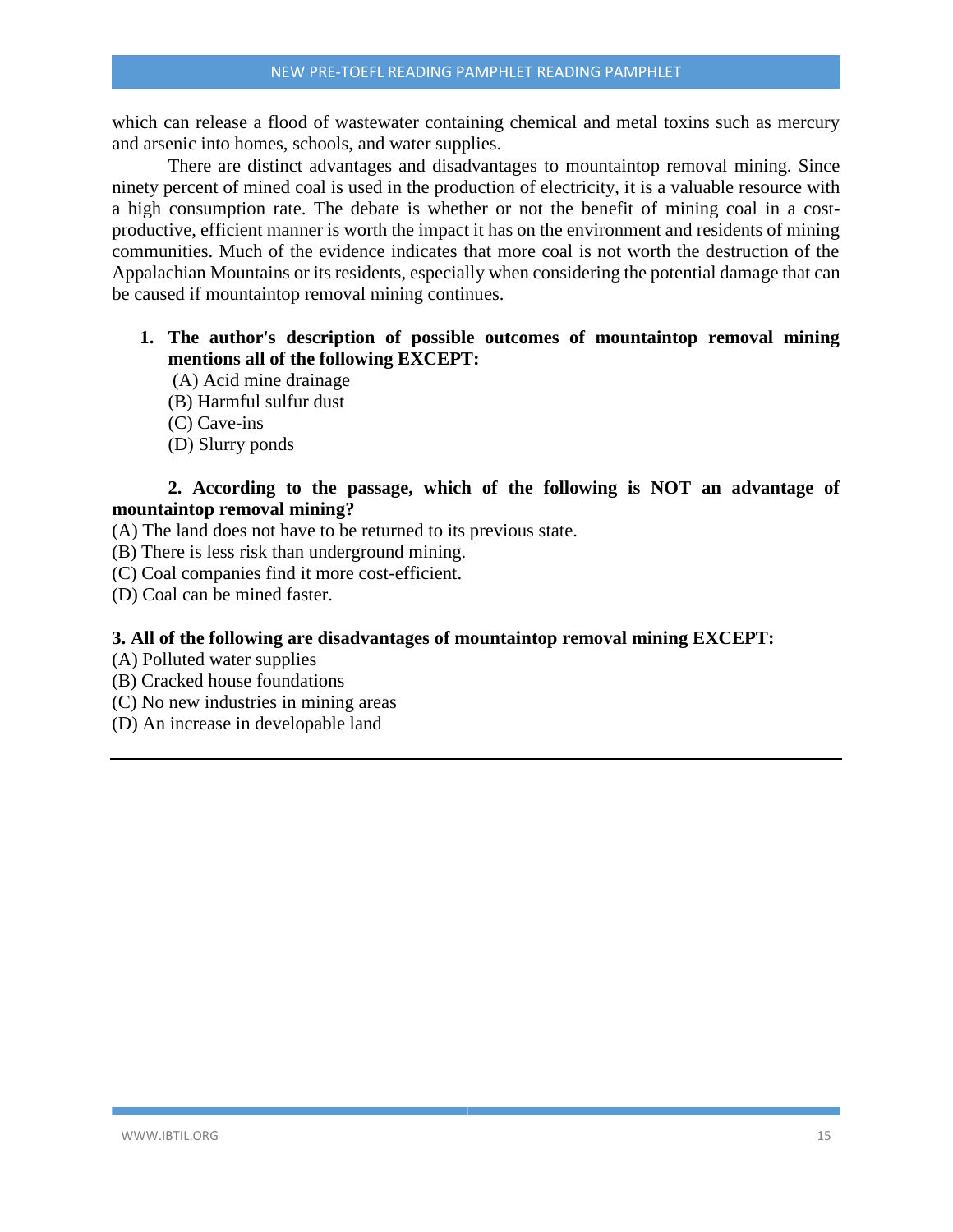# *Chapter 3: Inference Questions*

#### **Necessary Skills**

- Perceiving ideas that are suggested but not directly stated within a passage
- Drawing conclusions based on information given within a statement or section of a passage
- Determining logical implications of the author's words

#### **Example Questions**

- Which of the following can be inferred about…..?
- The author of the passage implies that....?
- Which of the following can be inferred from paragraph X about…………?
- Based on information in paragraphs X and Y, what can be inferred about……?
- It is suggested in paragraph X that……

#### **Strategies**

• Ensure that your answer does not contradict the main idea of the passage.

• Do not choose an answer because it seems important or true. The correct answer must be inferable from the passage.

• Check that you can defend your answer choice by referring to explicitly stated information in the passage that points to the inference you have chosen.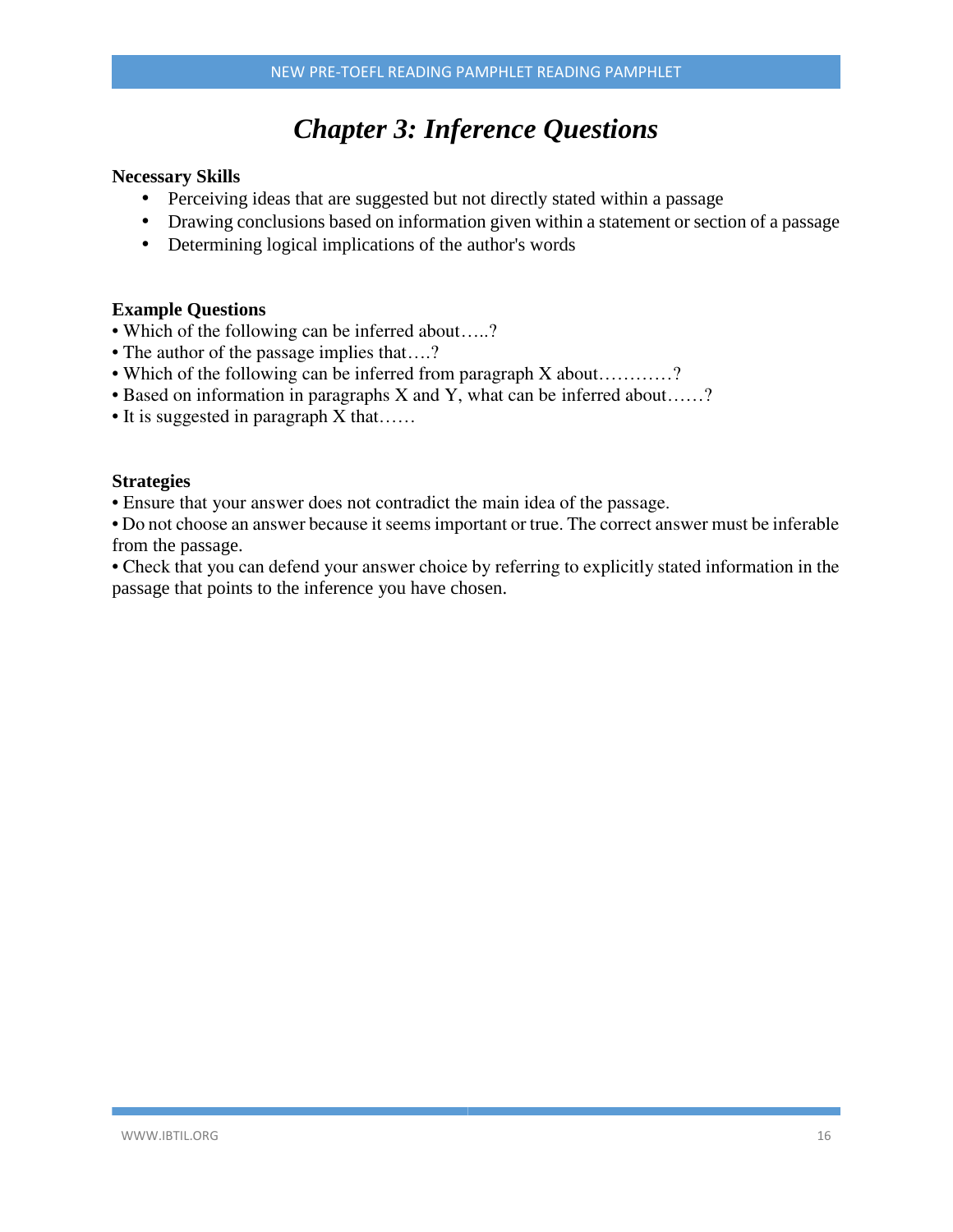## **Reading 1: Business Improving Productivity**

A key determinant of a company's success is its level of productivity. Productivity measures the time it takes workers to produce a particular product. Developing good employee attitudes and creating incentives for employees improve a business's productivity and effectiveness.

A well-managed company encourages behavior in its employees that causes an increase in productivity. Many characteristics are associated with well-directed companies. These include having high expectations for employees' work performance, trusting employees, and treating them with respect. These characteristics improve a worker's attitude. It goes without saying that satisfied workers tend to be more productive. Companies that show great organizational skills also try to engage employees in the workplace. They do this in the hopes that the employee will work hard to make the company more efficient and competitive in the market. A company may, for example, engage its employees by challenging them to be creative team players in the company. Allowing creativity and teamwork can make employees feel successful in their job. This leads to improvements in productivity.

Good attitudes also arise when well-managed companies motivate workers to do well in their jobs. The motivation employees receive from a company makes them feel useful and appreciated, which increases productivity. This motivation can come in the form of goals. Interestingly, goals do not have to be set particularly high. As an illustration, the computer company IBM wanted to increase productivity and decided to motivate its workers. The company intentionally set its sales quota low. This was done to assure that a majority of its salespeople could attain the quota. When the salespeople reached it, they felt useful and needed. The computer company's motivation strategies improved the quality and efficiency of its employees' work. In turn, the company improved its sales.

Many companies offer financial incentives and merchandise rewards to their employees. Financial incentives can be in the form of retirement plans or stocks. These incentives increase productivity by engaging employees in the workplace. They also motivate them to strive toward making the company successful and profitable. In 2004, the well-known food company Harmel provided the largest financial incentive package in their history. The company provided its employees with over 14.6 million dollars in financial rewards. These incentives enabled Harmel to reward employees for their dedication to improving the company's productivity in the challenging food industry market.

Other financial incentives include giving bonuses and increasing salaries. Some companies offer prospective employees bonus packages to encourage productivity. Others offer merchandise rewards to their employees. These include stereos and vacation packages. For instance, the tool company Stanley offered merchandise incentives to employees who provided ideas on how to improve productivity. These incentives engaged workers in coming up with ideas. They developed more than 18,000 ideas that would increase the tool company's productivity.

#### **1. Which of the following can be inferred from paragraph 3 about low sales quotas?**

(A) They can decrease a company's productivity.

(B) They do not necessarily motivate workers.

- (C) They are easier to reach.
- (D) They generate teamwork.

#### **2. Which of the following can be inferred about financial incentives?**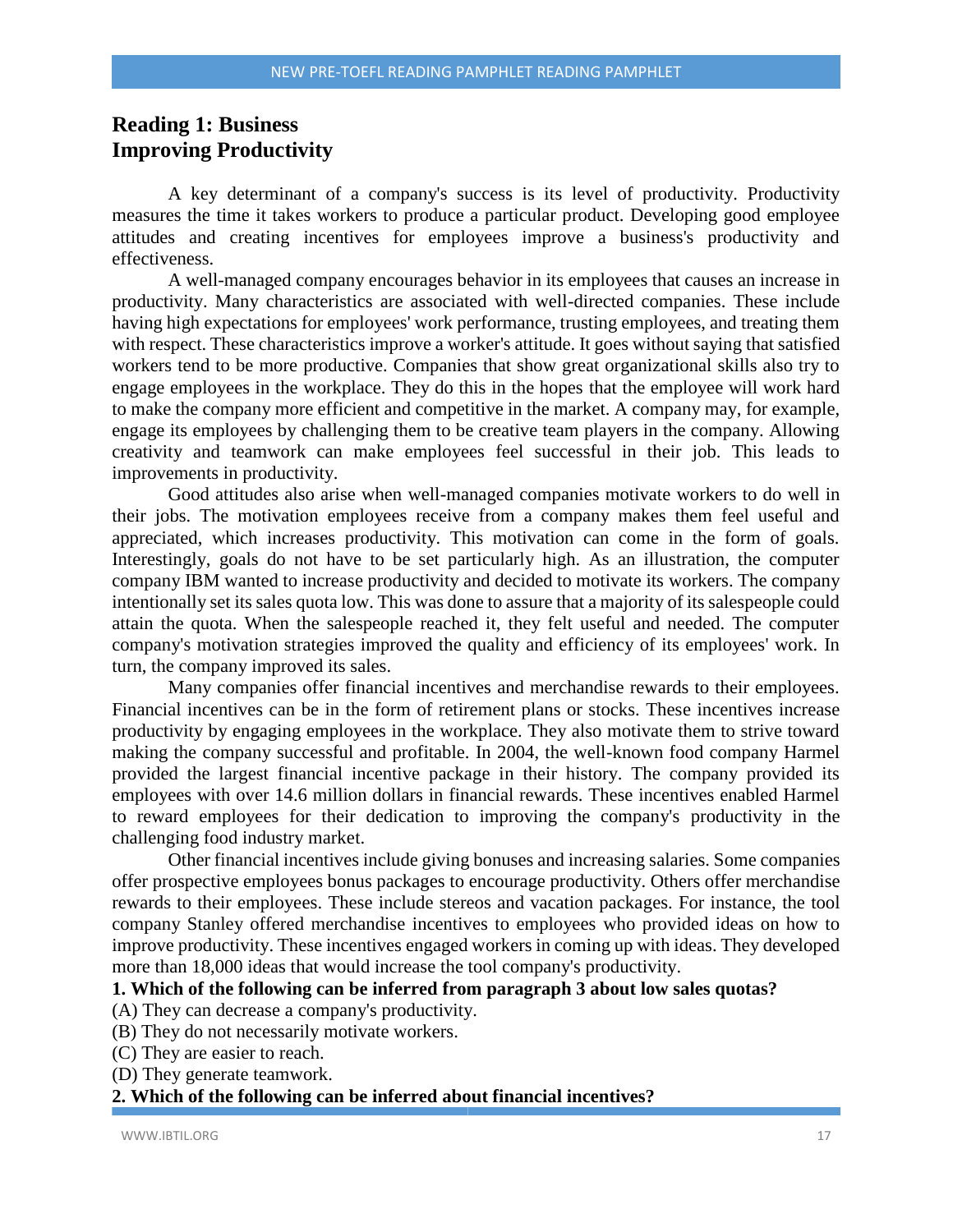- (A) They are offered once a year.
- (B) Experienced employees receive more.
- (C) They can be powerful motivators.
- (D) Companies use them frequently.

#### **3. Which of the following can be inferred about merchandise rewards?**

- (A) Workers are motivated by non-monetary rewards.
- (B) They are more popular than financial incentives.
- (C) Workers do not always know how they work.
- (D) They do not always engage workers.

## **Reading 2: Psychology Blind Studies**

Blind studies are tools that researchers use in different fields, such as pharmacology, medicine, and psychology. The name comes from the idea that participants cannot see or obtain any information about an experiment: they are, in effect, "blind" to the particulars of the study. There are two types of blind studies: single-blind and double-blind. They both address the problem of bias in research, which is the prejudice of researchers and participants that might influence the results of experiments. During these studies, participants are placed in either a control or an experimental group. A control group contains participants that are not exposed to a particular treatment in an experiment, such as a drug treatment. In contrast, an experimental group contains participants that are exposed to the treatment in the experiment.

In the single-blind study, participants in .an experiment do not know if they are in an experimental or control group. The single-blind study prevents any bias from the participants during the experiment. It does this by concealing information that might influence their behaviors and affect the results of the experiment. Researchers in the single-blind study know the full details of the experiment, such as which participants are in the control or experimental group. A simple example of a single-blind study is a blind taste test for brand name cookies. In order to eliminate bias for a particular brand of cookie, researchers may blindfold the participants so they cannot see the cookies during taste tests. The single-blind study does contain a flaw called experimenter effects. These effects are simple cues, such as a researcher's smile or tone of voice. These cues might influence a participant's behavior in an experiment and lead to inaccurate results in the experiment. For instance, a researcher might talk to a participant about the great advantages of a drug in a particular research experiment. Doing this could influence the participant's behavior in the study.

Cues from a researcher that might affect a participant's behavior are virtually eliminated in the double-blind study. Also, the possibility of bias from the researcher and participant is lessened by concealing information that might influence their behavior. In the study, researchers and participants do not know if the participants are in the control or experimental group. This assures that the behavior and actions of researchers and participants will not influence the outcome of the experiment. Researchers in the pharmaceutical industry typically conduct research on newly developed drugs using the double-blind study. Some participants in the drug study are put in an experimental group where they receive the drug being tested. Other participants are put in a control group where they receive a placebo. Using the double-blind study in drug research prevents bias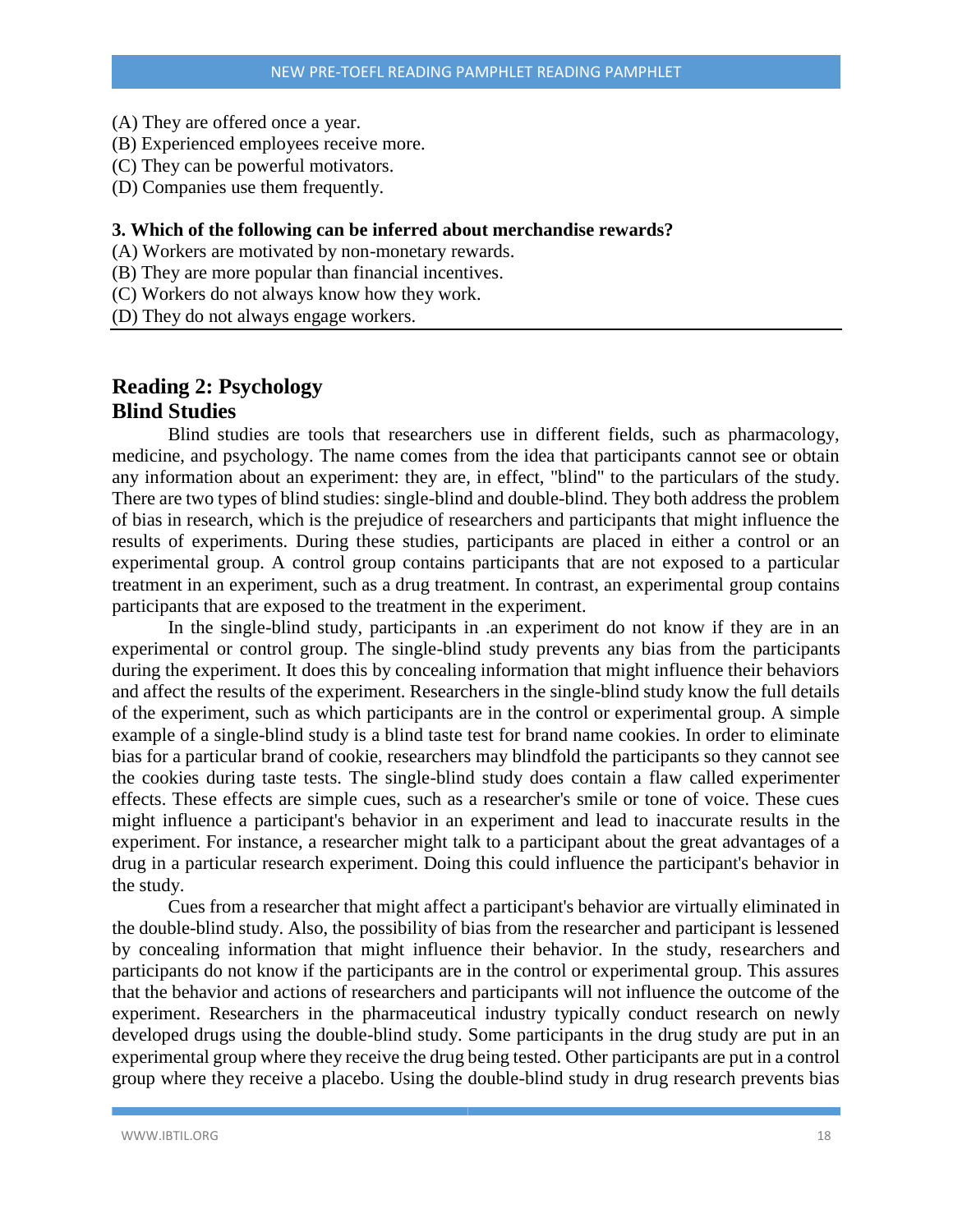from researchers and participants toward a particular drug. It also leads to accurate results by concealing information that might affect participants' and researchers' attitudes.

Blind studies prevent bias in research because they conceal information about experiments from researchers and participants. With the increasing amount of research being done in different fields such as medicine, blind studies are necessary tools. They ensure that researchers' and participants' prejudices do not interfere with the results .

#### **1. Which of the following can be inferred about single-blind studies?**

- (A) They are more prone to error than double-blind studies.
- (B) Researchers do not have the ability to affect a participant's behavior.
- (C) More researchers use single-blind studies than double-blind studies.
- (D) The results of single-blind studies are often affected by a person's age.

#### **2. The author of the passage implies that double-blind studies**

- (A) are structured differently depending on the participant's gender
- (B) correct problems associated with single-blind studies
- (C) make experiments easier
- (D) contain experimenter effects

#### **3. Which of the following can be inferred from paragraph 3 about double-blind studies?**

(A) Researchers may know a participant's personal information.

- (B) There may be some bias in a double-blind study.
- (C) They are used more often than single-blind studies.
- (D) Participants may infer they are being tested with a placebo.

## **Reading 3: History Achievements of the Hellenistic Period**

Alexander the Great, the famous warrior king of Macedonia, had conquered much of Europe and Asia by the time of his death in 323 BCE. During his twelve-year reign as king, he spread Greek culture throughout the lands he conquered-an influence that, in fact, far outlived the life of the great king. Historians generally mark the year of his death as the starting point of the Hellenistic Age (323-31 BCE), an era marked by the spread and integration of Greek culture into the conquered lands beyond Greece.

A number of major scientific breakthroughs occurred during the Hellenistic Age. The Egyptian city of Alexandria attracted prominent Greek scholars because of its research library and museum. The museum housed a small observatory where astronomers could study the heavens. It was here, through his careful examination of the cosmos, that the Greek astronomer Aristarchus developed two significant astronomical theories. Opposite to the prevailing theory of the day, Aristarchus boldly determined that the Earth was smaller than the sun. He further concluded that the planets revolved around the sun, and not the other way around, as most people then believed. In addition to Aristarchus's discoveries, Eratosthnes, another Greek scholar, correctly determined that the circumference of the Earth is roughly 25,000 miles. As the director of Alexandria's library, Eratosthnes researched different theories about geometry to help him determine Earth's size. He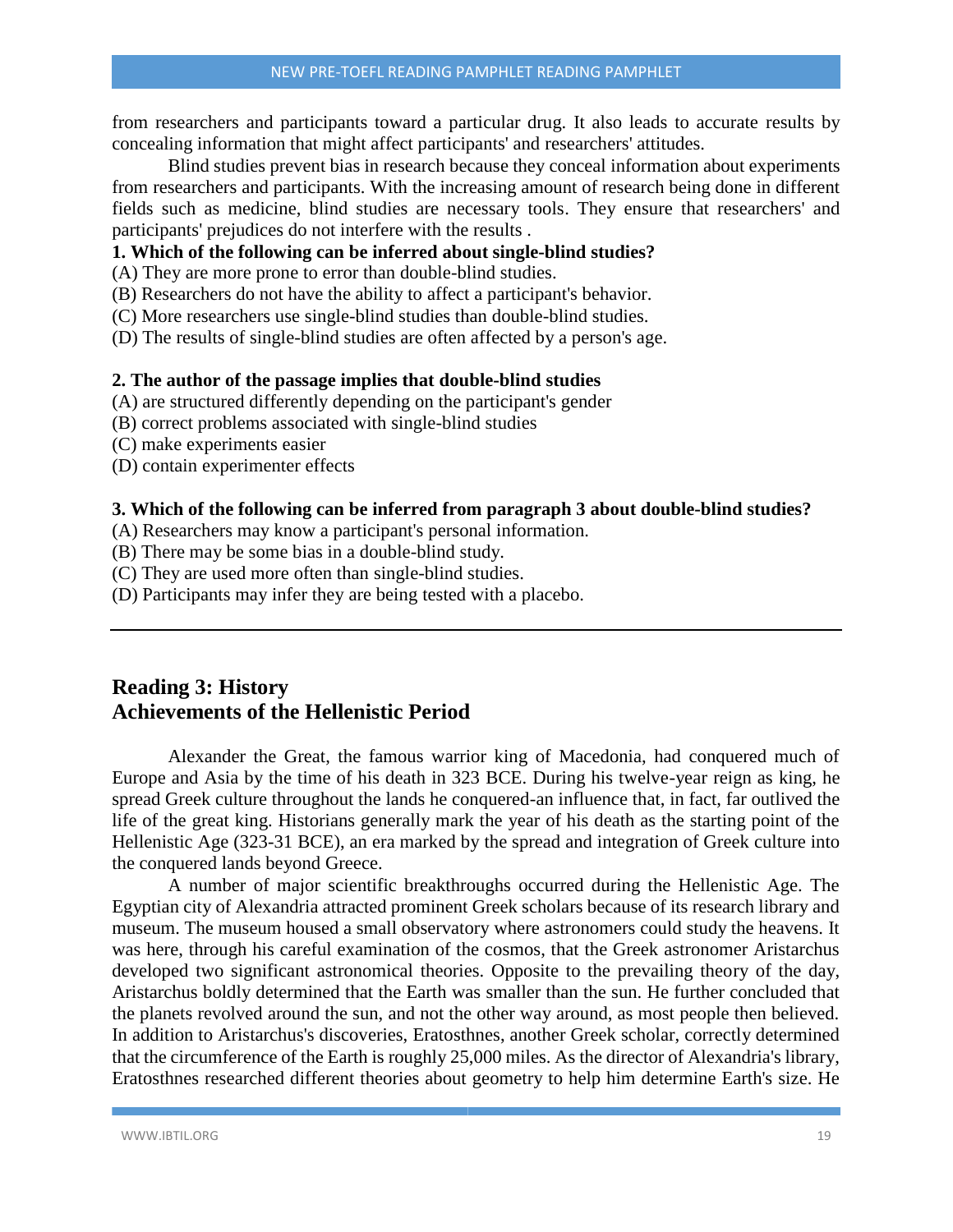used a text written by the famous mathematician Euclid that included significant concepts in geometry. With the help of Euclid's book, other scholars were also able to build formulas and concepts concerning the size of certain objects.

The arts flourished as well during the Hellenistic Age. Sculptures were created during this period that honored Greek gods and heroes and portrayed people in everyday situations, some of which were enormous in scale. The Colossus of Rhodes was the largest known statue during the Hellenistic period. The 105-foot bronze statue was on the island of Rhodes, and historians believe that this gigantic statue might have served as a lighthouse for the island. In 1863, archaeologists discovered another Hellenistic statue named the Winged Victory of Samothrace. According to historians, the statue honored a naval victory by the Greeks against enemies who threatened the Greeks' freedom. Yet the crowning achievement of Hellenistic art must be those works found within the city of Alexandria. The city teemed with beautiful palaces and often imposing structures. One of Alexandria's most famous structures was the Pharos. At a height of 400 feet, the Pharos was an enormous lighthouse at Alexandria's harbor. The lighthouse had a bronze mirror, which reflected light from a burning fire.

Greek power and influence certainly did not go unnoticed. In fact, a new battle for the domination of the world had begun years before in the third century BCE. Little by little, Roman armies conquered many areas previously controlled by Greece. Then, in 31 BCE, the Hellenistic Age came to an abrupt end when the Roman navy conquered Greek forces in the battle of Actium. The Hellenistic Age was over, but its influence continued as the Romans adopted and adapted many Greek contributions.

#### **1. Which of the following can be inferred about the Greeks' concept of the sun before Aristarchus?**

- (A) They did not realize the sun was a star.
- (B) They thought the sun was closer to the Earth.
- (C) They did not think about the size of the sun.
- (D) They thought it was smaller than the Earth.

## **2. Which of the following can be inferred about the scholar Eratosthnes?**

- (A) Euclid's book helped him grasp theories about geometry.
- (B) He discovered the actual size of the sun.
- (C) The observatory helped him determine the Earth's size.
- (D) He was a significant leader of Alexandria.

#### **3. The author of the passage implies that the Colossus of Rhodes**

- (A) portrayed people in everyday situations
- (B) may have served a dual purpose
- (C) was destroyed by the Romans

(D) honored the bravery of the Greeks

## **Reading 4: Environmental Science**

#### **Habitat Fragmentation**

Researchers in the field of conservation biology who study factors such as urban development and its effects on ecosystems have focused much attention on habitat fragmentation. Habitats are said to fragment when they are broken down into smaller habitat patches. It is typically the result of human activity, such as rural development or agricultural practices. This fragmentation has many effects, which include localized species extinction and so-called "edge·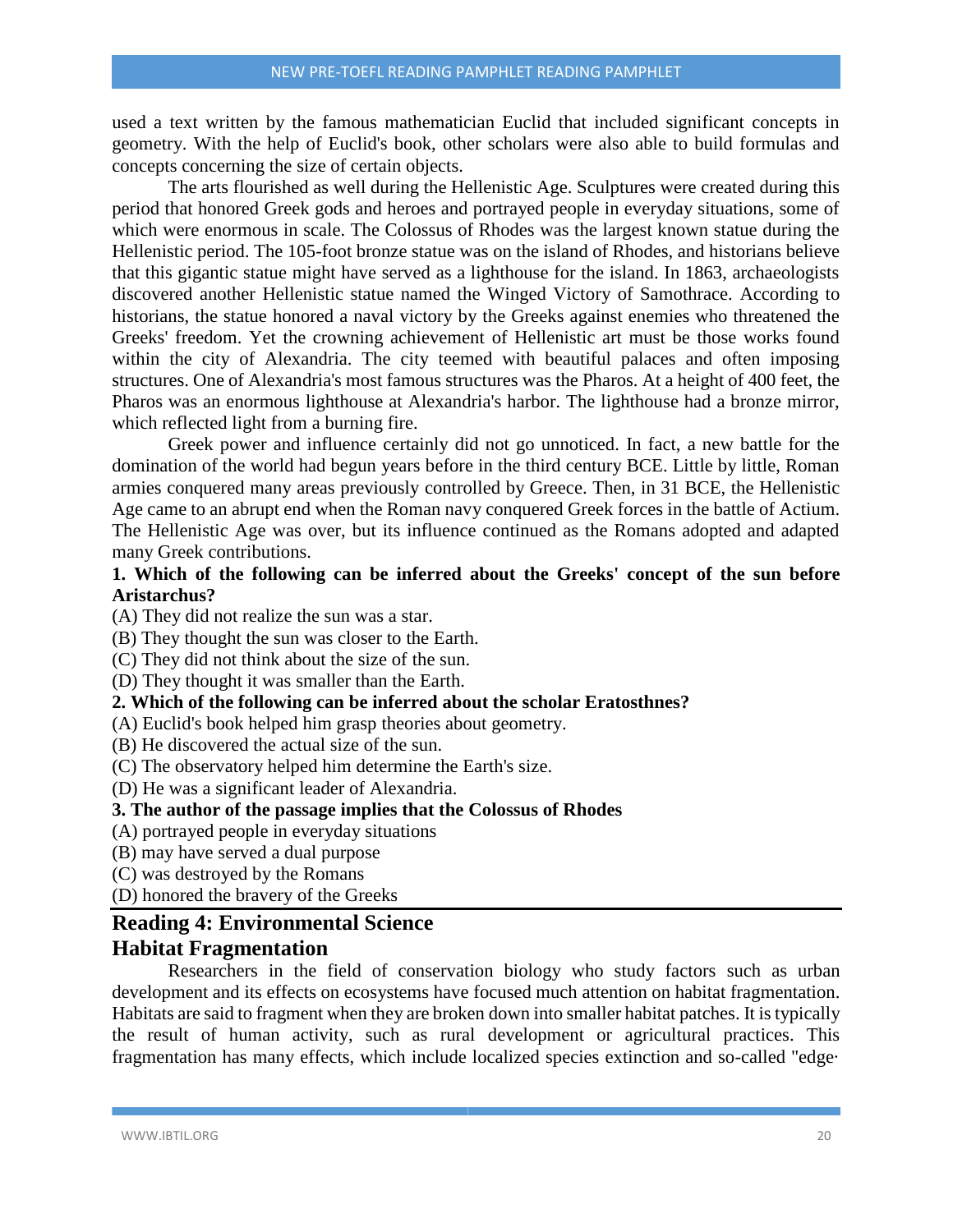effects." Edge effects occur when a fragmented habitat borders a contrasting environment such as developed land.

Habitat fragmentation is a significant cause of localized extinction (the extinction of a species only within a certain area). Fragmentation increases the risk of predation. When humans build roads, houses, and buildings, they fragment ecosystems. This effectively reduces the size of many animals' hunting and feeding areas. Smaller habitats resulting from habitat fragmentation rarely provide enough cover and food resources for species living there. For example, the New England cottontail rabbit requires large patches of shrubs (woody plants) as a cover resource. Without the shrubs to conceal their movements, the cottontail is unable to hide from attacking predators. Localized extinction is likely.

The numbers of predators, such as raccoons, foxes, and coyotes often increase in a fragmented habitat. Predators can often more easily adapt to different environments-including the smaller patches of habitat-because they can take advantage of different resources that exist in both the small patches and the developed areas. To illustrate, a raccoon can find food alongside highways or even in the trashcans of residential areas. The prey of such animals is then more susceptible to attack as a result of the higher numbers of predators, making localized extinction more probable.

In order for any natural population to survive, it must maintain a "critical number" of whatever species makes up the population. If animals within that species drop below a certain number, the species will face extinction. In order to maintain this critical number, the species needs a certain amount of area in which to live. This minimum area should be great enough in size to compensate for years of bad weather. For example, animals that live in larger habitats may struggle during seasons or years with poor weather. They must travel far and wide through the larger area to find the food needed to get through difficult times. However, in a smaller, fragmented habitat, a harsh winter or a season or two with much lower than average precipitation can kill off a species, as finding food becomes problematic during such times. Simply put, in smaller areas, there is not enough food to go around during the lean times.

Habitat fragmentation also causes what are known as edge effects. When a border is created between a natural habitat and developed land, the ecosystem within the natural habitat is affected. A forest's ecosystem may, for example, be affected when it borders a land where the trees have been cut down. Sunlight penetrates the former forest's interior, drying it up more quickly. The drying-out process then affects the border areas of the remaining forest, causing them to dry out as well. The forest's interior is shadier, more humid; and the air more still than at the edges. The climate toward the edges, on the other hand, is windier and has more sunlight due to its proximity to the developed land, which has been cleared and exposed to more climate changes. This all has the effect of drying out the edges of forests to a sometimes dangerous degree.

Of course, such edge effects have an impact not only on the plants of an area, but its animal populations as well. On a micro scale, many insects that Jive in border areas, particularly those that do not roam far from a home base or migrate, may face localized extinction. Larger animals, too, feel the edge effects. They typically move further into the center of the fragmented habitat, since it is nearly impossible for many animals to adapt to the edge effects. Predators can, of course, sense these movements, and the large numbers of smaller animals that move into the habitat's center often become easy prey.

#### **1. Which of the following can be inferred about habitat fragmentation?**

- (A) Some animals can benefit from it.
- (B) Smaller animals may not be affected by it.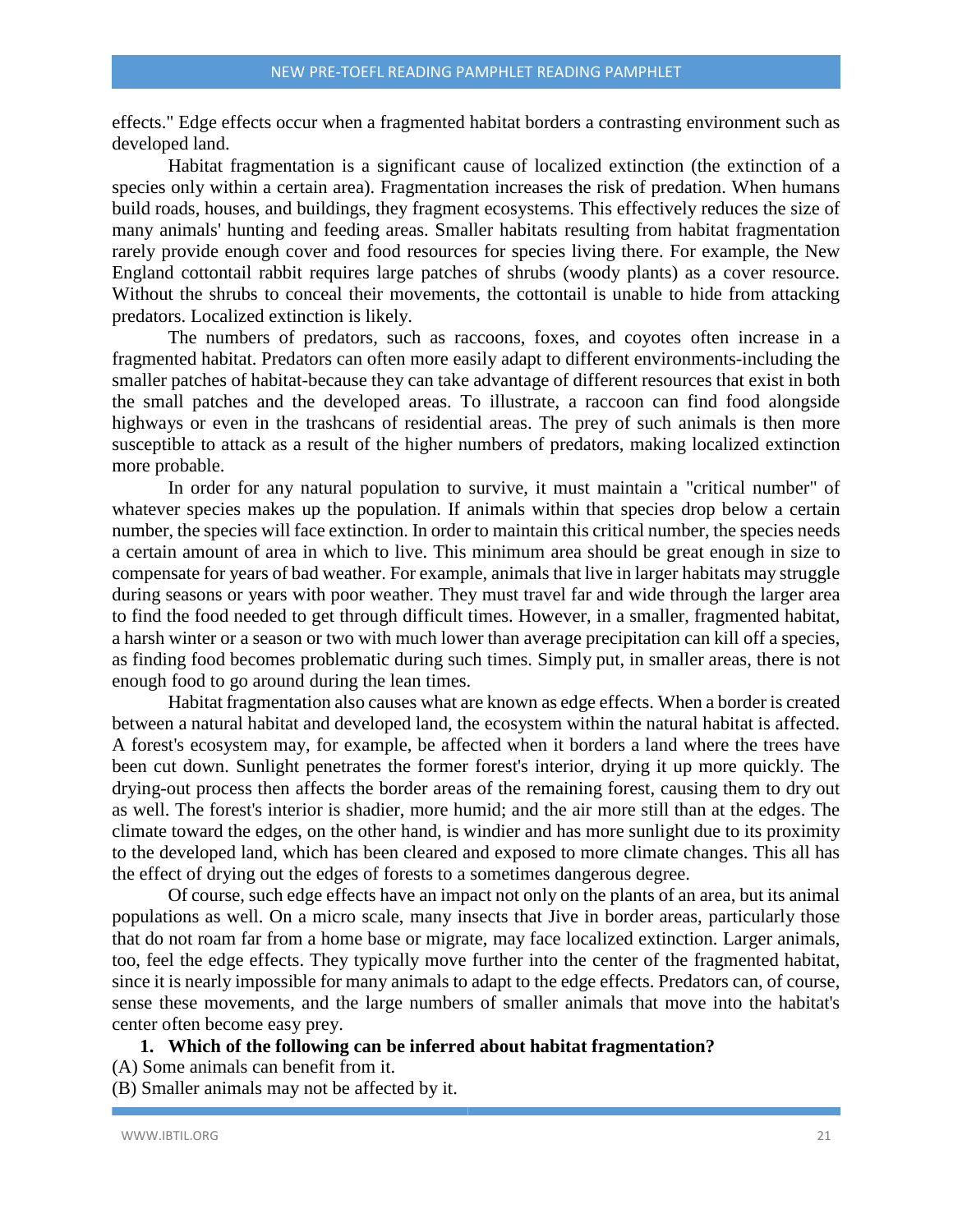(C) Species of plants often go extinct because of it.

(D) Prey will typically starve to death.

## **2. The author of the passage implies that bigger populations that are not fragmented**

(A) are less likely to be repopulated

(B) are limited in their resources

(C) are more adaptable than smaller populations

(D) are isolated from smaller animals

3. Which of the following can be inferred from paragraph 5 about climate changes?

(A) Edge effects are felt more during the winter months.

(B) Climate changes at the edge include more humidity.

(C) Climate changes rarely happen in a habitat.

(D) Edge effects may result in more forest fires.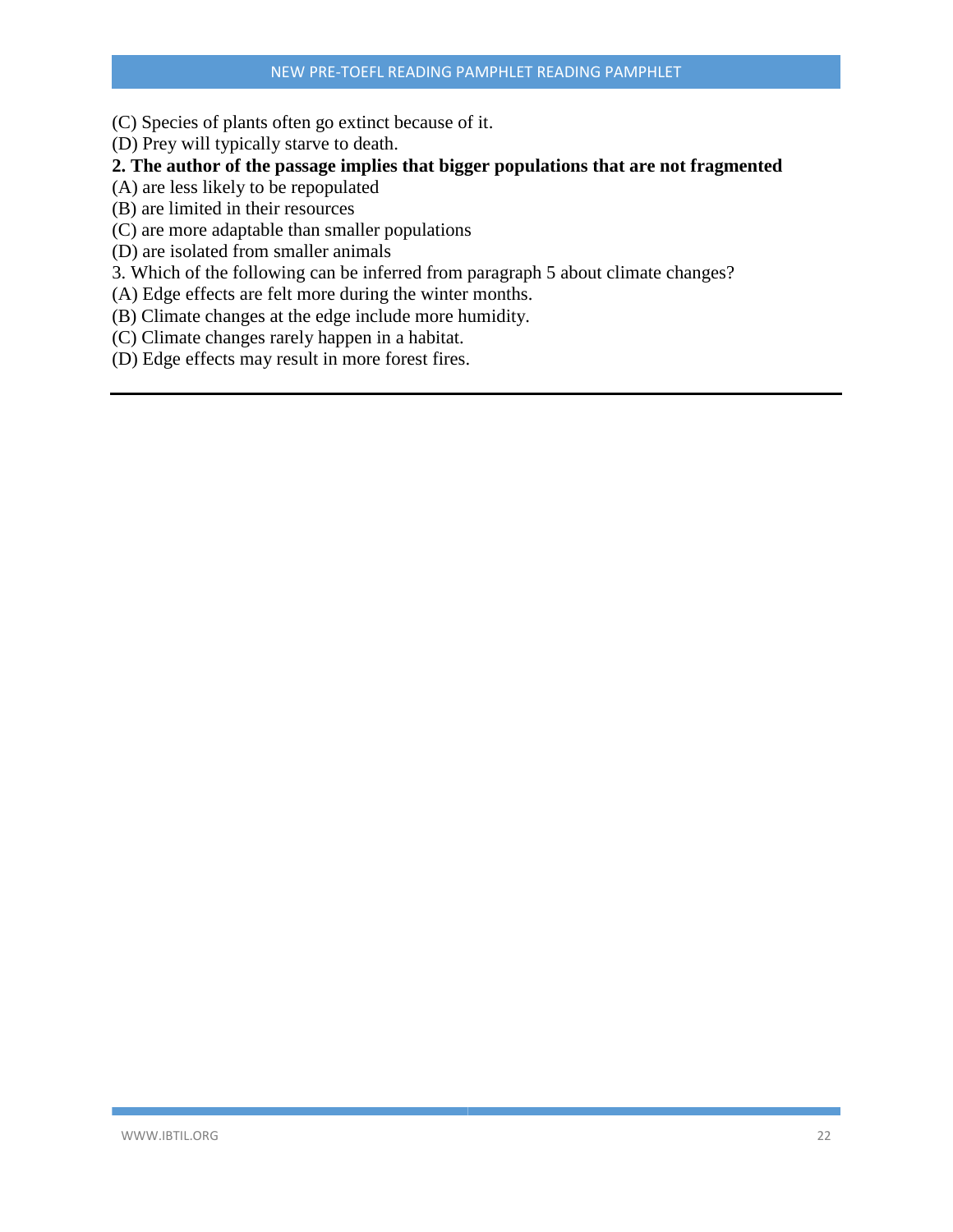# *Chapter 4: Rhetorical Purpose Questions*

#### **Necessary Skills**

- Determining why the author has presented a piece of information in a certain place or way within a passage
- Understanding the role of a certain statement in a passage
- Inferring the author's intention in mentioning certain information
- Relating specific information to the main ideas of a passage in order to understand the purpose of the information

#### **Example Questions**

- The author discusses…… in paragraph X in order to…..?
- Why does the author mention……?
- The author uses........... as an example of........

#### **Strategies**

• Learn and understand the meaning of certain words and phrases often used to describe rhetorical purposes: definition, example, function, to illustrate, to explain, to contrast, to refute, to note, to criticize.

• Focus on logical links between sentences and paragraphs in a passage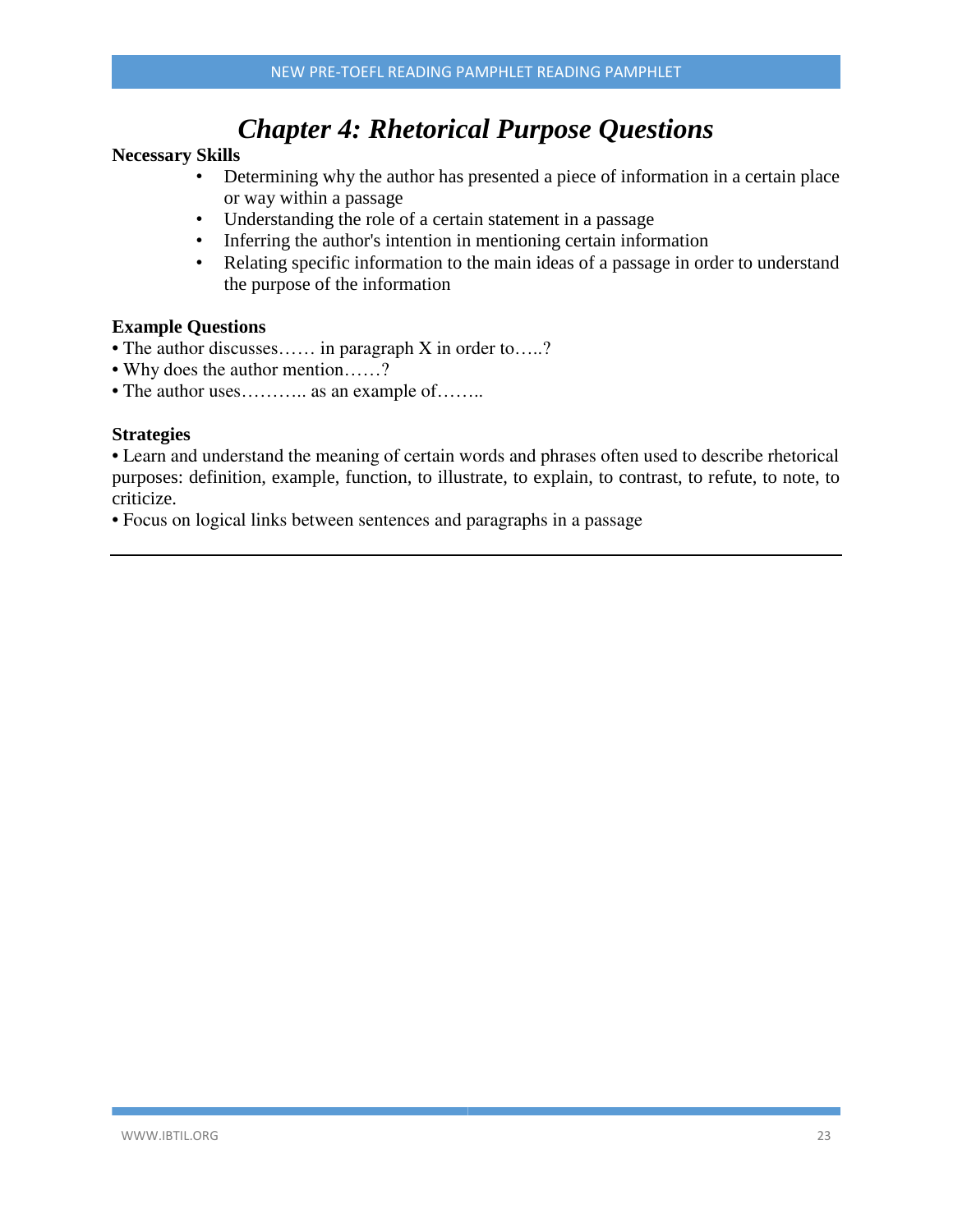## **Reading 1: Business Identifying Problems in Business**

One of the most important tasks for managers in a business is to identify problems. While employees can typically be relied upon to perform their day-to-day duties, few have time to recognize potential issues that the company may face in the future. For managers, knowing how to spot particular trends that may have a negative impact on business is the key to avoiding negative outcomes.

The first set of situations that managers should watch for is simple deviations from the norm. Past experience is the best indicator of what "the norm" should be. If, for instance, a toy company has made sales of five million dollars quarterly for the past several years, it can

expect similar sales to continue. If sales drop dramatically for one or more quarters, managers should attempt to discover the source of the decreased sales. Perhaps a competitor has released similar toys, or the tastes of children have shifted and the toys are no longer wanted.

Whatever the case, it is the duty of management to discover the change responsible for the deviation and address it.

Another method of discovering a problem that may face a business is by noting the behavior of others. Employees may warn managers of a fault in their system that could pose problems to the business in the long term. Staff members may begin resigning, or those in upper management might shift their strategy. The behavior of other people, independent of simple sales numbers, is a fundamental part of understanding problems that may face the business. Managers must be willing to do their part in addressing these issues. Other employees typically lack the power within the business to make the necessary changes. If, for example, a business gets an increased number of customer complaints concerning unreliable shipping, it is the responsibility of the manager to address the problem. By understanding other people's motivations for acting a particular way, managers can counteract potential problems.

Finally, the performance of the competition provides the most obvious sign of potential problems in a business. If the competition begins reporting higher earnings or sales, managers should study the competition. They may see what their businesses can do to remain competitive. As well, managers should also identify shortcomings of competitors. If a competitor sees a dramatic decrease in sales, a savvy manager will attempt to discover the source of the competition's failure. By understanding the mistakes others make, managers can help their businesses avoid making the same errors. Naturally, it is impossible for managers to identify all of the problems that a company may face. In addition, solutions may vary depending on the values and past experiences of a manager. It is an intuitive process that cannot be made clear with simple equations. In fact, many managers stumble upon problems before they become apparent in sales numbers or other formal data.

#### **1. Why does the author mention the toy company in paragraph 2?**

(A) To give a scenario showing how a company might lose sales to competition

(B) To provide an example of how a manager might observe a deviation from the norm

(C) To show that there are a number of factors that may impact a company's sales

(D) To argue that the performance of competition is crucial to a company's success

#### **2. The author mentions unreliable shipping in paragraph 3 in order to**

(A) point out that a business must be aware of other businesses involved in its process

(B) illustrate how a manager can understand other people's behavior to find problems

(C) underscore the importance of good shipping in any business model

(D) assume that customers are inclined to complain about poor delivery service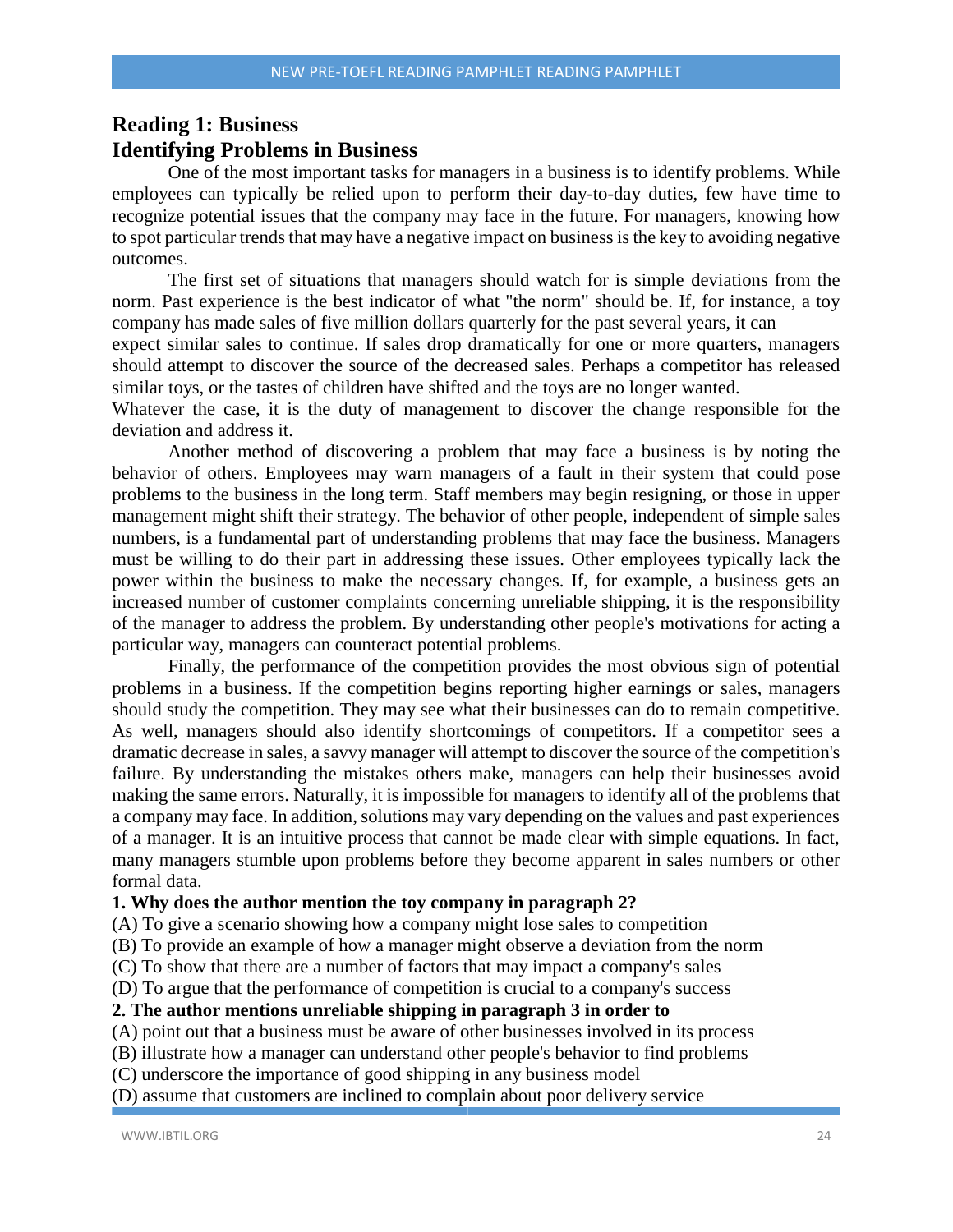#### **3. The author describes the shortcomings of competition in paragraph 4 in order to**

(A) Highlight how managers can use a competitor's failure to their advantage

(B) Argue that nearly any business is open to competitors in the marketplace .

(C) Show that competitors can increase their sales by releasing unique products

(D) Illustrate how competition leads to lower prices and less profit in competitive marketplaces

### **Reading 2: Environmental Science Genetic Alteration of Plants**

Plant geneticists have been manipulating the genetic structure of plants for hundreds of years. In some cases, plants are selectively bred to create heartier, healthier plants. Using similar techniques, plant geneticists can also alter a plant's genetic structure to protect against pests or other factors. By introducing new features into a plant species, food shortages as a result of pests can be avoided.

Chemical barriers are some of the most common features introduced by geneticists to protect plants against pests. By selectively cross-breeding particular plants, scientists can create a unique genetic strain that produces a chemical repellant to the pests that would otherwise consume it. Following the American Revolutionary War, the Hessian fly became an epidemic in the Midwest portion of the country. The flies laid their eggs on the leaves of wheat plants. The larvae hatched from the eggs would work their way down the leaves and eat the stem of the plants. This feeding pattern weakened the stems of the wheat plants, causing them to break. In response to impending shortages, researchers introduced a trait through crossbreeding that allowed the wheat to produce a chemical. The chemical killed Hessian fly larvae when they ate the wheat's leaves. This prevented severe wheat shortages. Alternatively, plant geneticists can use similar physical barriers to repel insects. Certain plants have actual physical features that impede pests. Leafhoppers are a common pest among smooth-leaf crops such as alfalfa, beans, and potatoes. However, 1f vulnerable plants are selectively bred to make the leaves rougher, leafhoppers can be repelled. ·

It is also possible to genetically manipulate pest populations directly. Introducing a large number of sterile males into a population drastically reduces reproduction. Males are bred in a laboratory and then exposed to a slight amount of radiation, which renders them sterile.

The sterile insects are then released into an area, where they compete with virile males to reproduce with females of the species, As a large percentage of the male insect population is sterile, the number of impregnated females is relatively low. This significantly reduces the population of the pests' next generation. Screwworms, a species of fly that kills cattle by causing open wounds, has been combated by introducing sterile males to its population.

Finally, plant geneticists have begun manually manipulating the genetic structure of plants. Using cutting-edge biotechnology, they can alter genes without crossbreeding. By introducing new genetic elements with biotechnology, plants can become resistant to potential pests virtually overnight. The genetic makeup of plant viruses, for instance, has been introduced into the genetic structure of the plants· themselves, rendering them immune from the disease.

As knowledge of genetics increases and the ability to manipulate genes improves with technological advancements, the possibilities are nearly endless. Food shortages can be averted, pests can be deterred, and plants can adjust to their environment. With new discoveries, the process is becoming more streamlined. Hopefully, with the aid of genetic manipulation, science may one day be able to stop hunger around the world.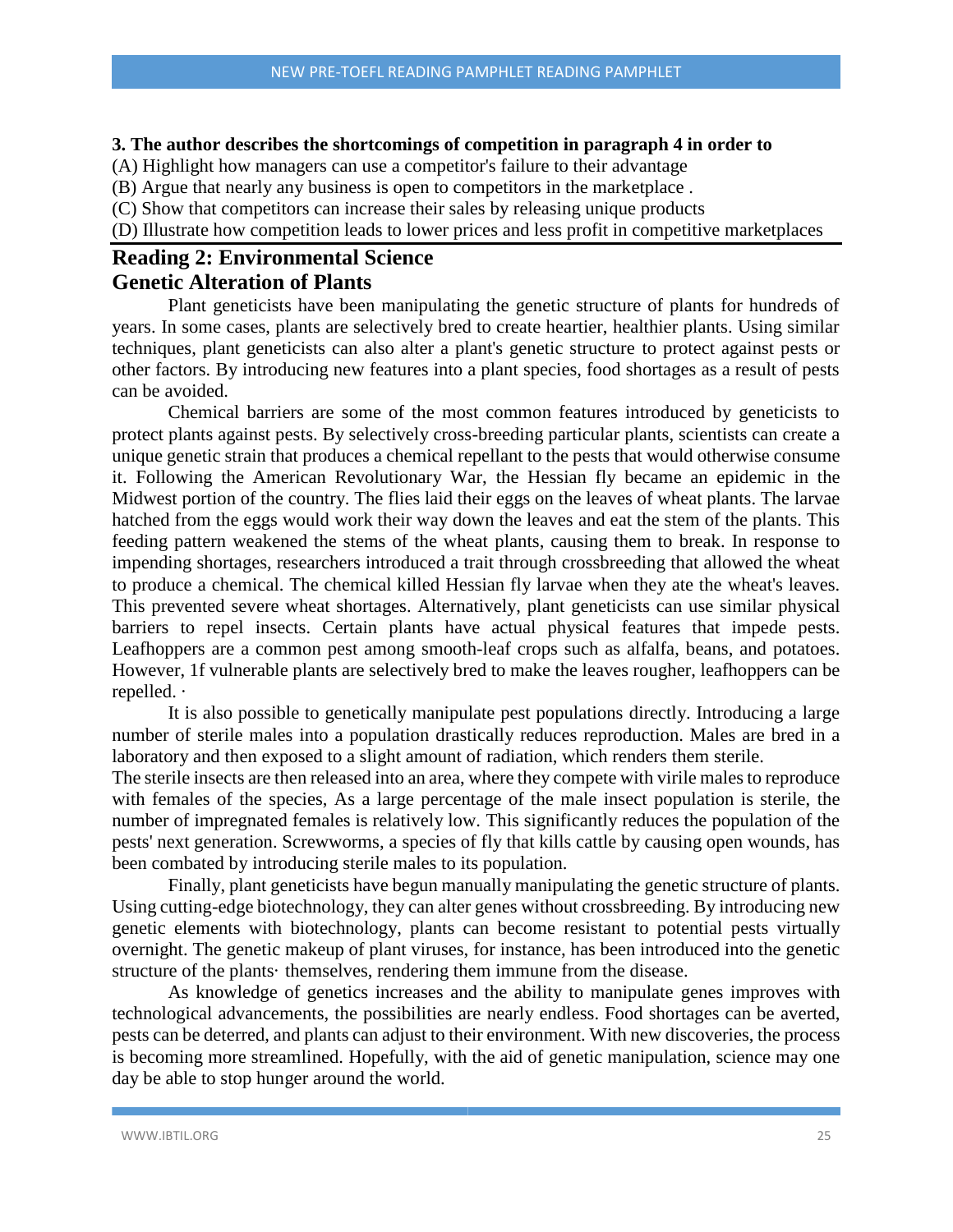#### **1. Why does the author discuss Hessian flies in paragraph 2?**

(A) To point out that pests can be introduced into an environment in non-natural ways

(B) To argue that the choice of particular types of crops is key in protecting against pests

(C) To show how crossbreeding can be used to introduce chemical protection from pests

(D) To illustrate how conflict can affect an environment by introducing new species

#### **2. Why does the author mention screwworms in paragraph 3?**

(A) To push for policies that would allow farmers to use radiation treatment on pests

(B) To show that pests can easily be dealt with if their mating habits are well understood

(C) To point out that pests are capable of affecting not only plants, but animals as well

(D) To give an example of how the introduction of sterile, males can affect a pest population

#### **3. The author discusses biotechnology in paragraph 4 in order to**

(A) note that plant genetics is still an important field of knowledge

(B) argue that genetic manipulation of plants may have unknown consequences

(C) show how plant viruses pose no problem to modern science

(D) explain current developments in the field of plant genetics

## **Reading 4: Economics Behavioral Economics**

Behavioral economics is a field that attempts to understand how consumers make choices that affect the marketplace. It began in the classical period (1776-1870). At this time, the field of economics was closely tied to the field of psychology. During this era, economists were deeply interested in what drove particular consumers to make particular decisions, These choices, behavioral economists believed, · were closely tied to how much utility a person derived from making them.

Behavioral economics rests upon a few key assumptions, First, it dictates that individuals will be rational in their decision-making process. This does not necessarily mean that they will make a choice that is economically beneficial to them. Instead, behavioral economics asserts that people will make a decision that will result in some perceived increase in utility. For instance, many people often give to charity. In purely material terms, they are not making a sound economic choice. There is little physical benefit they receive in exchange. However, by giving to charity, consumers may feel more satisfied with themselves. In turn, they experience an overall increase in utility.

Second, behavioral economists recognize that people make choices based upon how certain situations or products are framed. In economic terms, framing refers to the way products are phrased or explained to consumers. For example, the painkiller aspirin was once used only for headache relief. As time went on, pharmaceutical companies realized that aspirin could be used for other painful ailments. Through successful framing of aspirin's additional benefits, companies were able to increase their customers' utility. As a result, aspirin sales rose significantly. Thus, framing can have a major influence over buying behavior when it appeals to consumers' concepts of utility.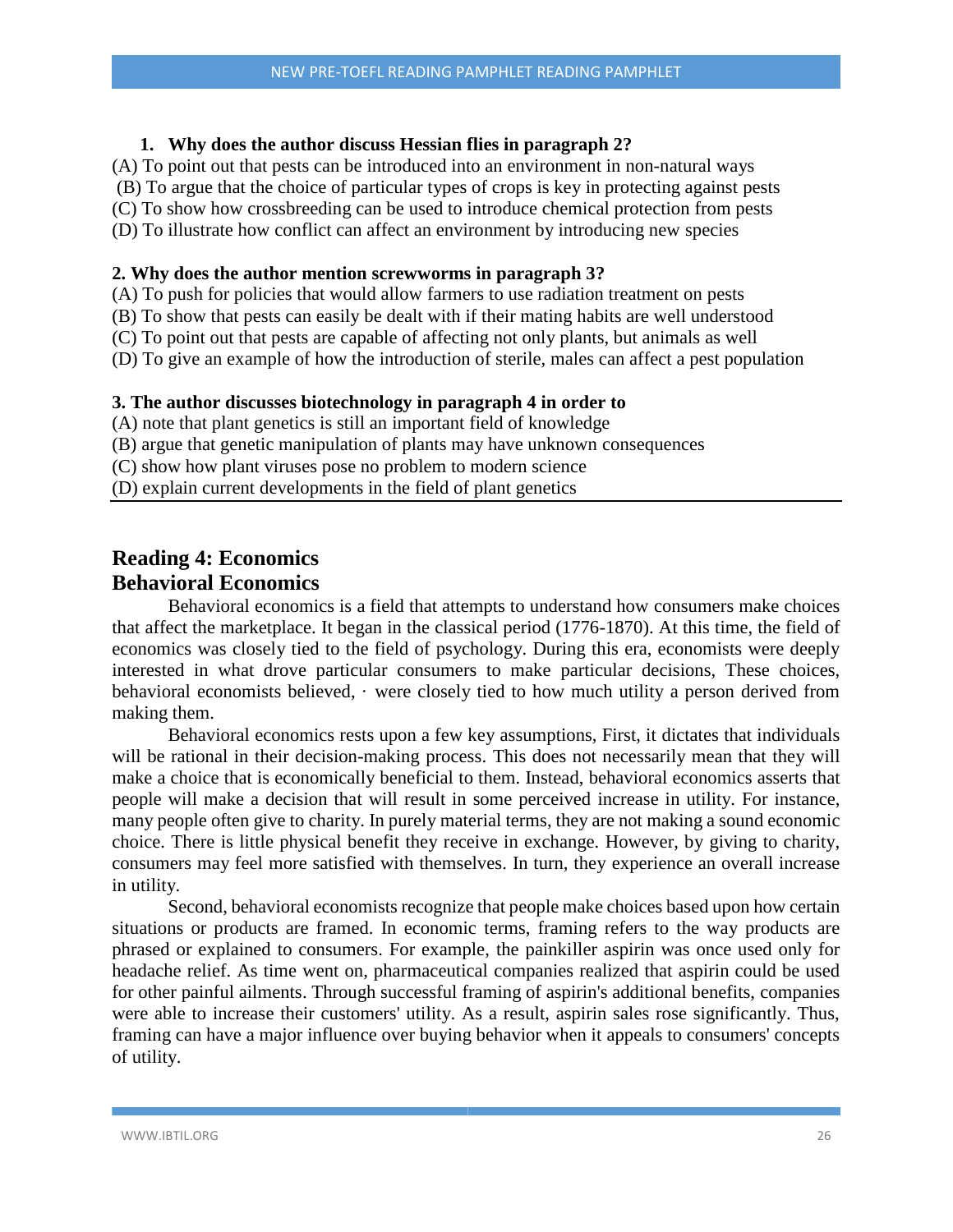Finally, behavioral economists are forced to recognize non-rational decisions by consumers. Non-rational decisions result from a miscalculation in a particular situation. Most misperceptions are attributed to social psychology. This is where a crowd misinterprets particular elements of an object or situation. For example, many feel that an increase in wealth always leads to an increase in utility. However, studies have proven that while increasing wealth can increase utility up to a certain level, eventually people reach a point when wealth no longer matters as much. In this case, the utility from making more money quickly diminishes. Despite this proven fact, many people continue to believe that more money will bring increased happiness. These beliefs affect the choices they make in their daily lives.

Both rational and non-rational factors may influence an individual's decisions. Thus, behavioral economics is a complicated and sometimes unpredictable field. It is nearly impossible to evaluate every variable that determines a single individual's choice. However, behavioral economists focus on much larger groups. By spotting trends in larger groups of people, behavioral economists can help businesses. With an understanding of particular patterns in consumer behavior, businesses can adjust their advertising, pricing, or production models to maximize sales. At one time, behavioral economics was disregarded by most economists. They thought it too abstract and dynamic to· be worthwhile. The field has become more popular in the last several years, however, and continues to grow.

#### **1. Why does the author mention charity in paragraph 2?**

(A) To explain the role of charity in economic decisions

(B) To explain that rational individuals tend to act in ways that bring little material benefit

(C) To explain that material benefit is the main determinant of rationality

(D) To explain how choices can be rational without having material benefit

#### **2. The author discusses aspirin in paragraph 3 in order to**

(A) reveal the rationality of the pharmaceutical companies

(B) provide an example of how businesses can present a product

(C) ·show that not all rational decisions are the best economic choice

(D) give an example of how consumers can lead 'the framing process

#### **3. The author discusses increased wealth in paragraph 4 in order to**

(A) exemplify some people's refusal to acknowledge economics

(B) point out that rational decisions are not always the best ones

(C) argue that rationality is often misinterpreted

(D) show that individuals may not always act rationally

## **Reading 4: Business The Levinson Model**

When running a business, it is important for managers to understand employees' career goals and attitudes toward their job. By understanding psychological phases that employees may be experiencing, managers can help the business. They can pick out particularly able and willing people to benefit the business. While it is impossible to generalize an individual's ambitions entirely, the Levinson model has been used to formulate how people approach their careers at different times in their lives.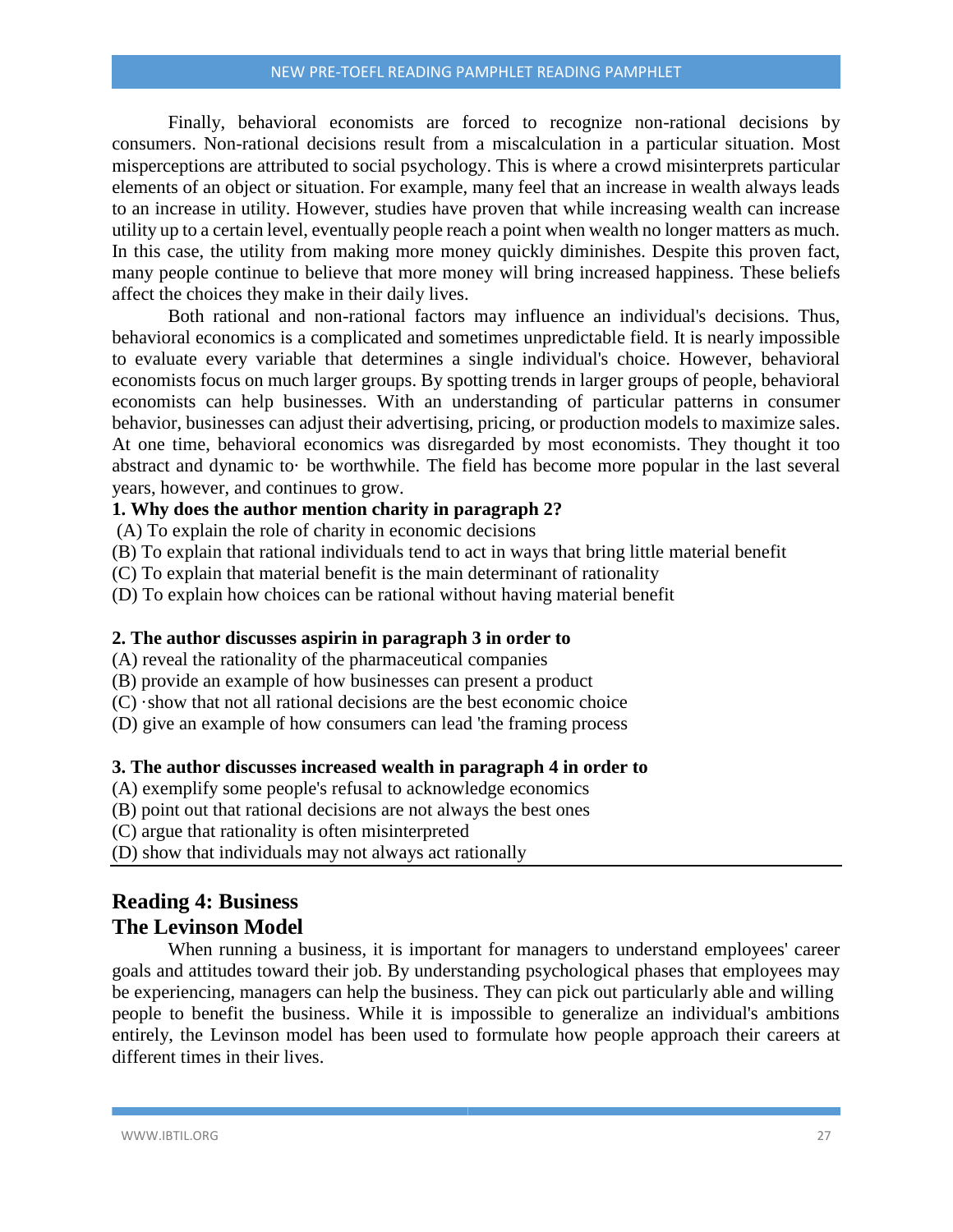The Levinson model was created by Daniel Levinson. It was based upon his study of forty men in four different occupational groups. Hourly industry workers, business executives, university biologists, and novelists were all surveyed extensively. Their answers were then used to identify particular periods common among all groups. The resulting Levinson model then attempted to explain career approaches. Results were placed in the context of five- to seven-year cycles that occur over the course of an adult's life. These cycles represent different approaches to one's personal and professional life, and how those approaches translate into professional behavior.

The Levinson model begins with the seventeen- to twenty-two-year-old age group, when individuals are trying to establish emotional and financial independence from their families. Some go to college, while others choose to enter the work force directly. Over the course of early adulthood, individuals dabble in a number of different careers and experiences. Many people associate this period with a process of self-discovery. Since they are no longer students and are attempting to find a professional field right for them, there are few facets of their lives with which they can form an identify.

As individuals enter their thirties, they take a step back and evaluate their experiences. Feeling pressure to "settle down" and begin a formalized career, individuals will most likely pursue a career in a field they find interesting. In their mid-adulthood phase, a career will be decided upon. The individual will then focus on advancing in the workplace. Success in the workplace will be his or her primary point of identification. As the products of these efforts become evident and individuals become financially secure, they may turn inward and re-evaluate their career and goals. With financial security established in the mid-forties, individuals seek to secure friendships and re-establish contact with old acquaintances. Their financial security gives them the opportunity to focus on their personal lives. As they reach the age of retirement, they once again re-focus their lives outside of the professional realm.

While the Levinson model is helpful for managers, it is only a series of generalizations. Some question its value in the current marketplace. Many social and cultural changes have taken place since Levinson first published his findings in the 1970s. For instance, Bill Gates, the famous and very wealthy founder of Microsoft, defied the phases of the Levinson model. He started out at a young age with a single focus and retained that focus throughout his life. Since there are exceptions to the Levinson model, managers should get to know all of their employees personally. Managers should not attempt to categorize employees' goals according to a narrow, age-based model.

#### **1. Why does the author mention self-discovery in paragraph 3?**

- (A) To help explain the changes taking place in early adulthood
- (B) To illustrate how young adults are dissatisfied with their lives
- (C) To show that managers need to be aware of employees' changes
- (D) To explain why young employees tend to stick to one career

#### **2. The author discusses financial security in paragraph 4 in order to**

- (A) suggest that the transition from mid-adulthood to late adulthood is smooth
- (B) argue that financial success is the primary motivator for those in late adulthood
- (C) show that success in one's career is typically associated with one's happiness

(D) explain why those in late adulthood begin to focus on things besides their career

#### **3. The author uses Bill Gates as an example of…..**

- (A) an exception to the Levinson model
- (B) evidence supporting the Levinson model
- (C) how the Levinson model has been used to foster success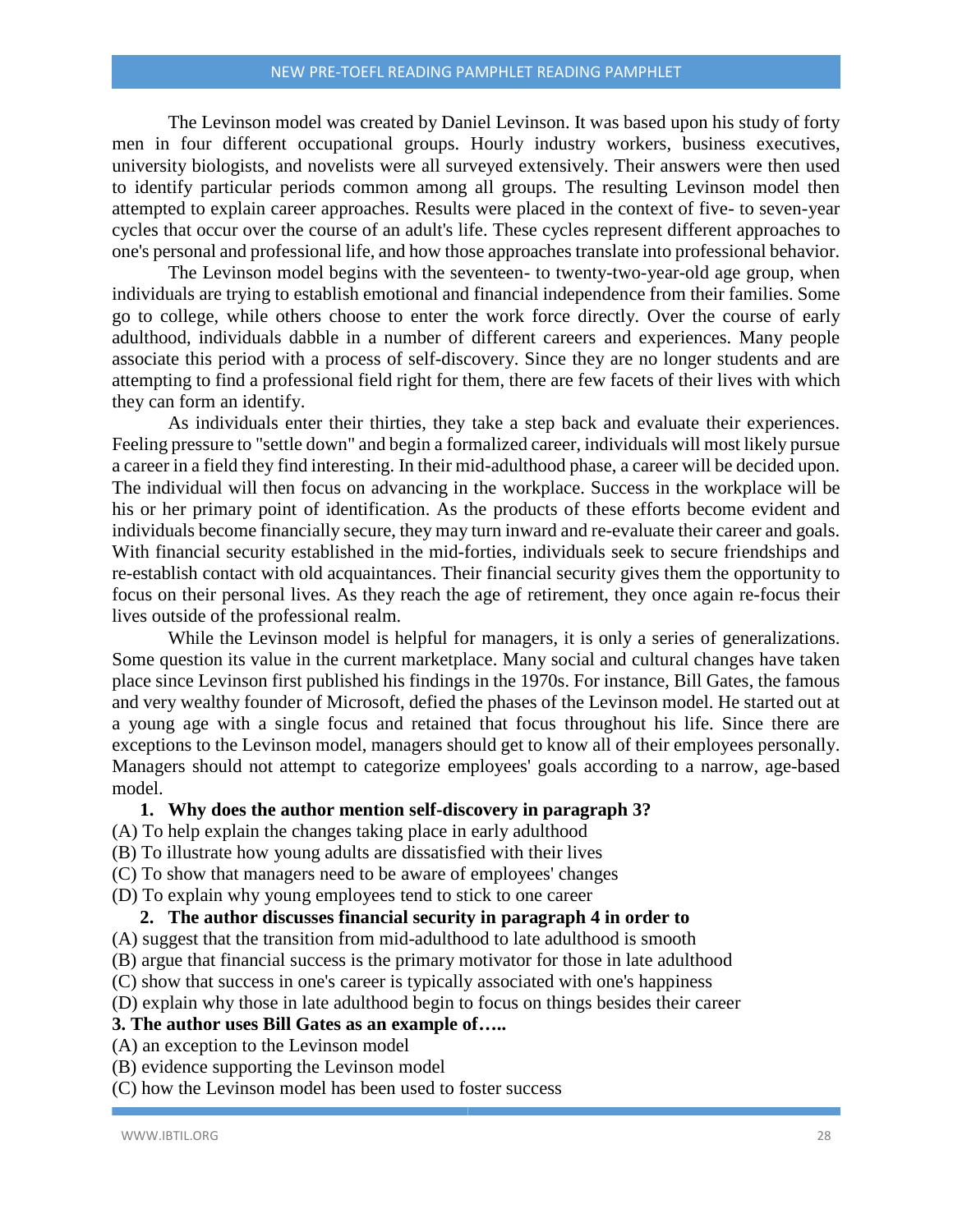#### (D) the cultural and social forces at work in the Levinson model

## **MINI TEST Environmental Science**

Stone statues and buildings that have stood in place for long periods of time have endured years of wind and weather, the effects of which are clearly visible in their outward appearances. Corners lose their sharp angles and features seem to crumble away. The natural process that breaks down rocks and stone is called chemical weathering. In the natural course of things, this type of disintegration is to be expected. When human use of fossil fuels is introduced into this equation, however, the process of chemical weathering is significantly affected.

In nature, water and acids act as primary agents in chemical weathering. Water, whether in the form of rivers or precipitation, plays a major part in the erosion of rocks and stone formations as they are weathered. "Dissolution" is the term scientists use for the process through which minerals are dissolved in water. For example, sodium chloride, or salt, quickly dissipates in water. However, most minerals will not dissolve in pure water alone: They must have at least one other substance present in order to initiate decomposition. When even a small amount of acid is added to water, its corrosive power is magnified. Acid can be produced by natural means such as when organisms decay and release organic acids back into the soil Sulfide minerals such as pyrite release sulfuric acid into the atmosphere as they decay. These acids are absorbed into water and cause corrosion in many rocks. Additionally, when carbon dioxide from the atmosphere dissolves into raindrops, carbonic acid is created. As rain and snow fall on stone over time, they wear down the layers of sediment that make up the rock. Yet while many of these acidic reactions are to be expected in nature, the introduction of man-made byproducts has disrupted this natural cycle by hastening it along.

Man's use of fossil fuels in factories, power plants, and vehicles has greatly increased the amount of carbon dioxide, sulfur. and nitrous oxides in the atmosphere. This has led to an excessive amount of acid being produced and absorbed by different forms of water in the atmosphere. Scientists point to acid precipitation, rain with abnormally high levels of acid, as the culprit for the premature corrosion of stone statues and buildings. Whereas the natural chemical weathering process caused by the carbonic acid in rain would wear away rocks slowly over time. now the rocks decay at a more rapid pace. The acids that are not absorbed into rain or snow are often absorbed into the ground, seeping into ground water and affecting rocks and stones in river beds and lakes.

The process of decay and corrosion that rocks and stone structures undergo is a natural one that should take place over many years. Rainfall over time causes erosion and changes in the rock. Humans, however, have brought about changes in this process, increasing the speed at which stones are weathered by releasing more acid-producing compounds into the atmosphere. The effect is that buildings and monuments of stone that have stood for generations are experiencing swift decay.

#### **1. Why does the author mention the use of fossil fuels by humans in paragraph 1?**

(A) To introduce a factor that affects chemical weathering

(B) To support the idea that chemical weathering is natural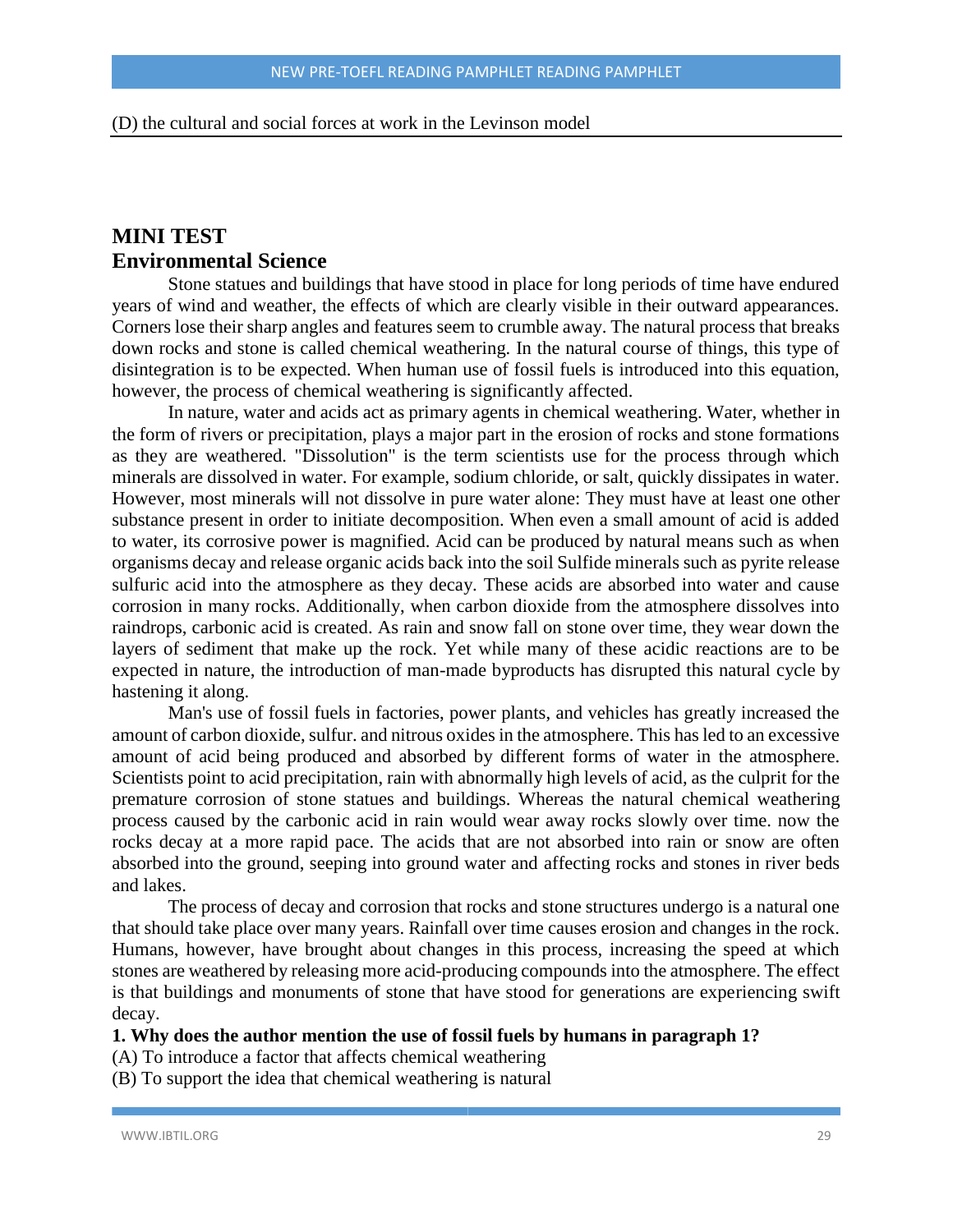(C) To argue that it is normal for stone buildings to disintegrate

(D) To reveal the true causes of chemical weathering

#### **2. According to paragraph 2, which of the following is true of dissolution?**

(A) Salt partially dissolves when placed in pure water.

- (B) Water is responsible for only a small amount of chemical weathering.
- (C) A large majority of rocks and minerals dissolve in water alone.
- (D) Small amounts of acid greatly increase water's ability to dissolve minerals.

#### **3. According to the passage, which of the following is NOT true about the process of chemical weathering?**

(A) Man does not play a part in how rocks weather. .

- (B) Natural acid production assists in the process.
- (C) Stones are slowly worn away over many years.
- (D) Acid often contaminates groundwater.

#### **4. According to the passage, which of the following is true of acid precipitation?**

(A) It is a natural part of the weathering process.

- (B) Acid rain does not affect areas where there is no pollution.
- (C) The acid in acid rain is due to man's use of fossil fuels.
- (D) It seems not to affect desert areas where there is no rain.

#### **5. Which of the following can be inferred from paragraph 2 about acid?**

(A) Most acids in the atmosphere result from man-made byproducts.

(B) Even .unpolluted rain may contain acid.

(C) Carbonic acid is the most common acid found in the atmosphere.

(D) Natural acids seriously damage the environment.

#### **6. The author uses factories and vehicles as examples of**

(A) the largest producers of acid rain

(B) contributors to the production of acid rain

(C) items that are corroded by chemicals overtime

(D) man-made byproducts that have disrupted nature

#### **7. All of the following are true about acid absorption in the environment EXCEPT:**

(A) Acid is absorbed into groundwater and affects rivers.

(B) Precipitation takes in the majority of acid from the air:

(C) Acid from the air directly corrodes stones and rock.

(D) Natural carbonic acid wears stone away over years.

#### **8. The author implies in paragraph 3 that…**

(A) at this rate, future buildings will need stronger building materials.

(B) man cannot do anything to prevent acid rain from weathering rock.

(C) most of the acid in acid rain is absorbed into the groundwater.

(D) man has permanently disrupted one of nature's balanced cycles.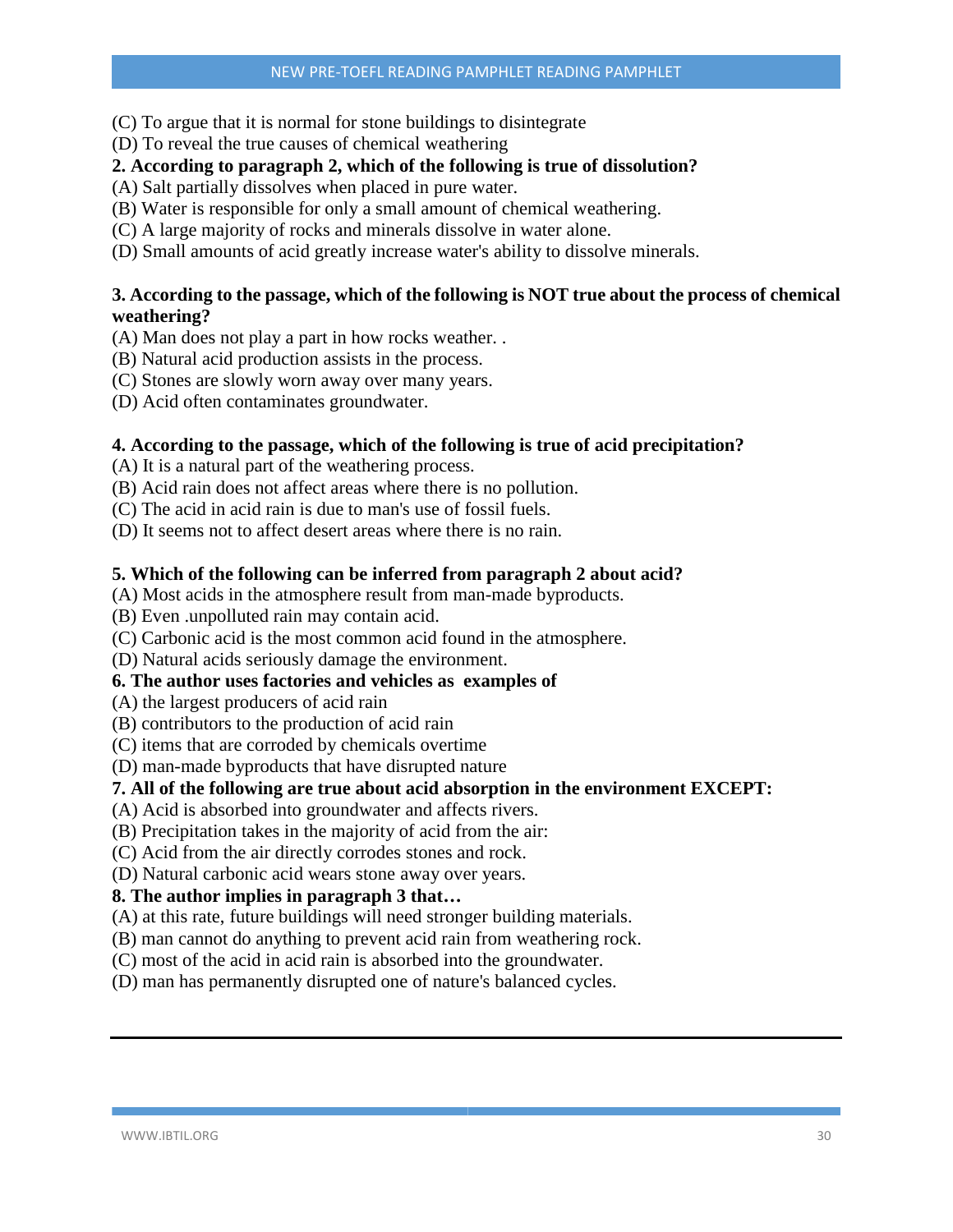# *Chapter 5: Vocabulary Questions*

#### **Necessary Skills**

- Identifying the meaning of individual words and phrases as they are used in a specific reading passage
- Choosing the correct meaning of a word or phrase in order to understand its relevance within a passage

#### **Example Questions**

- The word……… in the passage is closest in meaning to
- In stating……, the author means that……

#### **Strategies**

• Do not choose an answer only because it may be a correct meaning of the word or phrase; choose the meaning that is being used in the passage.

• Try rereading the sentence in which the vocabulary word appears, substituting the answer choices for the word.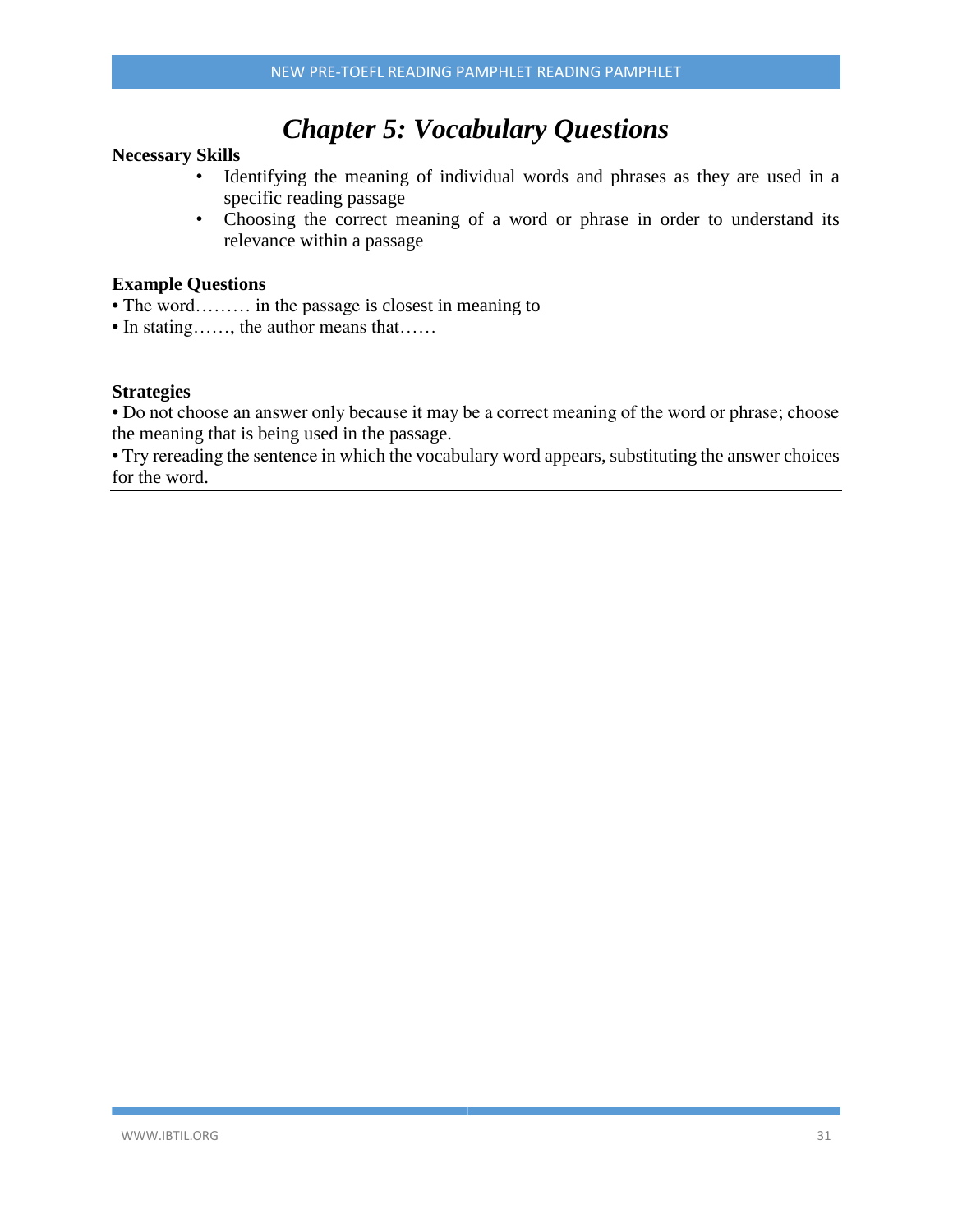## **Reading 1: Literature Ernest Hemingway 1899-1961**

Ernest Hemingway was awarded the Nobel Prize for Literature in 1954. His simple, terse language had a significant effect on 20"-century British and American fiction. His topics, which included hunting, fishing, bull fighting, war, and the lonely lives of the elderly, often reflected his own personal experiences. Together, the style and subjects of his works formed a very distinctive voice that is immediately identifiable to readers.

Hemingway's unique style of prose contributed to his reputation as a great writer. Through his writing, his main goal was to present an account as objectively as he could. He felt that the most effective way to realize this goal was through the use of **straightforward** language. His style was free of any embellishment and wordiness. His style is best reflected through his response to criticism from William Faulkner. Referring to his writing style, he wrote: "Poor Faulkner. Does he really think big emotions come from big words?" Hemingway's style consisted of simple nouns and verbs with little reliance upon modifiers; Hemingway's mastery of this style resulted in prose that was simple, yet deeply emotional, supplemented with uncomplicated, natural dialogue.

Hemingway's topics included the many struggles that humans often experience. For Hemingway, the world was defined by strife: full of chaos, moral decisions and ambiguous moral boundaries, and **inevitable** pain. Yet Hemingway's writing was hopeful rather than depressing, and he believed that any situation could be endured if one had courage, perseverance, honor, and dignity. These came to be known as "the Hemingway code" and were **prevalent** themes through his work. This is best shown in The Old Man and the Sea, in which Santiago, a fisherman, catches a fish he had long been struggling to catch. However, on his way back home, his fish is suddenly eaten by sharks. Even though Santiago suffers terribly, his courage and bravery allow him to endure.

Hemingway explores many similar themes in another of his popular topics: the lives of the elderly. To Hemingway, the elderly symbolized uncertainty and loneliness. "A Clean, Well-Lighted Place" is a simple short story about an old man who seeks refuge in a cafe until the late hours of the night. An observant waiter spots the man and speculates that the old man comes to the cafe for the light and the cleanness. These can be understood as metaphors: the old man wants happiness and order in life. Then, through a short monologue by the waiter, Hemingway shows that the waiter feels the same feeling as the old man: he too is reluctant to leave a place of happiness and to disappear into the night. In its simplicity, the story touches upon very deep human emotions and allows the reader to connect with unique, deep characters.

#### **1. The word straightforward in the passage is closest in meaning to**

- (A) uninteresting
- (B) believable
- (C) simple
- (D) ordinary

#### **2. The word inevitable in the passage is closest in meaning to**

- (A) certain
- (B) possible
- (C) apparent
- (D) unexpected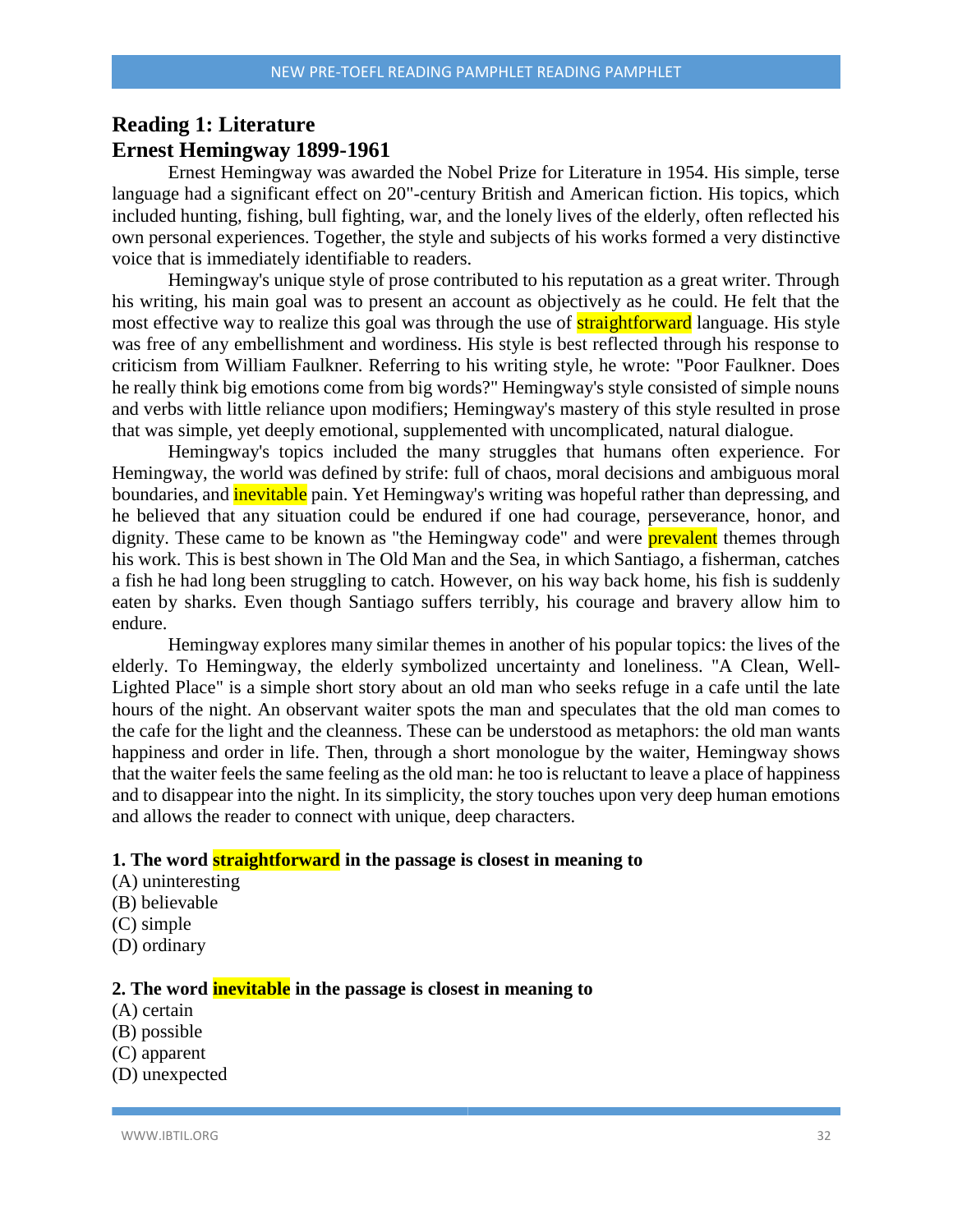**3. The word prevalent in the passage is closest in meaning to** (A) advanced (B) common (C) well-regarded (D) hidden

## **Reading 2: Marketing Pre-testing and Post-testing**

Pretesting and post-testing offer ways for advertisers to gain a deeper understanding of the effectiveness of advertising. Both pretesting and post-testing analyze the popularity and public opinion of a particular advertisement. These different methods of assessing advertising are used by many advertisers in order to reach consumers in the most effective ways.

In pretesting, advertisers ask the public various direct questions about the effectiveness of their advertising techniques. This takes place before the ads are aired on television, radio, magazines, or other media. Often, people are invited to view an ad in a controlled environment. The advertisers then ask if a particular ad conveys its intended message. Advertisers also want to know if the ad is likely to motivate people to purchase the product or service. In addition, advertisers want to see if it had the desired effect upon consumers. In the case of a humorous commercial, the advertisers have the opportunity to see whether or not it will actually make the viewer laugh. Through the use of direct questions, they can discover if specific goals of advertising are being met. Responses can be utilized to test possible alternative advertisements. Advertisers can increase the level of control in the early parts of a commercial's developmental stages.

On the other hand, post-testing involves methods that analyze ads after they have aired. Respondents are often asked questions similar to those in pretesting. In post-testing, though, respondents are often asked to compare a certain commercial to other commercials. The goals of both types of testing are similar. However, advertisers also ask viewers to consider their message in relation to their competitors. This allows advertisers to discover the extent to which a commercial will be remembered amongst competing ads. This feedback from recall tests gives an idea of how memorable, and thus impactful, the advertising technique was. A commonly used means of testing the efficacy of a campaign is the attitude test. This test evaluates the feelings of the respondents toward a particular advertisement after repeated exposure to it. If the respondents begin to dislike an ad alter only a few viewings, the advertisers know that their commercial was not effective.

Pretesting and post-testing each have benefits and drawbacks for advertisers. Pretesting allows advertisers to receive feedback before their commercials air. This allows issues involving weak or ineffective advertising to be resolved before going public. Thus, advertisers can avoid wasting money on an ad that does not have the desired effect. On the other hand, post-testing allows the effectiveness of ads to be tested based upon real market findings. This is in opposition to being tested in a simulated situation. Because pretesting is performed in a controlled environment-often an advertising agency-results may differ significantly from when the ad is viewed on television. The results of post-testing, however, come directly from those who viewed the ad in a natural setting. The findings, then, will be similar to the experience of the general public.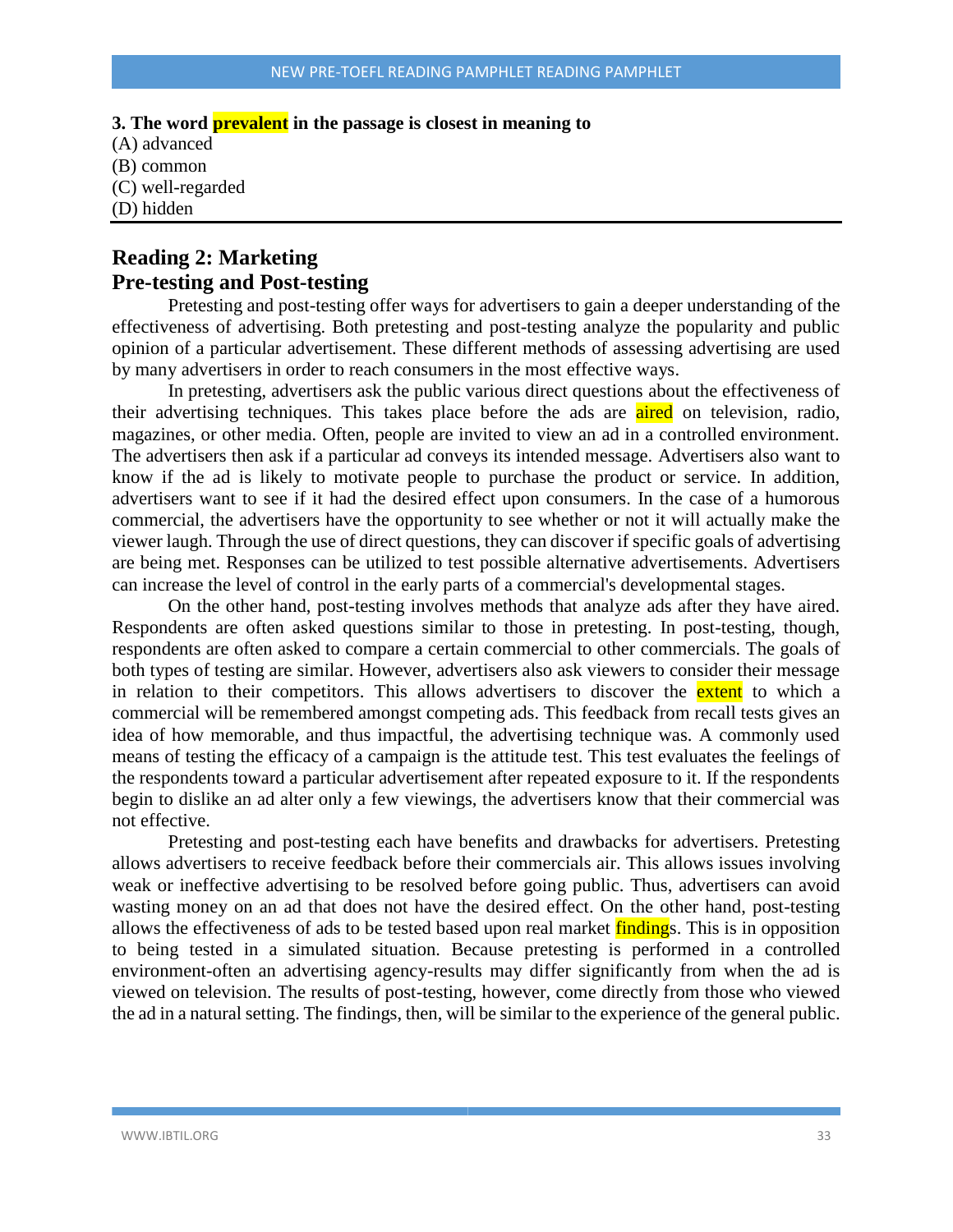#### **1. The word aired in the passage is closest in meaning to**

(A) rejected

(B) begun

(C) delayed

(D) broadcast

#### **2. The word extent in the passage is closest in meaning to**

(A) effectiveness

(B) time

(C) degree

(D) use

#### **3. The word finding in the passage is closest in meaning to**

(A) result (B) research

(C) experiment

(D) decision

## **Reading 3: Biology Sugar Consumption**

Scientists studying the harmful effects of sugar on the human body recently made a claim that avoiding sweets leads to a longer life. According to their research ,the consumption of sweets has been proven to reduce life span and have degenerative effects on the body. Their findings were based on results found after studying sugar's effects in worms. They believe that sugar's harmful effects· are similar for all species, including humans. The researchers supported their findings with three key pieces of evidence.

First of all, a look at basic physiology helps explain the effects of glucose on longevity. When one consumes sugar, whether in the form of regular sugar or as carbohydrates, the body must break it down into glucose, which is the simplest form of sugar. Glucose, the main supply of energy for the body, is available in many carbohydrates in the form of starches or other kinds of sugar, such as sucrose (regular table sugar), fructose (found in fruit), and lactose (found in milk). Cells need a **consistent** supply of glucose through the blood in order to function optimally. But when blood glucose levels rise higher than what cells require, the body stores the excess in order to adjust to this influx of glucose. The pancreas reacts by secreting the hormone insulin. Insulin acts as the messenger to the cells, telling them to absorb the excess glucose to return the blood to more normalized glucose levels. Upon consumption of large amounts of sugar, the pancreas continues to produce insulin, regardless of the negative effects of the hormone itself. Problems with insulin balance and pancreatic function result in diseases such as diabetes and obesity.

Secondly, an experiment on glucose deprivation led by a learn of researchers at the University of Jena in Germany found that **restricting** intake of glucose lengthened worm life span up to twenty percent. If the results hold true for other animals, then the findings propose that this extension of life span in worms could translate to an extension of fifteen years in humans. The research pointed to the involvement of mitochondria to fuel the bodies of these glucose-deprived worms. Mitochondria are organelles that exist in the cytoplasm of all cells. Food molecules such as amino acids, fatty acids, and sugars are broken down by mitochondria with the help of oxygen.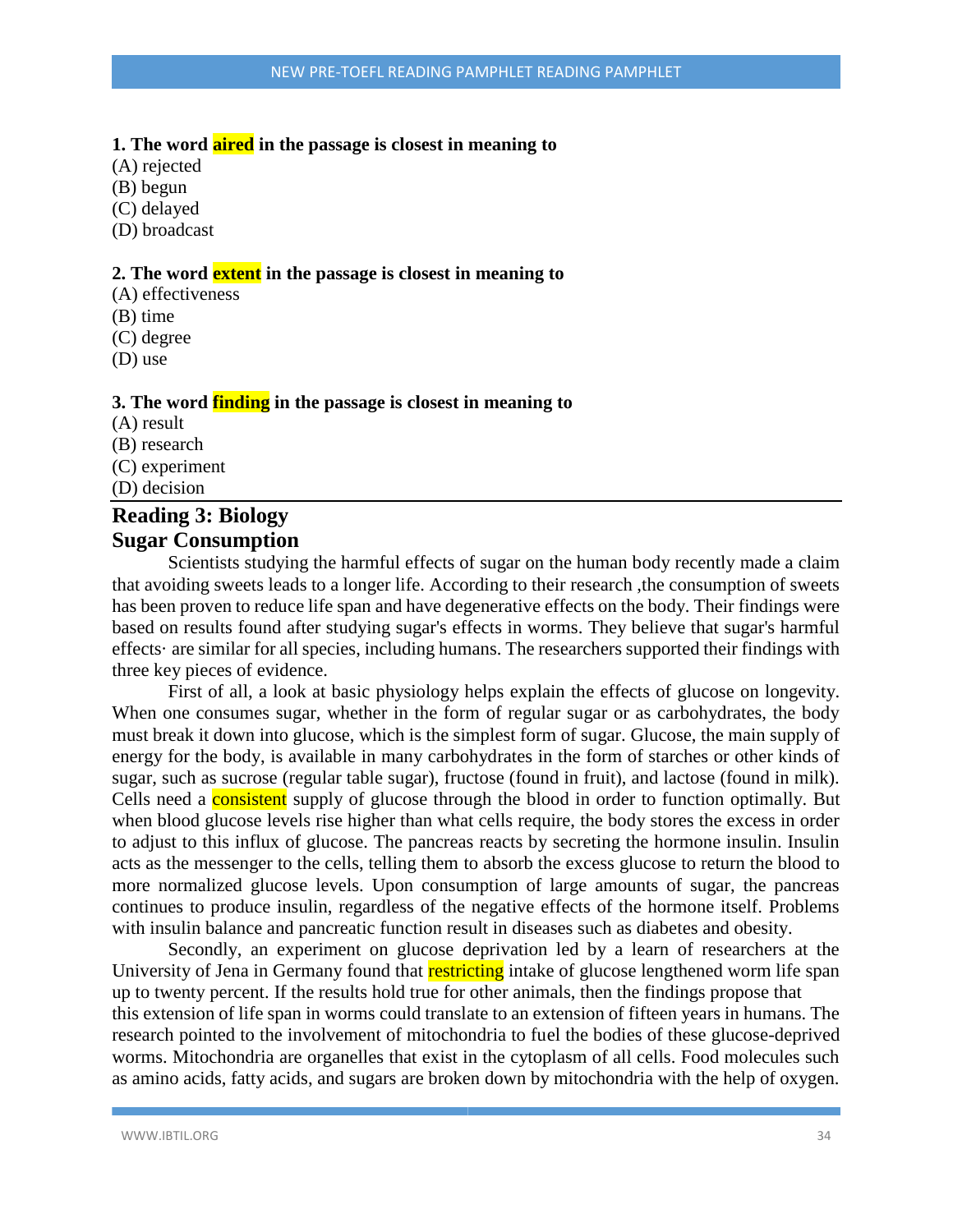They are then converted to usable energy in the form of ATP, which allows energy transport. In fact, mitochondria are practically energy factories that manufacture ATP as the cell demands it. Since in the experiment the worms could not rely on glucose for energy, their mitochondria increased ATP production to create fuel. Essentially, the lack of glucose allowed the body to strengthen its ability to fuel itself naturally.

Finally, Nicholas Perricone discusses the various life-shortening effects of sugar in his book The Perricone Promise. He describes the process of the effects of sugar on human bodies, in which the overconsumption of sugar produces an inflammatory effect. This leads to the acceleration of the aging process and various diseases such as cancer, Alzheimer's, and arthritis. In an experiment with sugary cereals, he found that due to the rapid rise in blood sugar, not only did the body produce more of what are called inflammatory markers, but the body's ability to fight inflammation was also **compromised** for up to four hours after consumption. According to Dr. Perricone, eating sugar causes the production of stiff sugar-protein bonds, which accumulate in the body over time. These glucose molecules affix themselves not only to collagen in the skin, but to veins, ligaments, bones, arteries, and even brain cells. This leads to stiff joints, hardened arteries, and failing organs. Therefore, sugar causes a slow deterioration of bodily functions, which leads to a shorter life span.

## **1. The word consistent in the passage is closest in meaning to**

(A) excessive (B) solid (C) steady (D) strong **2. The word restricting the passage is closest in meaning to** (A) increasing (B) changing (C) limiting (D) tightening **3. The word compromised is used in the passage to mean** (A) included (B) replaced (C) endangered (D) increased

## **Reading 4: Biology Naegleria Fowleri Outbreak**

In 2007, the number of reported cases of deaths caused by Naegleria fowleri, a rare amoeba that primarily resides in soil, sharply increased in the United States. The amoeba was found in warm bodies of water such as freshwater lakes and ponds that range from twenty-five to thirtyfive degrees Celsius: N fowleri was detected not only in freshwater sources, but increasingly so in domestic water supplies, groundwater supplies, and recreational water sources as well. Investigations by environmental scientists were carried out in order to determine the causes of the outbreaks, which were linked to warm water stagnation, the amoeba's ability to propagate, and sudden changes in environments.

The amoeba attacks the human central nervous system by entering via the mucous membranes of the nasal passageway. When it reaches the olfactory bulbs through the nose, it causes hemorrhaging, which is the loss of blood, and necrosis, which is the death of living tissues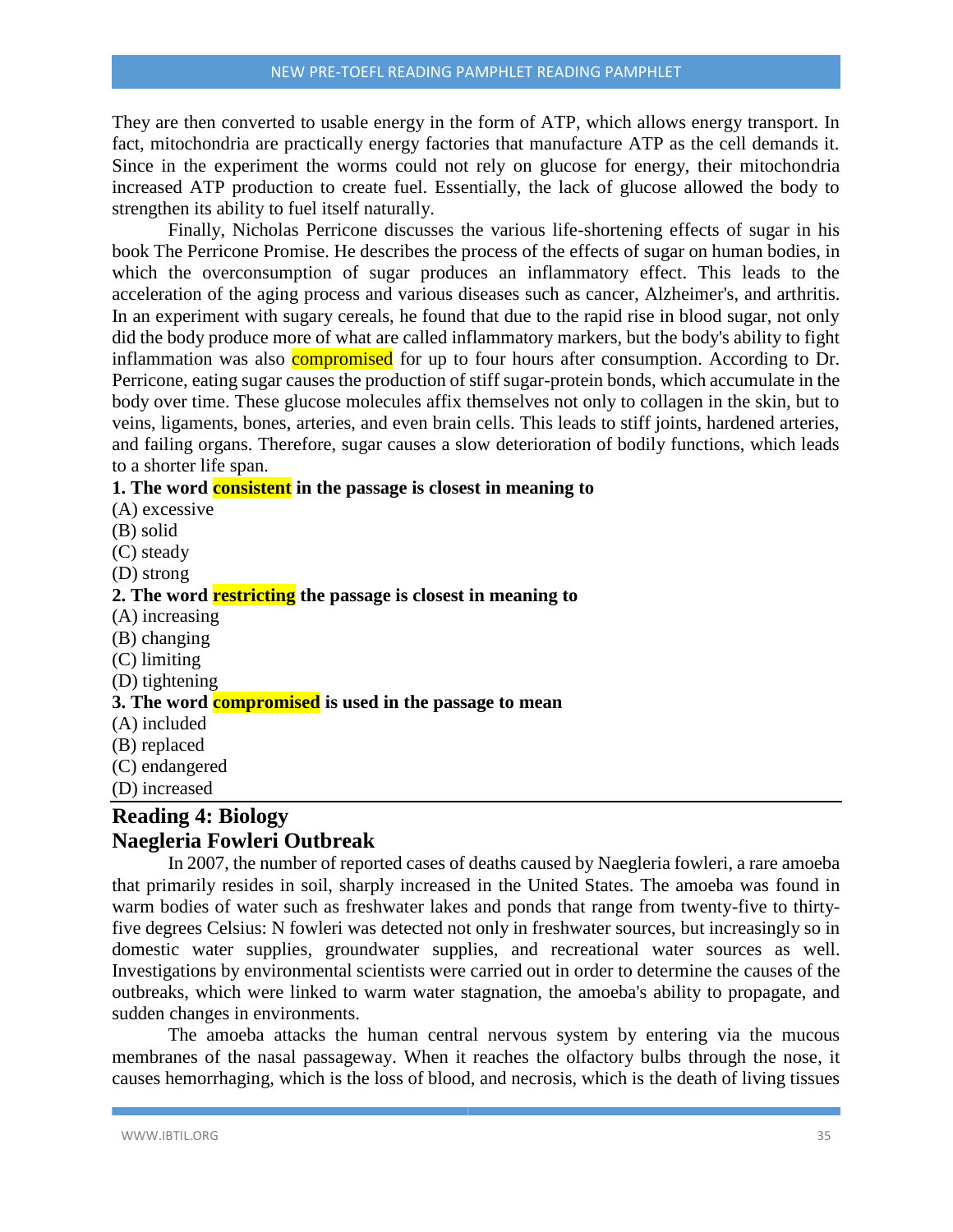and cells. From the olfactory bulbs, it reaches the brain by traveling along nerve fibers. One of the first symptoms to emerge is a noticeable change

in the ability to smell and taste followlng that, vomiting and nausea, headaches and fevers, and ultimately, coma and death will ensue. N. fowleri became an immediate concern as the frequency of reported cases increased in the United States. Between 1995 and 2004, the US Centers for Disease Control and Prevention determined that twenty-three N. fowleri-caused deaths took place in the United States. In 2007, a sharp increase was noted: six cases were reported in the United States that year, marking almost a 250 percent increase in reported cases. Scientists struggled to determine the cause.

Water stagnation was suggested as a cause after researchers determined that N. fowleri could be found even in domestic dwellings. In an experiment conducted by Francine Marciano-Cabral, samples were collected from homes in an Arizona town where two boys had died due to an infection with N. fowleri. It was discovered that seventeen of nineteen sites tested positive for the amoeba, particularly in the residual water in the sink pipes. It has been speculated that the two boys, who had had no history of freshwater swimming but had taken regular baths, died due to the presence N. fowleri in the water supply of their homes. The researchers suggest that N. towleri can proliferate in the stagnant parts of home water supplies, which was probably the case in th1s incident.

Other research conducted in the southwestern state of Arizona showed that groundwater supplies were **contaminated** with N fowleri. Of the 188 wells sampled, sixteen percent tested positive for the presence of the amoeba. These were not private wells but rather high-volume public wells run by private water companies and municipal facilities. The researchers also found that a certain kind of bacteria, called heterotrophic bacteria, was present in the water. These bacteria served as food for N. fowleri, allowing them to propagate in water supplies that were usually free of such bacteria and, thus, free of N. fowleri. The researchers concluded that the presence of these bacteria allowed N. fowleri to invade the municipal water supplies. They also discovered that N. fowleri is very resistant to the purification treatments common in municipal treatment plants, including treatment with chlorine. Therefore, the treatments widely used to rer:nove harmful organisms from water were futile against N. fowleri.

In an experiment by Detterline and Wilhelm, the presence of N. fowleri in governmentowned recreational waters was linked with changes in the environment. Fifty-nine sites were tested for N. fowleri, of which thirty-four tested positive. These sites include Yosemite Creek of Yosemite National Park and other federal water sources throughout the United States. The investigation found that the presence of this amoeba was highly correlated with environmental disturbances, such as unnaturally high iron content (usually due. to limited outlets), disruptions in biodiversity, land clearings, or fluctuations in water temperatures. The experiment found that the amoeba was especially tolerant of waters above twenty-six degrees Celsius. Thus, the amoeba's presence can be connected to the increase in water temperatures across the United States as global warming continues to alter ecosystems.

#### **1. The word sharp in the passage is closest in meaning to**

(A) thin

(B) pointed

(C) violent .

(D) sudden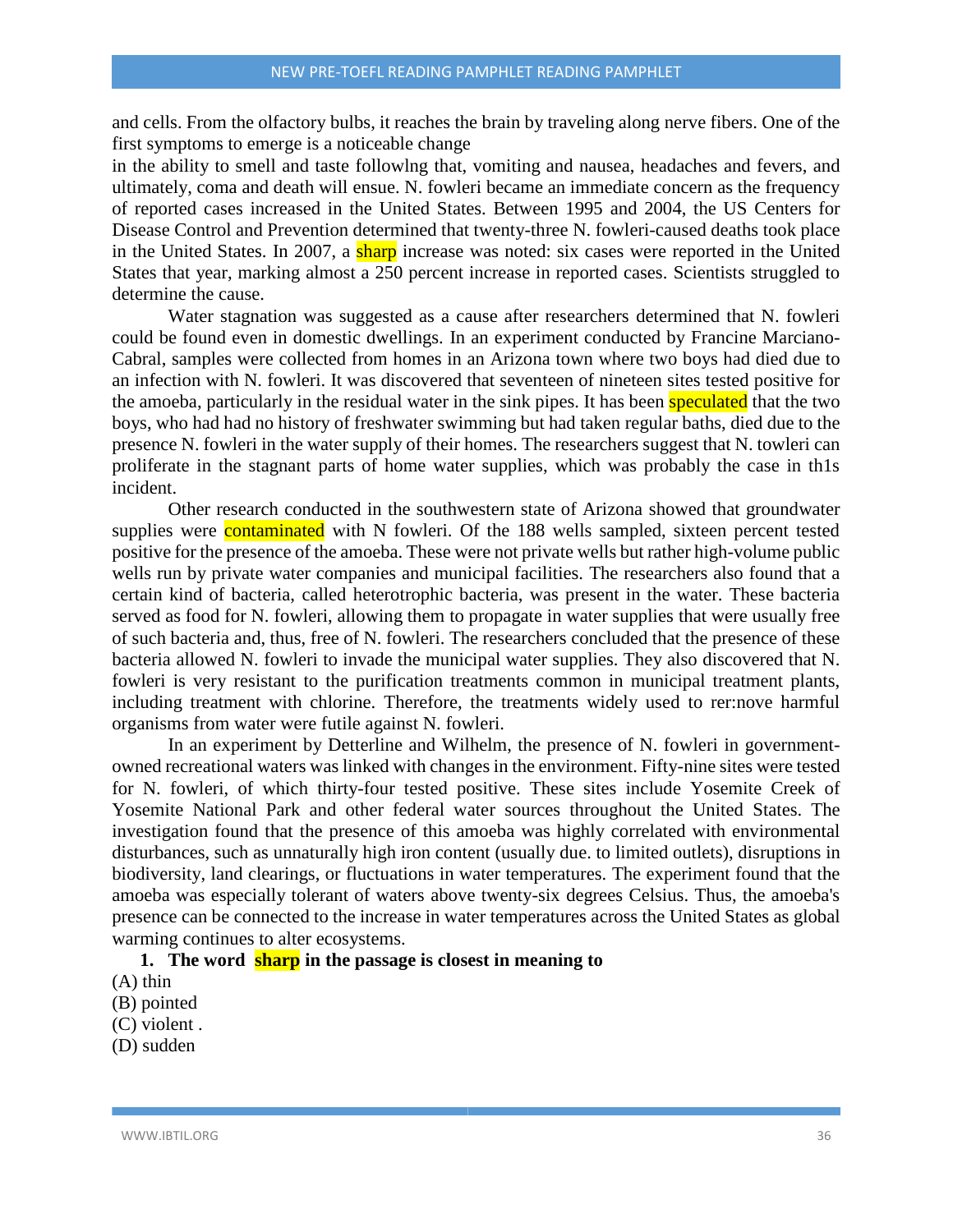# **2. The word speculated in the passage is closest in meaning to**

(A) dared

(B) deposited

(C) suspected

(D) pledged

# **3. The word contaminated the passage is closest in meaning to**

(A) stopped

(B) increased

(C) infected

(D) destroyed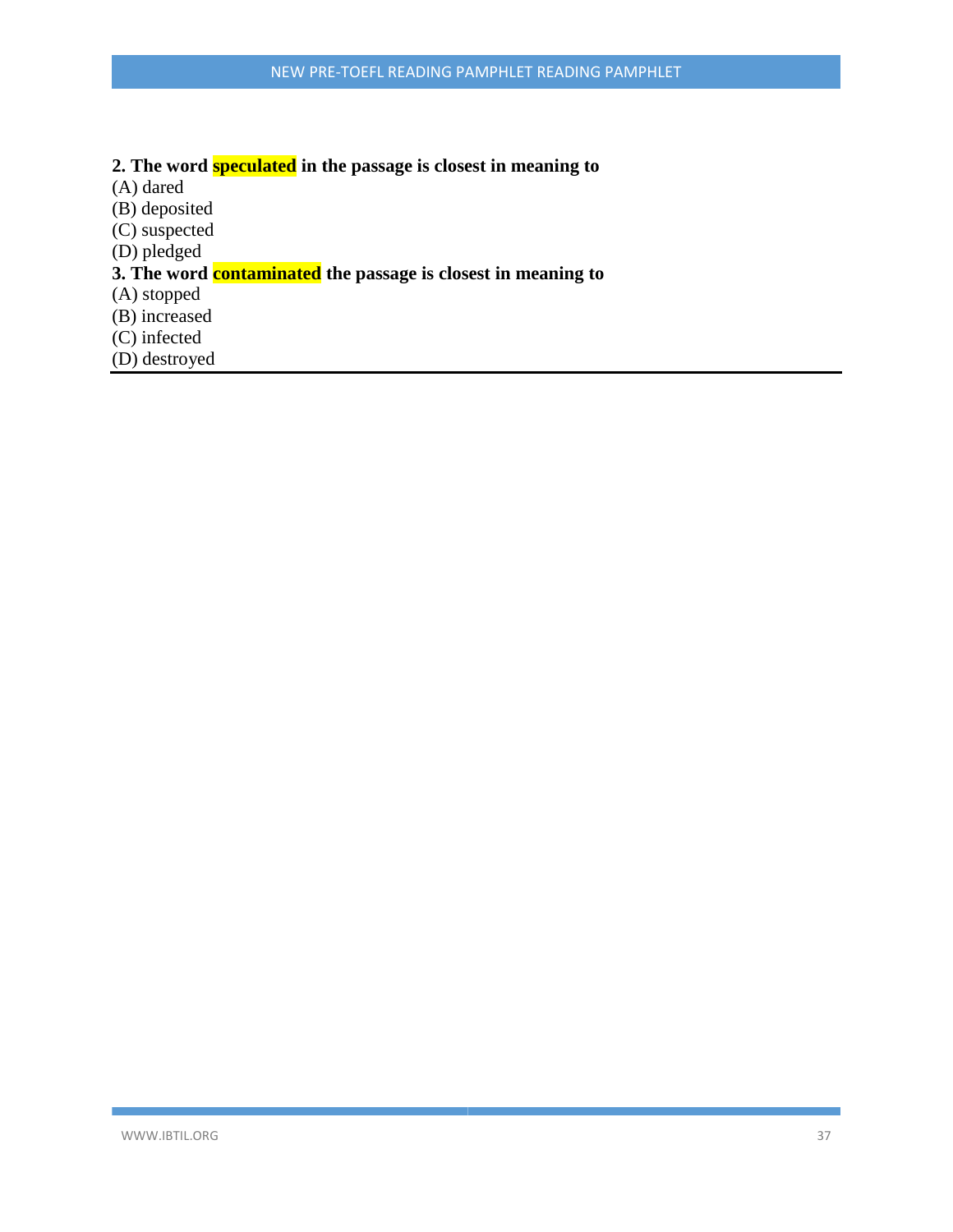# *Chapter 6: Reference Questions*

#### **Necessary Skills**

- Identifying the relationships between pronouns and their referents in a passage
- Determining to which person, place, or thing. a pronoun refers in the context of a passage

#### **Example Questions**

• The word…… in the passage refers to

#### **Strategies**

• Ensure that your answer choice matches the same number (singular or plural) and the person (first, second, third) as the pronoun being asked about

• Try substituting your answer choice for the pronoun in the passage to see if your choice is sensible.

• Since there is often more than one answer choice that may seem correct, read the sentences around the pronoun's sentence carefully to ensure you choose correctly.

• Remember that the grammatical referent for a pronoun may appear in a preceding clause or sentence.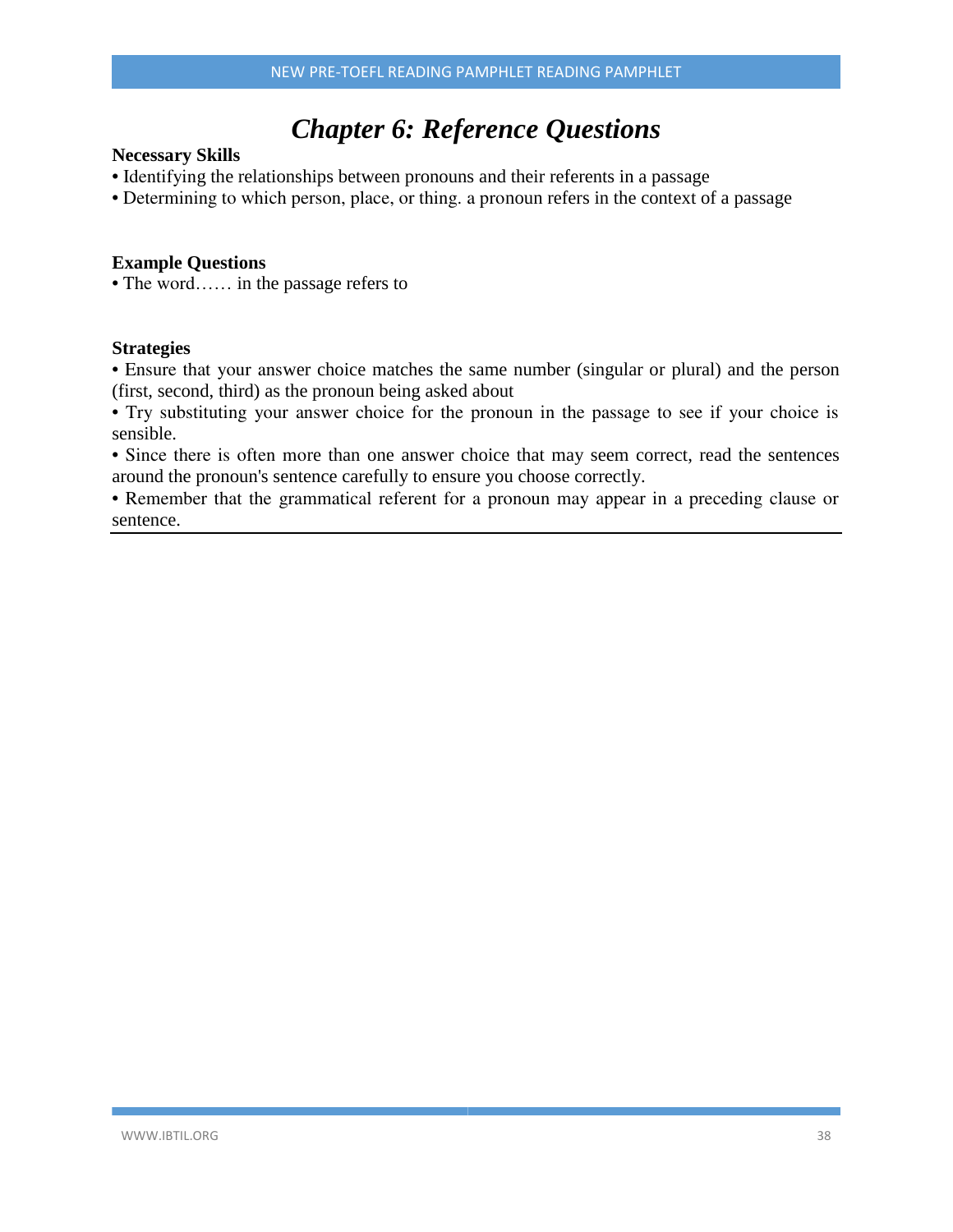# **Reading 1: History Ancient Egyptian Languages**

For quite some time after European historians began studying ancient Egyptian ruins, the writing found there was undecipherable. Many ancient Egyptian artifacts and tombs were engraved with letters from the ancient civilization's alphabet. What they actually meant remained unknown. While it was relatively easy to deduce certain things about ancient Egyptian ways of life, not having an understanding of their language severely hindered any historical research.

The Egyptian alphabet is a combination of two distinct written language types. The first, alphabetic, is most common in contemporary languages. Each glyph represents a sound. Glyphs are combined into strings to form words. Words, then, contain a concept. Logographic languages, on the other hand, are written so that a single glyph represents a concept. Occasionally, glyphs are strung together to create a *more* complex concept. Ancient Egyptian writing used both, and, as such, it remained a mystery to modern linguists.

When French explorers unearthed the Rosetta Stone by the Mediterranean coast in 1799, they unwittingly opened up the ancient Egyptian alphabet. When it was discovered! French scholars immediately suspected that they had found something valuable. In a historically unclear series of events, the Rosetta Stone eventually fell into the hands of the British, who went about translating the text on the large stone tablet. They finished the translation around 1824.

The Rosetta Stone, written around 196 BCE, actually presents the same decree in three different languages. The message itself is relatively mundane, ordering the repeal of various taxes and requesting the construction of statues in temples. Even though the message remains a simple bureaucratic edict, it is written in Ancient Greek and two Egyptian written languages, hieroglyphic and demotic (Coptic). Linguists were already quite familiar with the Greek and had a working knowledge of Coptic, which was used by later Egyptian states. The translation of the hieroglyphic text involved honing linguistic understanding of the Coptic language by comparing it to the Greek language, which was relatively well known. The subsequent understanding of Coptic would be compared to the written hieroglyphic text on the tablet. By working out the definition of particular hieroglyphs and then inferring the meaning of others, translators were able to effectively decode the ancient Egyptian writing system.

The impact of the Rosetta Stone is undeniable. For years before its discovery, scholars had been attempting to translate hieroglyphs with no success. The discovery of the Rosetta Stone was pivotal, as meaning of hieroglyphs could be discerned. The subsequent insight into Egyptian culture was vast-large retellings of historical events were inscribed on the walls of Egyptian structures. Being able to read them offered an unprecedented understanding of the ancient Egyptian people. Given its impact on language, the term "Rosetta stone" has worked itself into our own language as an idiom for a key to a decryption process or puzzle. It is arguably one of the most important known historical artifacts.

#### **1. The word it in the passage refers to**

- {A) concept .
- {B) alphabet
- (C) linguistics
- (D) writing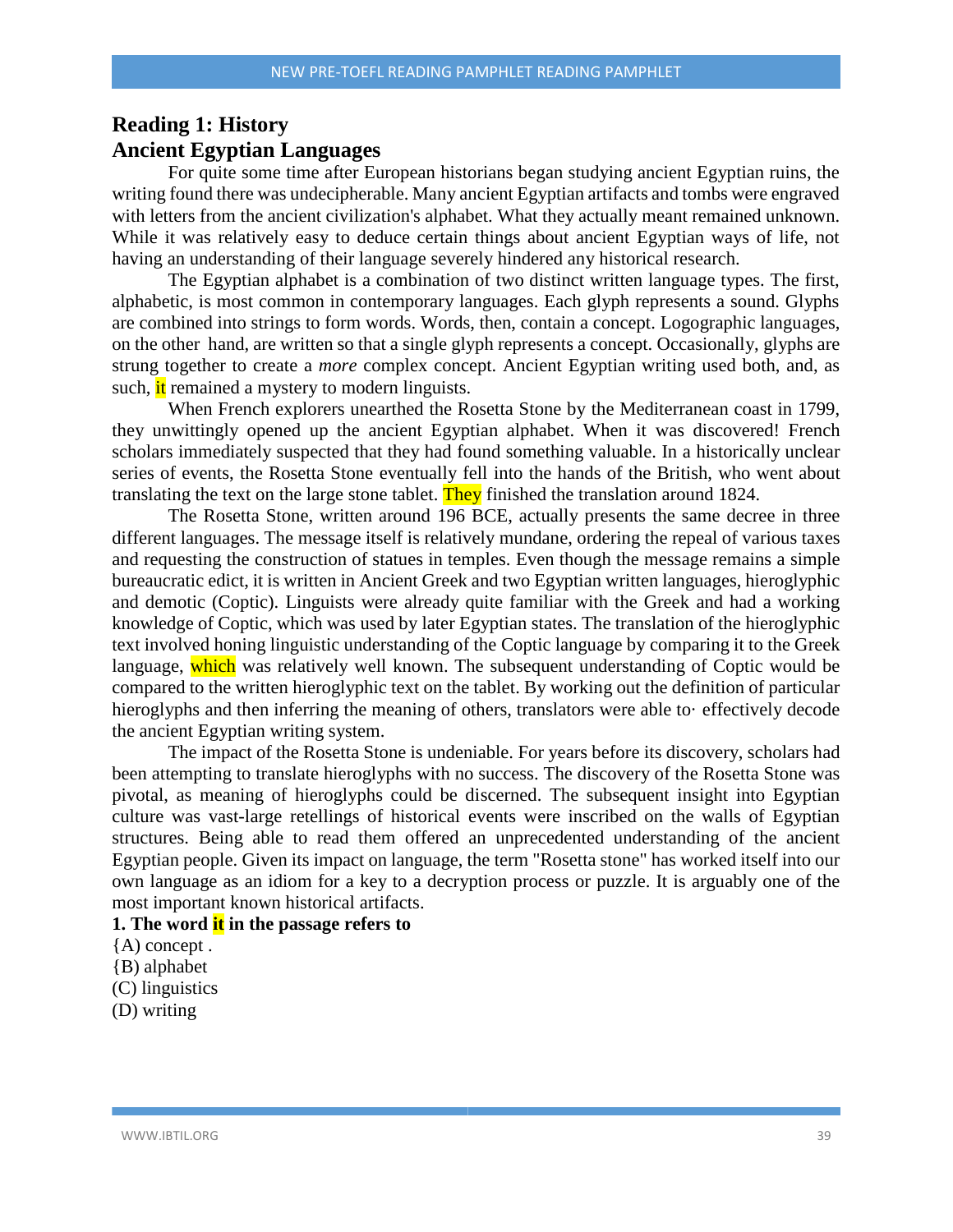#### **2. The word They in the passage refers to**

- (A) British scholars
- (B) French scholars
- (C) French explorers
- (D) Egyptian writers

#### **3. The word which in the passage refers to……………..**

(A) the Greek language (B) the Coptic language (C) the Egyptian hieroglyphs (D) the later Egyptian states

# **Reading 2: Literature Magical Realism**

Literature is broken down into smaller categories, called genres, which describe the type of story or book that is being read. Magical realism is a 20 century literary genre. The literature of this genre is varied, but it can generally. be characterized by the occurrence of magical aspects in otherwise realistic settings.

The term "magical realism" originated in the art world. It was coined by a German art critic named Franz Roh. Interestingly, it was originally used to describe art that portrayed very common and boring scenes. But when a Venezuelan writer named Arturo Uslar-Pietri used the term, it had a different meaning. Uslar-Pietri applied it to the work of a group of Latin American writers that had emerged in the 1960s. In their work were the first elements of magical realism as it is known to literary critics today. Contrary to its original meaning, there is nothing boring about magical realism in literature:

Although the definition for magical realism is broad, there are six features recognized as essential to any work created in the genre. The first is that the story is told from the perspective of "the Other." The concept of "the Other" in literature refers to a person who is different and outside of society because of it. For example, in Jorge Luis Borges's short story "The Shape of the Sword," very little is revealed about the main character and narrator. Through the course of the story, however, the reader learns that the main character is actually a traitorous soldier who betrayed his captain. His narrative focuses on how different he is from his peers and emphasizes his feelings of isolation.

Another element common to magical realism is the assumption of the "evolved duties" of the reader. This means that writers presuppose that, in deciding to pick up one of their books, the reader implicitly agrees to go farther than the literal meaning of the text. Instead, the author requires the reader to accept the magical and unrealistic aspects of the story, as bizarre as they might seem, in order to decipher the rest of the text. This element underscores one of the primary concerns of magical realists: how to get the reader involved in the story.

The third characteristic of magical realism is that the setting is always very specific to a particular history, culture, or geography. These features are seen as essential in creating an altered reality. By doing this, the author uses specific examples to try to impart universal messages. For instance, in *The Gesticulator* by Rodolfo Usigli, the main character assumes the identity of a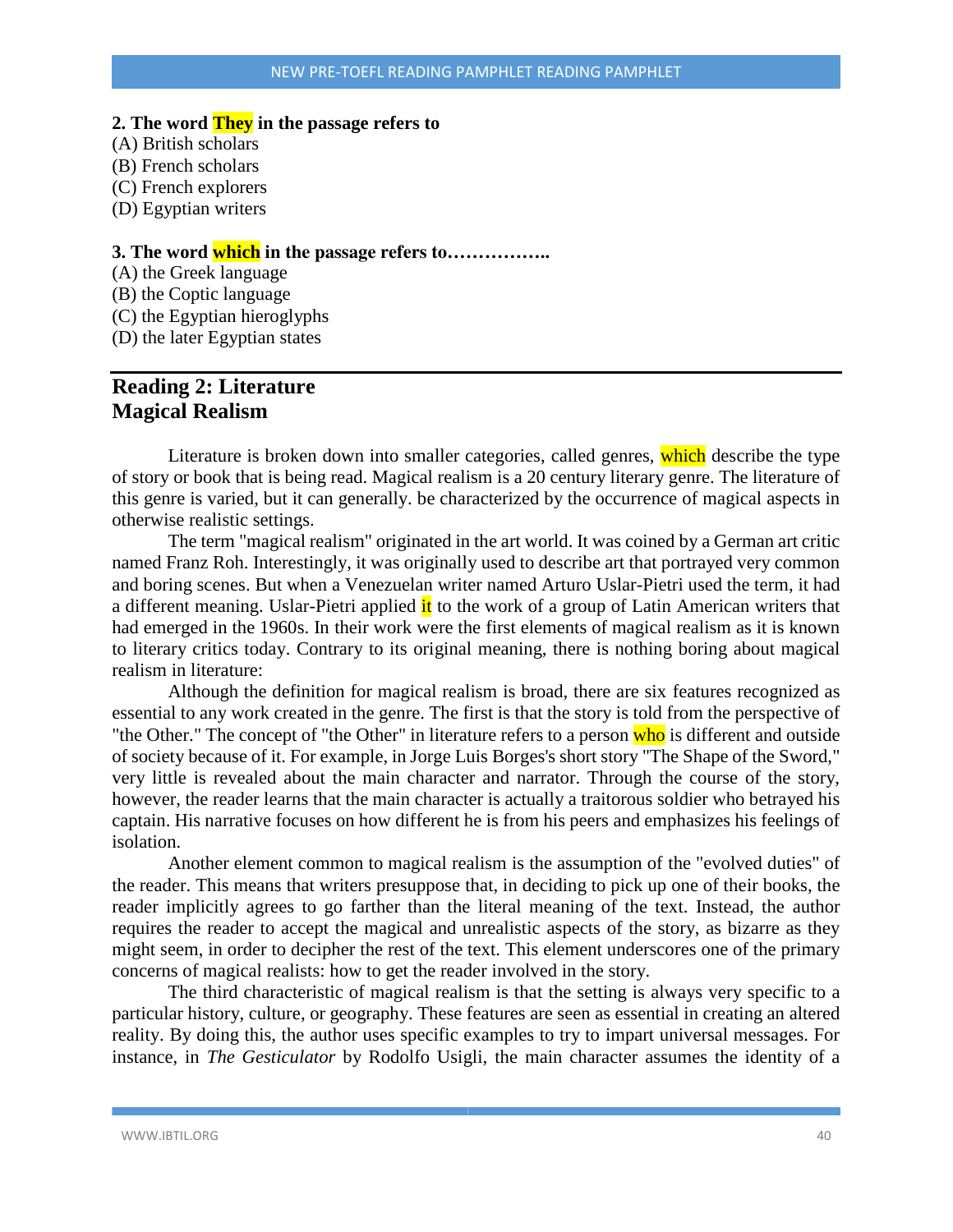missing war hero. As he becomes more entangled in his web of lies, the character feels that he is becoming the person he is emulating until their histories are completely one and the same.

The fourth aspect is that reality is treated as a subjective human experience. Therefore, each reality is different. Additionally, in order to reveal each reality more completely, authors often include dream sequences and private thoughts of their characters. For example, in Juan Rullo's *Pedro Paramo,* the narrator and main character is a man who returns to his hometown to find his mother. Instead, he meets the . ghosts of the city's inhabitants. Through a series of supernatural dreams and encounters, he learns about the harsh history that they suffered at the hands of the cruel Pedro Paramo.

The next element is that the style of writing in magical realism is generally very open and influenced by post-structuralism. The authors always assume that the meaning that they try to express is secondary to how the reader interprets it. In other words, there is no single function to any story because it is yet to be analyzed by someone else. Also, the events in stories are often out of order and seemingly chaotic. The non-linear storyline adds to the feeling of a disrupted history and also forces the reader to pay attention to other aspects of the story.

Finally, magical realism is defined by inexplicable events or sequences. Those sequences play a significant role in the stories. It would be erroneous to suppose, however, that the magical events that happen in the story are just parts of the setting or otherwise something that could be ignored. Instead, the fantastical is used to force people to be critical of their own realities.

#### **1. The word which in the passage refers to**

(A) story (B) literature (C) genres (D) book **2. The word it in the passage refers to** (A) scenes (B) art (C) meaning (D) the term 3. The word who in the passage refers to (A) author (B) Jorge Luis Borges (C) person (D) captain

# **Reading 3: Astronomy Eris and Pluto**

Until recently, there was no accepted list of criteria that definitively, described what a planet was. When scientists finally did define the characteristics of a planet, Pluto was redefined as a dwarf planet, rather than a proper planet like Earth or Mars. Dwarf planets are bodies in space that orbit around the sun. As Pluto was no longer considered a planet, the need for further reclassification and new terminology arose. Finally, astronomers agreed that Pluto was a dwarf planet. According to the scientific definition, dwarf planets must also have enough of a mass for it to have formed a spherical shape. Additionally, dwarf planets are distinguished from other planets because they have not cleared the neighborhood around their orbit. This means that other masses or celestial bodies still exist in the orbit of dwarf planets, whereas they do not for other planets.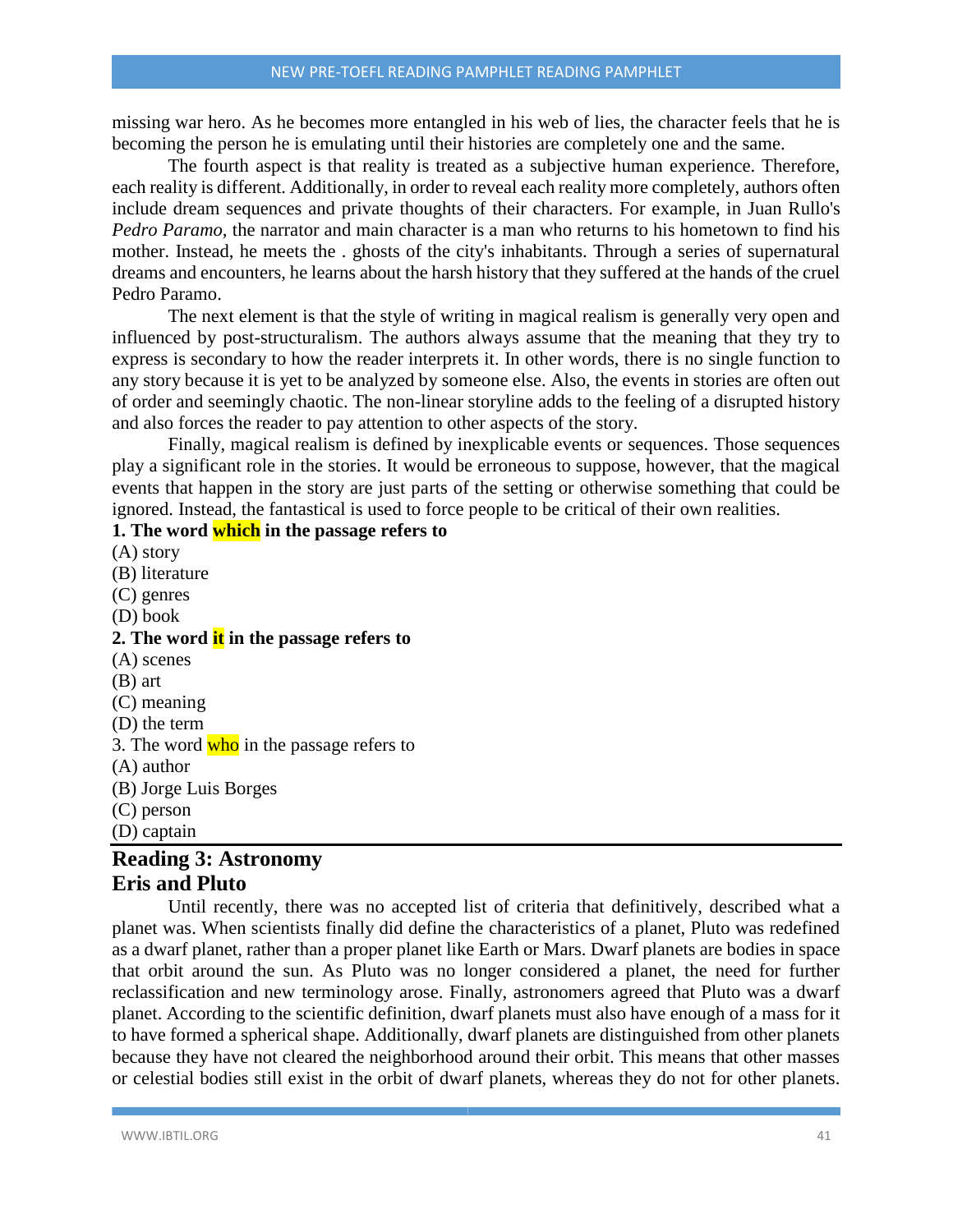The last criterion for a dwarf planet is that it is not a satellite. A satellite is an object in space that orbits around a larger mass, such as the moon.

Currently, there are three recognized dwarf planets: Ceres, Pluto, and Eris. The discovery of dwarf planets has been the source of much confusion amongst scientists. Since all three are relatively far away from the sun and Earth, they have been difficult to study. However, the more information that is gathered about dwarf planets, the more scientists can tell about the different features that each one exhibits.

After being reclassified, Pluto went from being the last planet in the solar system to being the second-largest dwarf planet. Pluto's mass has long been disputed, but information gathered from satellites has led to more accurate formulations. It is believed that Pluto is less than a quarter of the mass of the Earth. Furthermore, by studying eclipses, astronomers can make good guesses about the size of Pluto. Currently, scientists think that Pluto has a diameter of 2,390 kilometers.

The distinction of biggest dwarf planet, however, goes to Eris. Recently discovered, Eris is still largely a mystery to scientists. So far, they have been able to determine little about the dwarf planet. However, as technology advances, it becomes easier to study it. The mass of Eris is larger than Pluto's by about twenty-seven percent. Furthermore, the diameter of Eris is also larger than Pluto's at about 2,600 kilometers. Approximations about the size of Eris have been based on satellite information, and scientists warn that until more information is gathered, it is hard to determine the exact mass and size of Eris. Given their uncertainty, some scientists say that the actual diameter of Eris may be up to 400 kilometers more than what they currently think.

Although they have different masses and sizes, the two dwarf planets are actually similar in their chemical and physical make-up. Pluto is thought to be composed mostly of ice and rocks. By using special tools, astronomers have learned that Pluto is mostly made up of frozen nitrogen. It also contains traces of methane ice and carbon monoxide ice. Comparisons between Pluto and Eris suggest that they have similar compositions. Methane ice is also known to exist on Eris. Given their physical similarities, however, it was initially confusing to scientists why the dwarf planets appeared different. Eris looks grayish while Pluto is reddish. Later, the difference in their outward appearance was explained by the presence of tholins on Pluto's surface. Tholins are materials commonly found on icy planets. They· are responsible for the darker appearance of Pluto.

In addition to having similar compositions, Pluto and Eris share orbit patterns that are very different from those of the planets. For example, they both have eccentric orbits. This means that the orbit is more elliptical, or oval-shaped. Meanwhile, the. planets in the solar system have more circular orbits. The exaggerated ellipses of the dwarf planets' orbits cause each one to experience extreme temperature changes as they get closer or farther away from the sun. Unlike other planets, the orbits of Pluto and Eris are also tilted. If one imagines the planets in the solar system, it would be accurate to envision the orbit of each one lying on one plane. But the orbits of the dwarf planets Pluto and Eris are slightly inclined. Pluto is inclined by seventeen degrees while Eris is inclined by forty-four degrees. The inclination of their orbits causes them to cross Neptune's orbit. However neither dwarf planet ever approaches Neptune, so the risk of collision is impossible.

#### **1. The word they in the passage refers to**

(A) scientists

(B) orbits

- (C) other planets
- (D) dwarf planets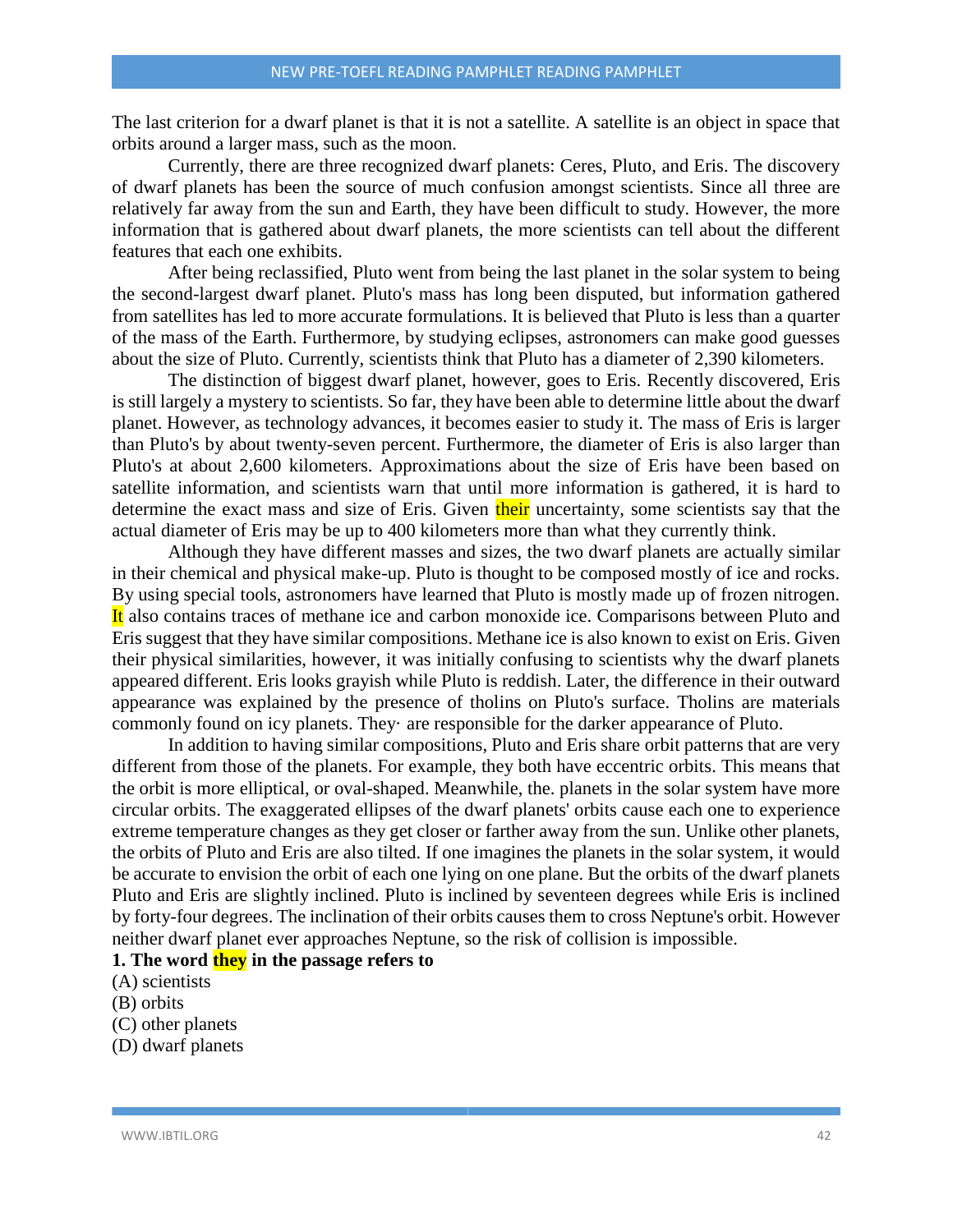#### **2. The word their in the passage refers to**

(A) scientists (B) satellites (C) diameter (D) Eris and Pluto **3. The word it in the passage refers to** (A) Frozen nitrogen · (B) Pluto (C) A special tool (D) Eris

# **Reading 4: History Muckracking**

People read newspapers to learn about current events and to be entertained. Starting in the late 19'" century, the medium was also used as a tool to promote social change. One group of investigative journalists, known as muckrakers, redefined the role of the media in society by putting a particularly reformist spin on their work. It was through their efforts that many of the social reform movements of the early 20'" century were pushed into the consciousness of the public and politicians alike.

A muckraker is a journalist who investigates social injustices and brings them to public view. The term was a comparison of this type of journalism to a muck rake. The idea was that muckrakers stirred up ignored issues and placed them in clear view for people to take notice of the need for change, just as a muck rake is used to gather manure or compost and place it in an observable pile. Although the work of muckrakers was sometimes published in tabloids with sensational titles, their main goal was not to sell newspapers, but to publicize social injustices.

The first of the muckraking journalists appeared in the late 19th century. They covered a wide variety of issues, including dangers in the workplace and child labor. The advent of muckraking corresponded with a changing political climate in which politicians were increasingly looking to improve American society. The relationship between the muckrakers and politicians was undeniably an important factor in the reforms that took place during the period. Politicians aligned themselves with many of the causes covered by muckrakers. Likewise, many journalists supported the campaigns of politicians who were willing to enact social changes. However, that is not to say that tensions did not arise between the two groups, particularly when the investigations were focused on the wrongdoings of politicians.

In a 1906 speech, President Roosevelt criticized journalists in response to a series of articles written by David Graham Phillips. In the articles, Phillips exposed political corruption amongst members of the Senate, which included some of Roosevelt's closest political allies. During the speech, Roosevelt suggested that the muckrakers were not always unbiased in their coverage. It was during the same speech that Roosevelt coined the term "muckraker." Roosevelt's public condemnation of the muckrakers prompted a negative response from the journalists. Up to that point, Roosevelt had been considered a friend to the muckrakers. He had been instrumental in passing new laws that improved working conditions and ensured the safety of food sold in the United States.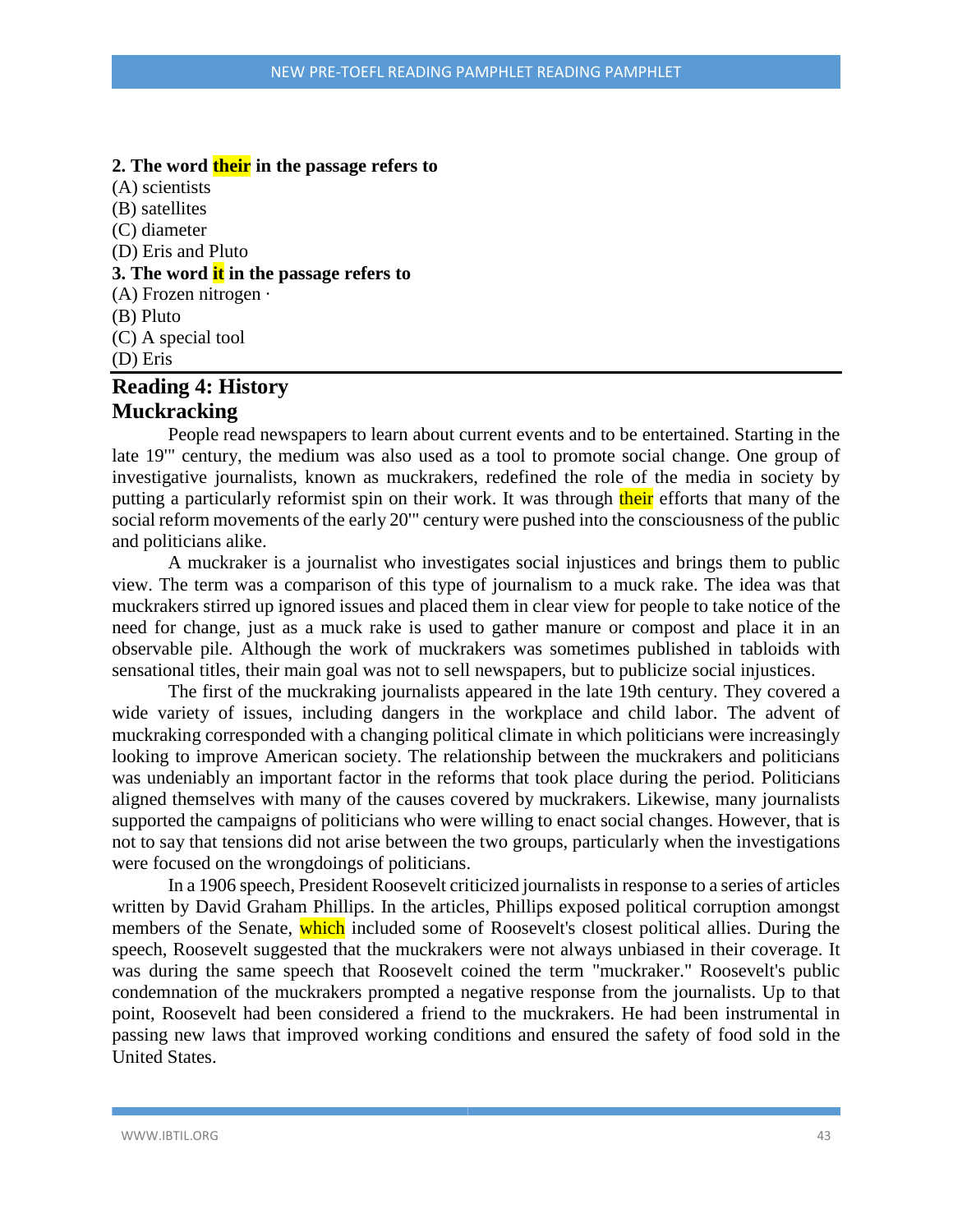Despite the occasional tensions, muckrakers had an incredible impact on American society. Their influence is evident in the number of reforms that occurred between 1900 and 1915. Some changes that took place as a result of muckraking journalism were prison reforms, the adoption of child labor laws, and the nation's first environmental conservation efforts. Of the reforms, the most widely known are those that took place as a result of the most famous muckraking book ever published, *The Jungle,* by Upton Sinclair. Set in the harsh world of the Chicago slaughterhouses, it depicts the hardships laborers encountered.

Through the book, the public learned about the terrible conditions that people working in the meatpacking industry endured. Their safety was constantly threatened, and owners seemed to disregard their well-being altogether. For example, there were multiple references to workers having body parts cut off in the machines.

The book caught the attention of many. It increased public concern for the employees in certain industries. Additionally, the book also raised awareness about a different problem in the United States: the lack of quality control and regulation in the food industry. Sinclair's most notable supporter was President Roosevelt himself, who, upon reading the book, ordered a separate inquiry to investigate Sinclair's allegations. Finding that the horrors portrayed in the book were all too real for many people, Roosevelt began to work to remedy some of those problems.

Eventually, Sinclair's book led to the passage of two very important laws: the Meat Inspection Act and the Pure Food and Drug Act. The Meat Inspection Act was aimed at ensuring quality and safety of meat processed in the United States. It ordered companies to Inspect all meat and refuse to sell meat that could cause illness to humans. The Pure Food and Drug Act regulated all companies that produced items for human consumption. It was through the Pure Food and Drug Act that the Food and Drug Administration (FDA) was established.

#### **1. The word their in the passage refers to**

- (A) politicians (B) the American public (C) muckrakers (D) reformists **2. The word which in the passage refers to** (A) political corruption (B) members (C) President Roosevelt (D) articles **3. The word It in the passage refers to** (A) United States (B) Pure Food and Drug Act (C) Quality
- (D) Meat Inspection Act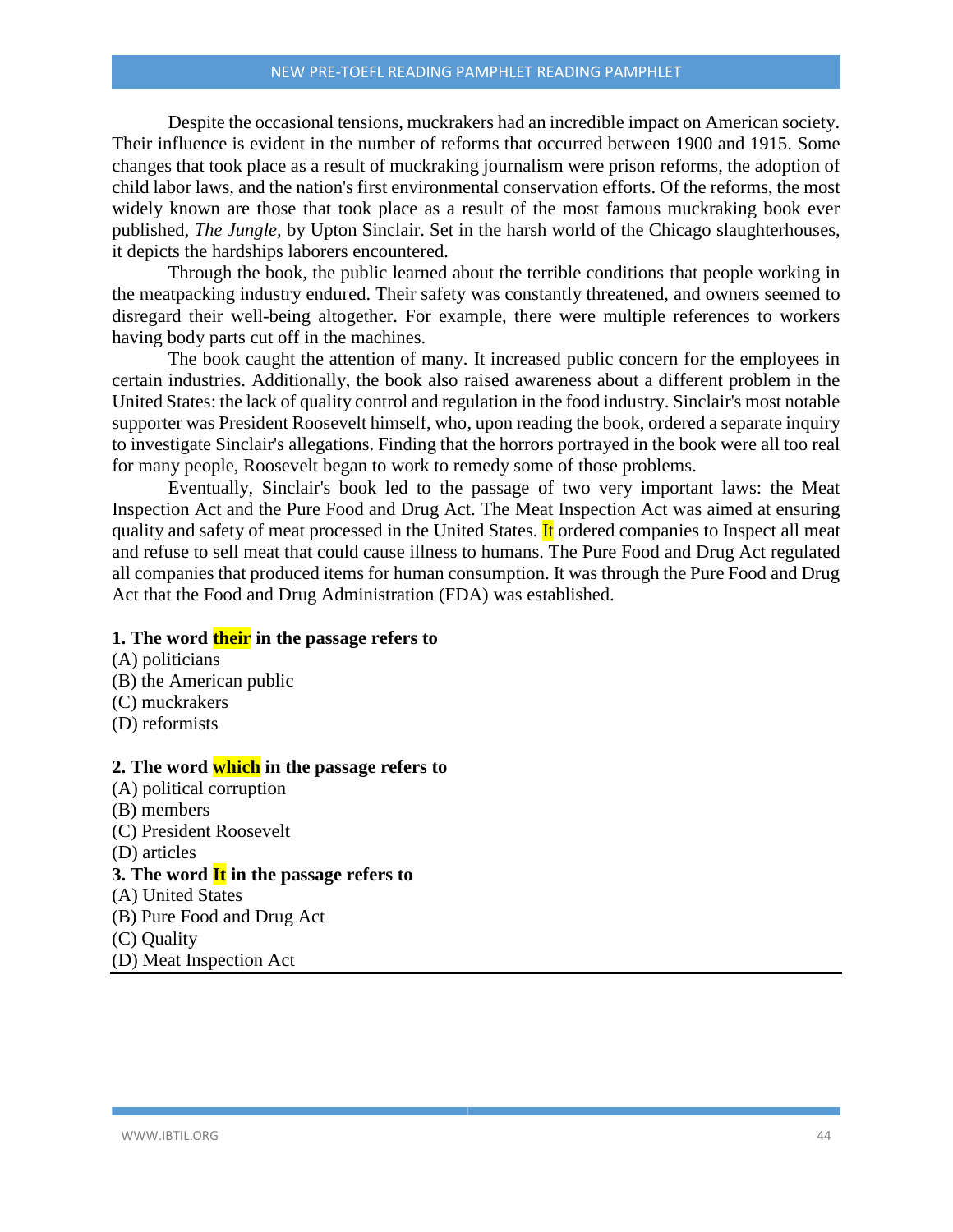# *Chapter 7: Sentence Simplification Question*

#### **Necessary Skills**

• Identifying the answer choice that has the same essential meaning as a highlighted sentence in a passage

• Eliminating answer choices that change the meaning in important ways or leave out essential information

#### **Example Question**

• Which of the following best expresses the essential information in the highlighted sentence? Incorrect answer choices change the meaning in important ways or leave out essential information.

#### **Strategies**

• Ensure that you understand the ways in which an answer can be incorrect. Either it contradicts a detail in the highlighted sentence, or it omits something important from the sentence.

• Be careful that your answer choice does not contradict the main argument of the paragraph in which the highlighted sentence occurs or the passage as a whole.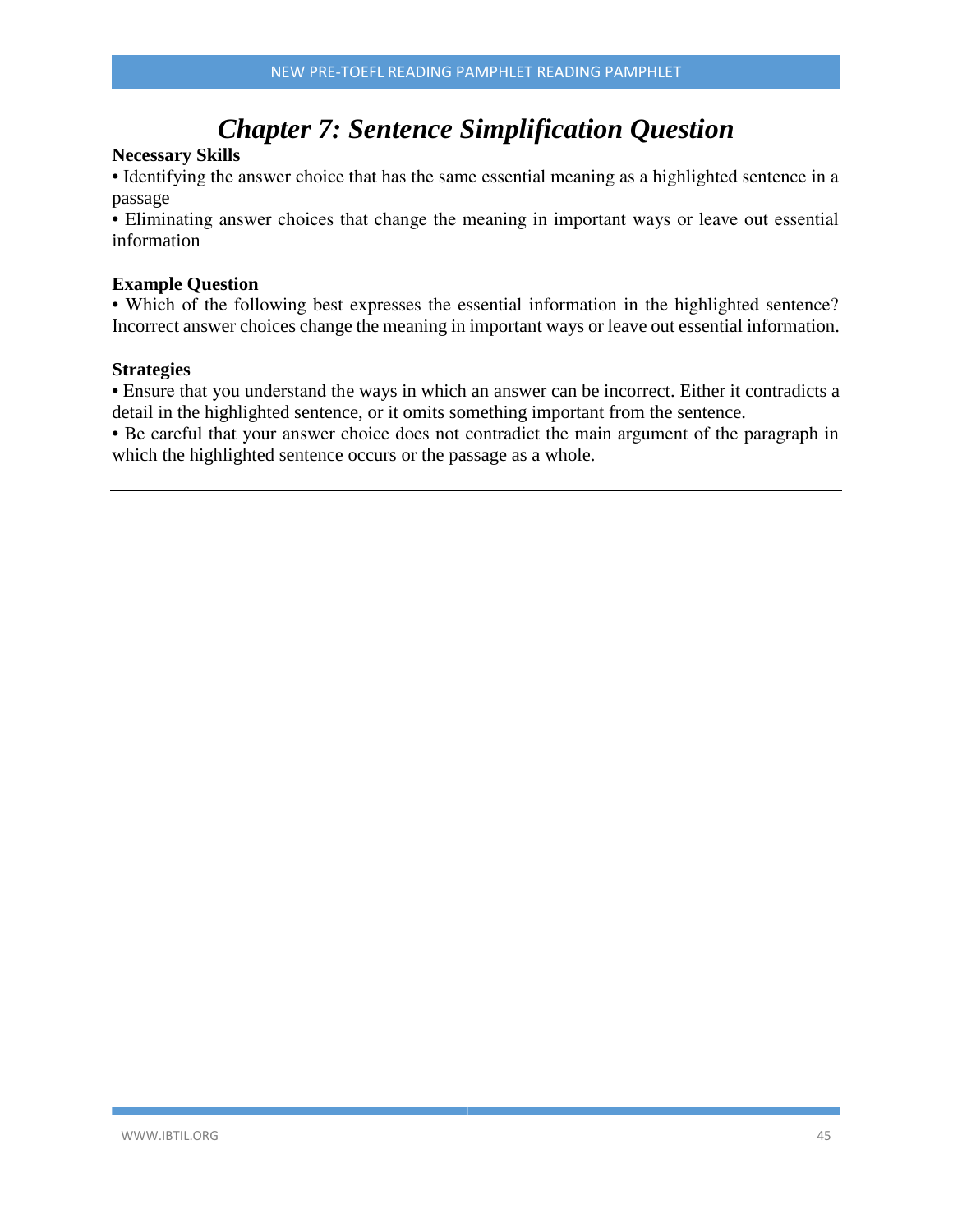# **Reading 1: Philosophy Representative Realism**

Everything people know about the physical world comes to them through their sensessight, touch, sound, taste, and smell. Most days, people put simple faith in this information as being a perfect reflection of the real, physical world. But people are also sometimes fooled by their senses. This raises the question: how accurately can the physical world be known if all knowledge of it comes through the senses? That is the problem posed by the philosophical viewpoint known as representative realism.

The father of this popular philosophical school was John Locke (1632-1704). Locke inquired into the origin, certainty, and extent of human knowledge in *An Essay Concerning Human Understanding.* While his work was hailed by many for its simple approach to difficult issues, it was attacked by others because in the end, his critics argued, it could not confirm that the world even exists.

According to representative realists, people cannot perceive the world directly, only the impressions and ideas perceived through the senses, or what is called the "veil of perception." In other words, people do not know the objects of the world, only their ideas of them. But this raises a serious question. The problem with representative realism is that it cannot say anything for certain about the real world because every statement describes only sensations of the world, which are subjective. Looking at a table, one person might see it as brown and square, while another person sitting in a bright corner might see it as white and rectangular. How can people know for certain that others see, hear, and taste the same things they do-that one person's brown is another's brown? Whose perspective is correct?

Critics ask that, if all people know is their individual perceptions, which are not necessarily the same, why do people all act and exist as if they perceive the same things in the world? Representative realists address these questions by saying that our senses act together to confirm the existence of real objects with fixed characteristics. For example, a table might look different to two people, but if they walk around it and touch it, they will end up agreeing on its properties. By agreeing on the properties of the table, they have proven that the table exists in the physical world and is the source of their perceptions.

Critics do not agree on whether or not Locke definitively argued that the objects in the world, or even the world itself for that matter, are real. This is a significant problem in the field of philosophy, because the science of knowledge requires proofs of the assumptions on which all other knowledge is based. Still, most people in their everyday lives act as realists. They do not question whether the physical world exists, but believe that it is more or less as they perceive iteven though they cannot prove it.

#### **1. Which of the following best expresses the essential information in the highlighted sentence in paragraph 2? Incorrect answer choices change the meaning in important ways or leave out essential information.**

(A) Most people felt that even though Locke's ideas were simple, they did not explain the nature of philosophy at all.

(B) Locke's ideas were attacked because they assumed that our minds and thoughts create an illusion of the world.

(C) Because Locke's ideas were generally simplistic, they were widely attacked for not being able to explain things adequately.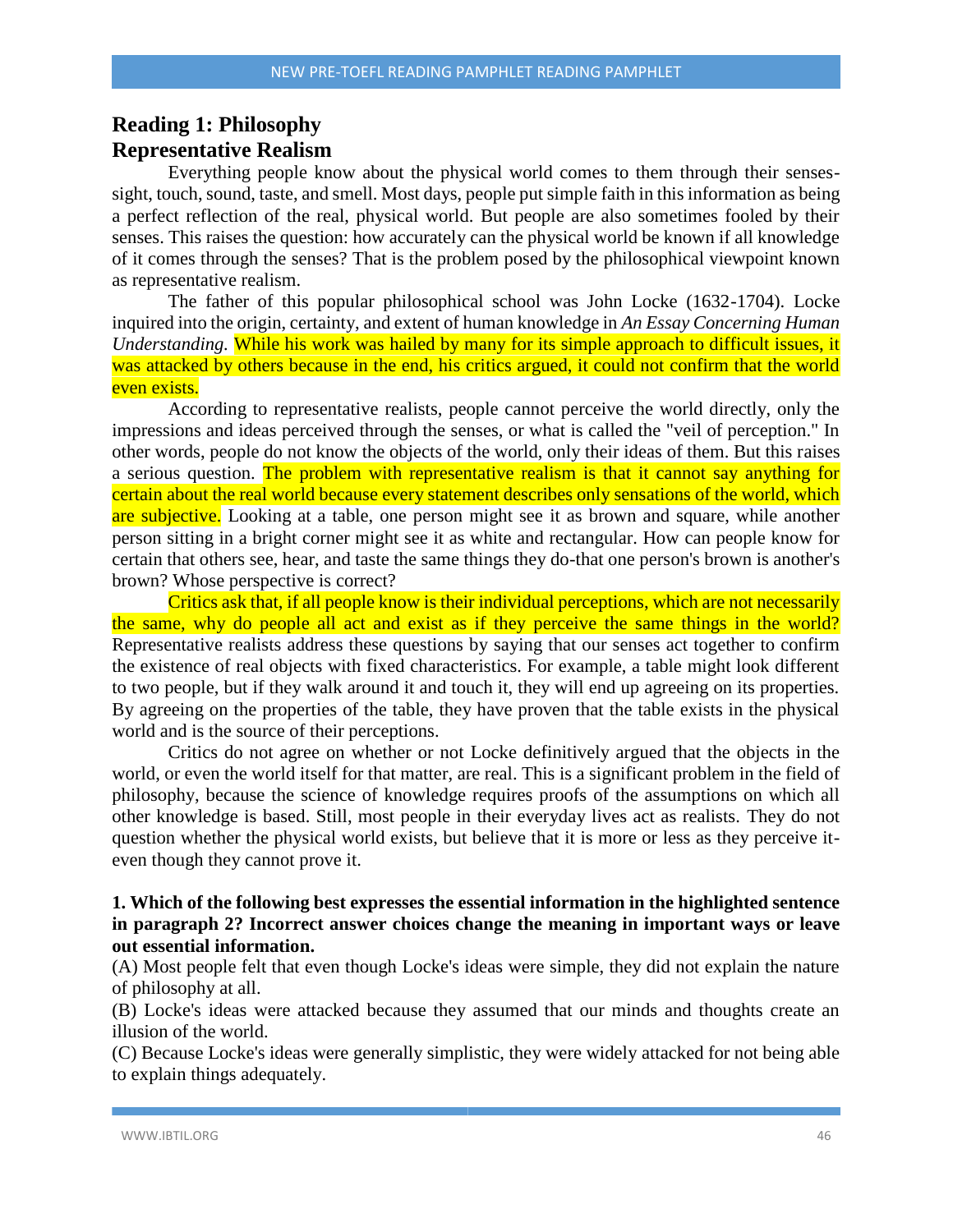(D) Some people criticized representative realism because it could not prove that the world was real, yet others praised its simplicity.

**2. Which of the following best expresses the essential information in the highlighted sentence in paragraph 3? incorrect answer choices change the meaning in important ways ·or lea\le out essential information.**

(A) Representative realism can state only that our perceptions are subjective sensations of the world.

(B) Every statement made by representative realism is a description of subjective perceptions, not a proof of anything.

(C) Representative realism has problems saying for certain that the sensations of the world are only subjective.

(D) Representative realism cannot prove the world exists, because it can make statements only about subjective perceptions.

#### **3. Which of the following best expresses the essential information in the highlighted sentence in paragraph 4? Incorrect answer choices change the meaning in important ways or leave out essential information.**

(A) Critics wonder why people act as if their perceptions match everyone else's if they do not perceive the real world.

(B) Critics ask why perceptions seem to match other if they do not describe something real in the world.

(C) If we know our individual perceptions do not match everyone else's, critics wonder, why do people act as if they perceive the same?

(D) Critics ask, if all we know is that our perceptions do not match others', why do we all perceive the same real things?

# **Reading 2: History Archimedes**

His name is hardly a household word, although the word he yelled in the street after solving a difficult problem-"Eureka!"-is known by many. Yet, to mathematician Archimedes of the 3rd century, modern people owe their understanding of such fundamental physical· phenomena as the principles behind the pulley as well as the fulcrum and lever. Considered by some to be among the greatest mathematicians of all time, Archimedes perfected a method for measuring the areas, volumes, and surfaces of many bodies. In his own time, however, he was known best for inventing war machines that helped defend his hometown from attacking Romans.

Archimedes, the son of an astronomer, was born in Syracuse, Sicily, in 287 BCE. He may have been related to the King of Syracuse, Hiero II, but in any case, he often ended up applying his mathematical genius to problems and needs set forth by the king. As a young man, Archimedes studied the teachings of renowned mathematician Euclid in Alexandria, Egypt. Although he preferred to study mathematics for its own sake, Archimedes was often called upon to apply his knowledge in the defense of Syracuse, which was an object of contention between the great powers of Rome and Carthage. When the Romans attacked

Syracuse in 214 BCE, Archimedes displayed a number of his impressive war machines. According to witnesses, some of these could sink ships using weights that thrust out of a wall, or lift a ship high by one end, swing it around, then throw it against rocks or to the bottom of the sea. But the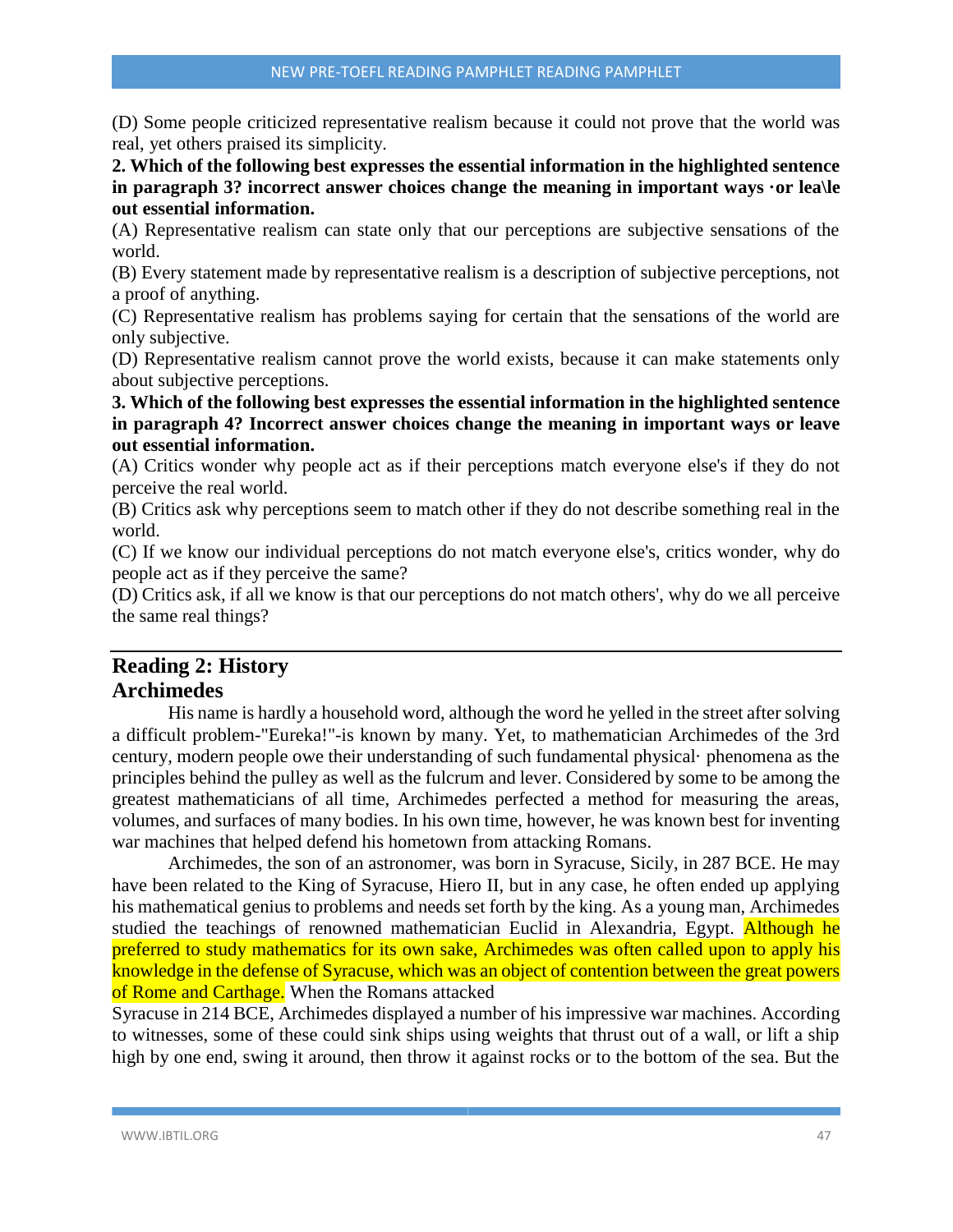inventor called these "mere amusements in geometry" compared with his complete absorption in solving abstract problems.

Among Archimedes' practical inventions for the king was a *device* used to draw rainwater out of a ship using a crank and a spiral. This method of irrigation is still used today in some countries. He also found a way to prove his suspicion that a goldsmith had cheated the king in making a crown. Observing the displacement of water when he got into the bath, Archimedes realized that he could measure the crown's volume thus and calculate its density to determine whether or not the jeweler had cut the gold with silver. In fact, he had. This discovery led Archimedes to run down the street shouting "I found it!" ("Eureka!")

Archimedes left nine books of mathematics that set out the fundamental principles of mechanics using geometry. His work paved the way for the calculus of the infinite. which was perfected in later centuries. He was most proud of the work he did showing the relationship between the surface area and volume of a cylinder circumscribing a sphere, and this is what marked his tomb. So respected was Archimedes that this tribute was ordered by the Roman general who ultimately defeated Syracuse and whose soldier killed the seventy-five-year-old mathematician. Legend has it that Archimedes was too caught up in a mathematical problem to notice the invading soldier and was struck dead.

**1. Which of the following best expresses the essential information in the highlighted sentence in paragraph 2? Incorrect answer choices change the meaning in important ways or leave out essential information.**

(A) Archimedes was called upon to defend Syracuse, even though he would rather study than apply mathematics.

(B) Archimedes used mathematics to defend Syracuse, which caused conflict between the powers of Rome and Carthage.

(C) Archimedes preferred to study mathematics for its own sake, rather than apply his knowledge to an object of contention.

(D) Archimedes' knowledge in the defense of Syracuse was an object of contention between Rome and Carthage.

**2. Which of the following best expresses the essential information in the highlighted sentence in paragraph 3? Incorrect answer choices change the meaning in important ways or leave out essential information.**

(A) Observing the water's movement allowed Archimedes to discover that he could measure the crown's volume and density.

(B) Archimedes discovered that the crown's volume and density would correspond with the displacement of water.

(C) Archimedes realized that displacement of water could be used to find out if the jeweler had reduced the amount of gold in the crown.

(D) Observing the displacement of water, Archimedes realized that the jeweler had added silver to the crown.

**3. Which of the following best expresses the essential information in the highlighted sentence in paragraph 4? Incorrect answer choices change the meaning in important ways or leave out essential information.**

(A) Archimedes was so respected that the Roman general who defeated Syracuse ordered a tribute to him.

(B) Archimedes respected the Roman general who defeated Syracuse and whose soldier killed the mathematician.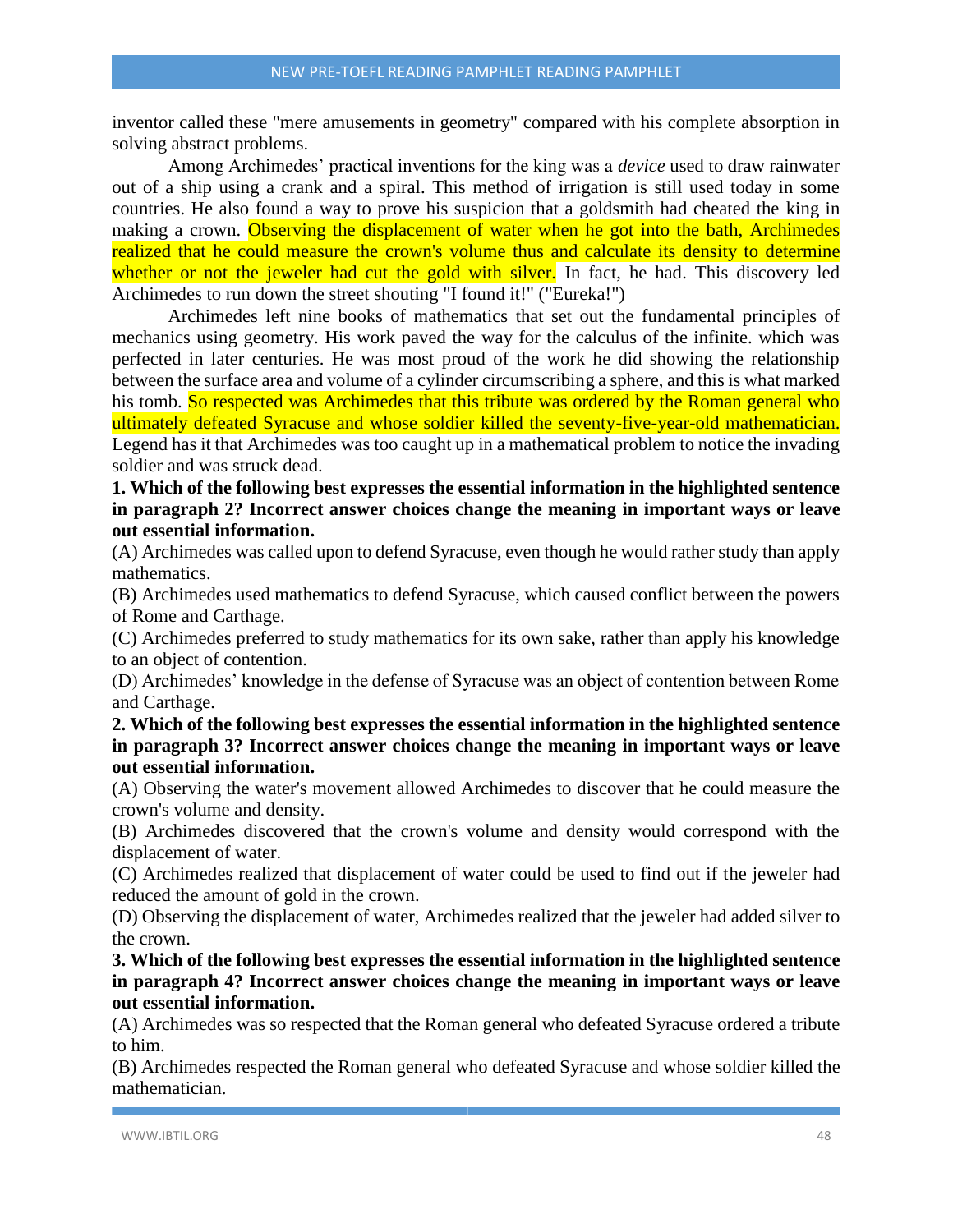(C) After a tribute was ordered, the Roman general's soldier killed Archimedes **out** of respect for the mathematician.

(D) The Roman general's soldier who killed the mathematician ordered a tribute to Archimedes in respect.

### **Reading 3: Music History Scott Joplin and Ragtime**

Most people think first of jazz when asked to name a distinctly American form of music. However, the first homegrown musical genre was actually ragtime. Ragtime originated as a form of popular entertainment in African-American dance halls between 1900 and 1920. It gained standing as a serious musical form only later in the century, with the revival of interest in composer Scott Joplin. A piano player and the best known composer of ragtime, Joplin is now seen as the founder of "classical" ragtime. It consists of a unique synthesis of African-American folk music and syncopation with 19•-century European classical music.

Joplin was born in Texas sometime in late 1867. He received early training in classical music from a German piano teacher. Joplin was also exposed to the marches and waltzes of popular band music of his time. Before the age of twenty, he was earning a living as a piano player. He traveled with bands around the Midwest and performed in black "gentlemen's clubs" in his home base of Sedalia, Missouri. The music played in these clubs in the latter half of the 19th century was ragtime, an African-American modification of the march that was usually played on the piano. Like other African-American musical styles, ragtime is defined by a certain type of syncopation. Melodic accents fall between beats that make the beats more easily heard, encouraging people to dance. Casual listeners recognize ragtime piano by the repeated pattern of left-hand bass notes and chords accompanying a syncopated melody played by the right hand.

Like many ragtime performers, Joplin composed original numbers and sold sheet music. Yet he always sought to elevate his ragtime compositions to the status of classical music. Despite the enormous popularity of his 1899 composition "Maple Leaf Rag," which attracted a wide audience to ragtime and established it in the musical culture of the early 20<sup>th</sup> century, Joplin focused on more serious pieces, such as an opera called *Treemonisha.* Joplin's sheet music publisher, John Stark, claimed that the composer had "lifted ragtime from its low estate and lined it up with Beethoven and Bach." This praise was not echoed, though, until long after Joplin's death. Ragtime waned in popularity with the emergence of jazz and the onset of World War I. Joplin's death in 1917 at the age of fifty was little noticed.

Two decades later, jazz bands began reviving some ragtime tunes in the 1940s. There was a nostalgic craze in the 1950s starting with publication of the book *They All Played Ragtime: The True Story of an American Music.* New rags were composed in the manner of light-hearted novelties. A more significant revival, which placed Scott Joplin finally in the ranks of major American composers, began in the 1970s. Classical pianist Joshua Rifkin released a recording of Joplin rags in 1971 that became nominated for a Grammy award, and the public was finally reintroduced to Joplin in the context he had desired, not as a nostalgic stereotype, but as a serious composer who had stood the test of time. Widespread interest came with the 1974 movie *The Sting,* which featured adaptations of Joplin's rags by popular composer Marvin HamIisch. The film's theme song, "The Entertainer," reached number three on the Billboard 100 list of popular hits. Joplin's triumph came many years after his death, with the 1976 Pulitzer Prize for his special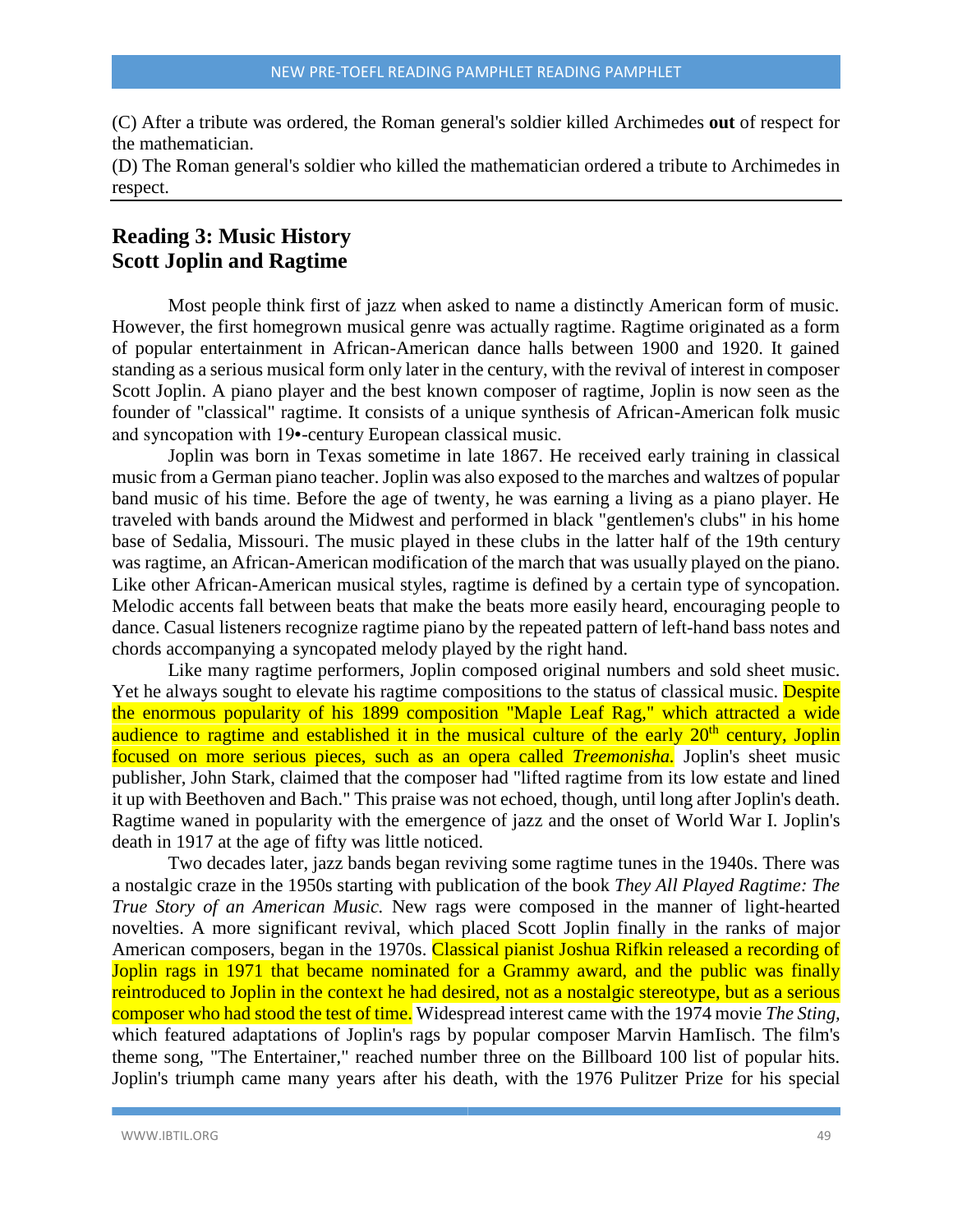contribution to American music. In 1983, the US Postal Service issued a stamp of Scott Joplin in its Black Heritage series.

Today, some music historians consider classical ragtime a form of classical music, since it was based more on written sheetn1usic' than recordings or performances, but it is more likely the leap in quality taken by Scott Joplin that realized the potential of ragtime as a creative form. Joplin used African-American folk rags as raw material to break new musical ground. He carefully put together compositions known for their interesting themes, subtle relationships, and rich harmonies. As a synthesis of multiple musical genres, ragtime paved the way for an explosive era in American musical innovation. It continued with jazz and rock 'n' roll, earning performers an international following that continues to this day.

**1. Which of the following best expresses the essential information in the highlighted sentence in paragraph 3? Incorrect answer choices change the meaning in important ways or leave out essential information.**

(A) The popularity of "Maple Leaf Rag" led Joplin to focus on more serious pieces.

(B) A wide audience established ragtime as a musical culture focusing on serious pieces.

(C) Although "Maple Leaf Rag" was very popular, Joplin focused on more serious pieces.

(D) "Maple Leaf Rag" and more serious pieces established the musical culture of the early 1900s.

#### **2. Which of the following best expresses the essential information in the highlighted sentence in paragraph 4? Incorrect answer choices change the meaning in important ways or leave out essential information.**

(A) Rifkin's recording introduced Joplin to the public, showing his music stood the test of time.

(B) Joplin wanted to be introduced to the public through a serious recording like Rifkin's.

(C) Rifkin's recording established Joplin as the serious composer he wanted to be.

(D) Joplin was not a nostalgic stereotype, but a serious composer, as Rifkin's award proved.

#### **3. Which of the following best expresses the essential information in the highlighted sentence in paragraph 5? Incorrect answer choices change the meaning in important ways or leave out essential information.**

(A) By writing sheet music rather than performing, Joplin realized the potential of ragtime as a classical form.

(B) It is not only the written form, but the leap in quality that makes Joplin's ragtime into classical music.

(C) The leap in quality of Joplin's music was realized by writing sheet music in a creative classical form.

(D) More than recordings or performances, sheet music realizes the potential of ragtime as a creative form.

# **Reading 4: Business Psychological Pricing**

Nearly everyone is aware that prices displayed in odd fractions, like \$9.99, are meant to encourage the belief that an item costs significantly less than the whole number, although it is just a penny less. Yet, most people claim not to be fooled by this tactic. They say they simply round up the figure to \$10. The fact is, this strategy would not be used consistently for so many years if it were not effective. Studies have shown that not only does the penny difference increase sales disproportionately, but many more pricing strategies are also effective despite working against consumers' best interests. Together, these are known as psychological pricing.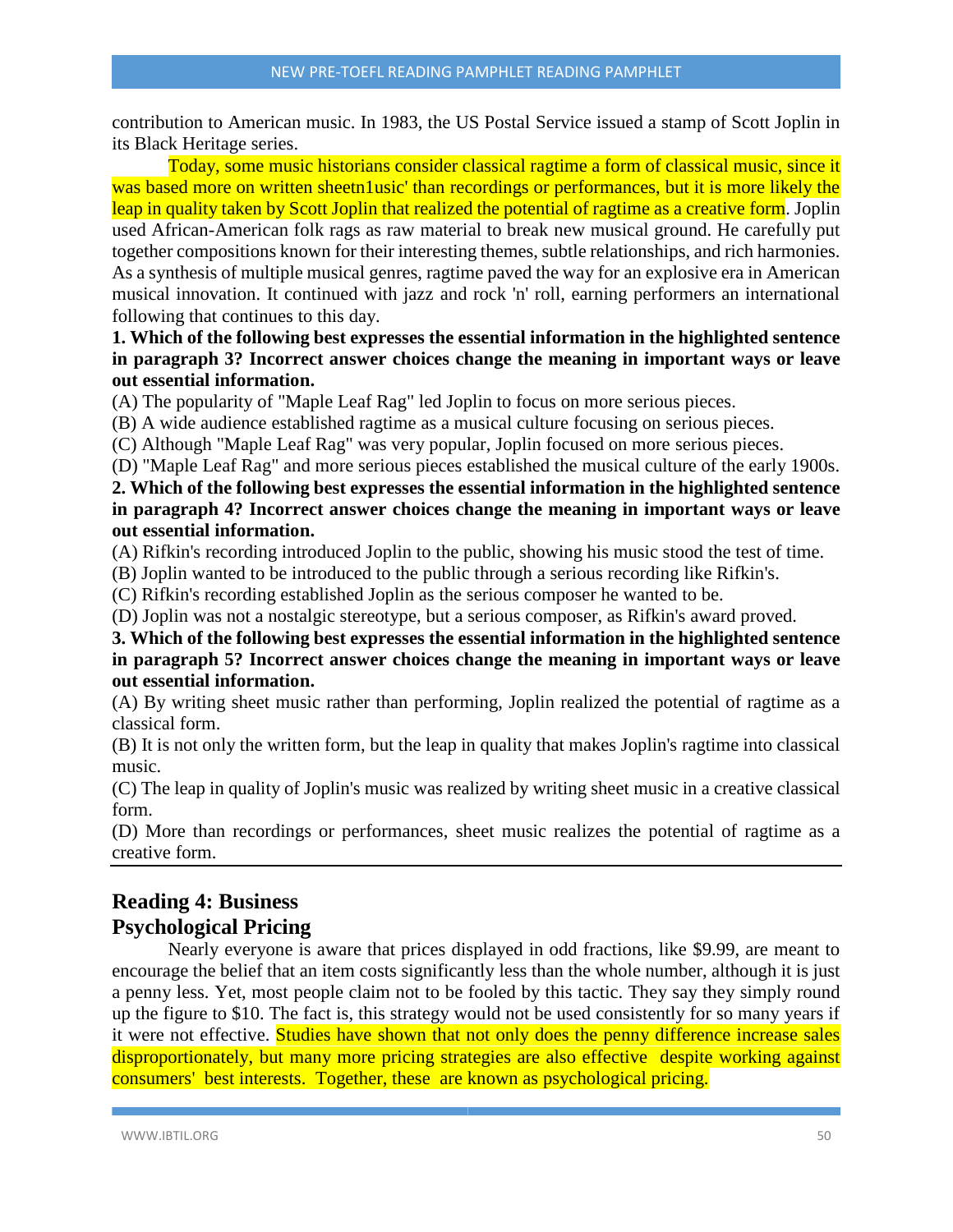Psychological pricing consists of techniques to improve sales by using certain numbers in prices. Many economic theories assume that consumers always act rationally. This assumption is the basis for standard pricing formulas that predict, for example, that for *every* ten percent drop in prices, a retailer will see a twenty percent increase in sales. Psychological pricing strategies like setting a price to end in 99 contradict these assumptions, since it should be in consumers' rational interest to notice that a penny difference is negligible. Yet, multiple studies have shown that sales can be increased greatly by using psychological pricing strategies. A study at the University of Chicago found that lowering the price of margarine from 89 cents to 71 cents increased sales by sixty-five percent. But when the price was lowered to 69 cents-just two cents less-sales increased by 222 percent. A 1996 study found that prices ending in 99 generated eight percent more sales than prices ending in 88 or 00 for otherwise identical products from mail-order catalogs of women's clothing.

Psychological pricing may work because consumers try to *save* time and effort in their calculations by focusing less attention on the fractional, right-hand part of a price than on the more significant, larger digits. This would explain why a price ending in 99 generates even greater sales increases when the extra penny would bump the price by another digit, as from \$9.99 to \$10. A different study in 2007 found the opposite "right digit effect." Consumers saw a bigger discount when the last digit of a price was small. Thus, a \$222 item on sale for \$211 was considered a better deal than a \$199 item on sale for \$168, *even* though the discount is the same in both cases. The researchers in that study concluded that "comparative price advertising can distort consumers' perceptions in ways unintended by the seller." In other words, not only do the sellers stand to gain by using some type of psychological pricing effectively, they also stand to lose by remaining unaware of its effects. This suggests that there is more at stake disproportionately: to an extent that is out of behind the widespread use of psychological pricing strategies than sellers thinking they have nothing to lose by trying it except the need to stock up on pennies.

Even retailers who do not use fractional pricing often turn out to be applying psychological pricing strategies, in contrary fashion. People have grown so accustomed to thinking of prices ending in nine or five as a good value that prices ending in 00 project an image of quality and sophistication, according to a study from Ohio State University. Luxury shops, restaurants, and catalogs reject fractional pricing because they want to appear exclusive rather than low-priced. "By consistently looking at the numbers in prices and making a determination of the quality of those items, we learn what to expect, and it becomes a part of our culture," says researcher H.G. Parsa. "It's a subconscious learning."

Indeed, social psychologists have found that people do not always make decisions **in** their best interest on the basis of reason. Often, they exhibit what is called cognitive dissonance. This means that they might hold two inconsistent ideas simultaneously and adopt various forms of rationalization and self-justification to ease the resulting tension. For example, it makes sense to save money for retirement, yet many people fail to do it. The reason may be that they fear contemplating old age and saving would force them to think about it. Instead, they choose not to save and defend their choice with all kinds of reasons and justifications. The fact that psychological pricing works even though almost everyone sees through the ruse demonstrates the significant role that subconscious desires and thoughts play in economic decisions.

**1. Which of the following best expresses the essential information in the highlighted sentence in paragraph 1? Incorrect answer choices change the meaning in important ways or leave out essential information.**

(A) Changing prices by just a penny raises sales, proving that consumers act in their best interests.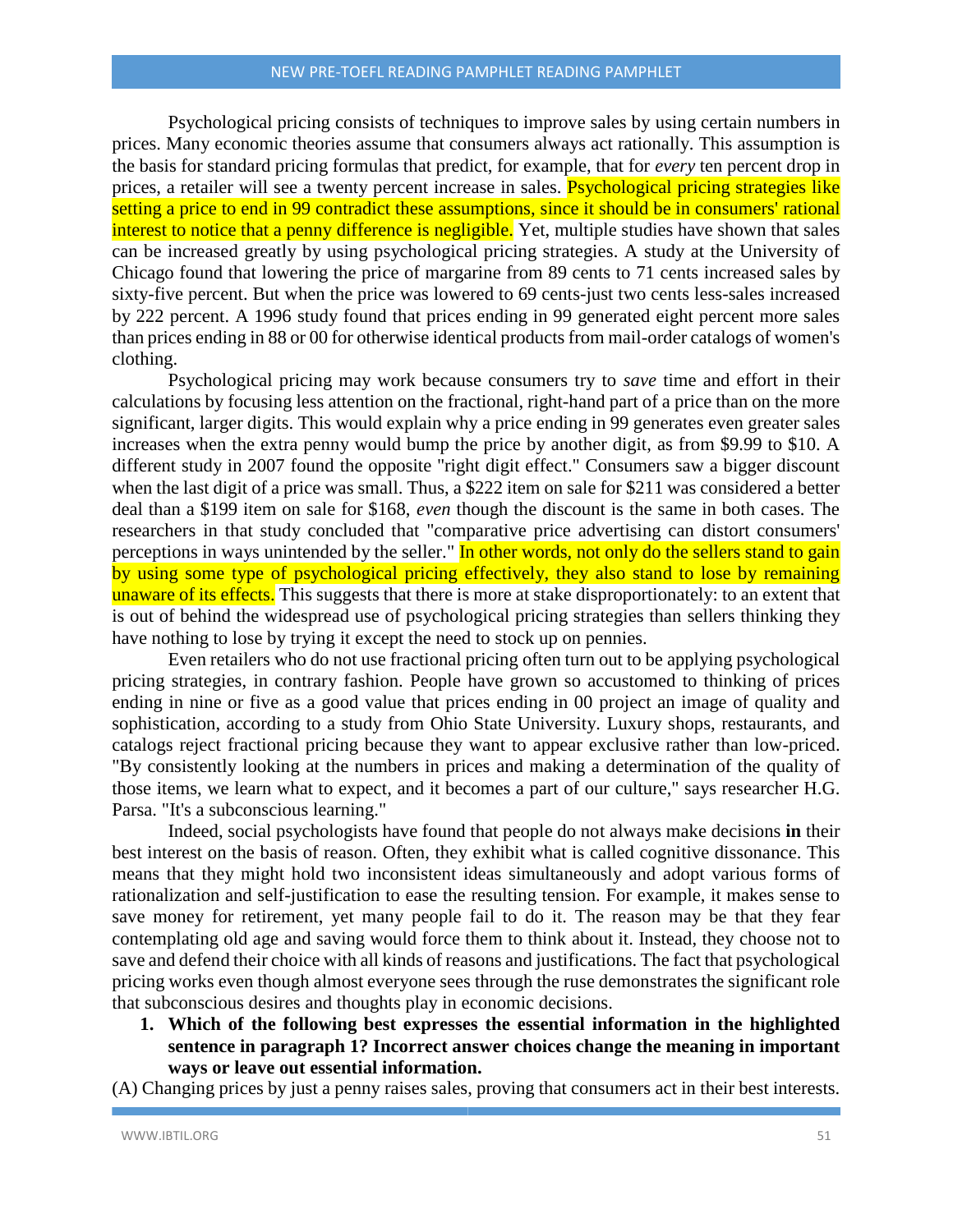(B) Marketers have found many ways to increase sales disproportionately that contradict the idea that consumers always act rationally.

(C) Not only do pricing strategies help increase sales, they also have a disproportionate effect on consumers' best interests.

(D) Marketers have found that strategies like lowering the price by a penny can increase sales disproportionately.

**2. Which of the following best expresses the essential information in the highlighted sentence in paragraph 2? Incorrect answer choices change the meaning in important ways or leave out essential information.**

(A) Psychological pricing strategies play on consumers' interest in noticing small differences in price.

(B) If consumers act rationally, they will not be fooled for long by psychological pricing strategies.

(C) Setting prices to end in 99 assumes that consumers will not notice the penny difference.

(D) Psychological pricing strategies assume that consumers always act in their best interests.

**3. Which of the following best expresses the essential information in the highlighted sentence in paragraph 3? Incorrect answer choices change the meaning in important ways or leave out essential information**.

(A) Sellers who use psychological pricing will lose ground to competitors if they are unaware of all its effects.

(B) Psychological pricing will cause sellers to gain or lose, depending on how it is used.

(C) Some sellers might not care about the gains from psychological pricing, but ignoring the strategy's outcome could hurt them.

(D) Using psychological pricing effectively will lead to gains, while remaining unaware of it will lead to losses.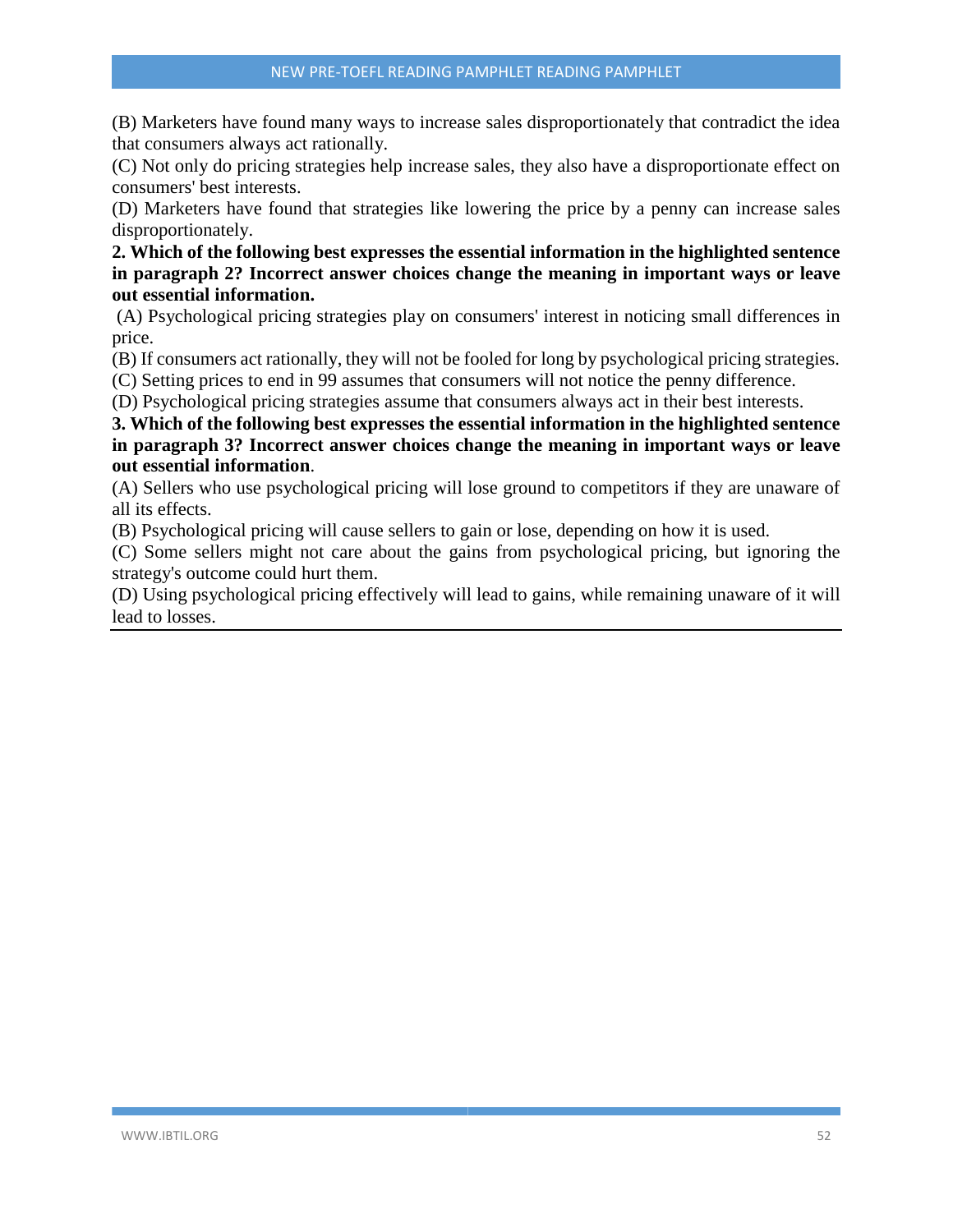# *Chapter 8: Text Insertion Questions*

#### **Necessary Skills**

• Understanding the logic of a reading passage and grammatical connections between sentences

#### **Example Question**

• Look at the four squares that indicate where the following sentence could be added to the passage. **[You will see a sentence in bold.]**

Where would the sentence best fit?

#### **Strategies**

- Try inserting the bolded sentence in place of each square.
- Pay attention to both the structure of the bolded sentence and the logic of its placement.

• Watch for logical connecting words as they can give important clues about where the sentence should be placed.

• Ensure that the bolded sentence connects logically to both the sentence preceding it and the sentence following it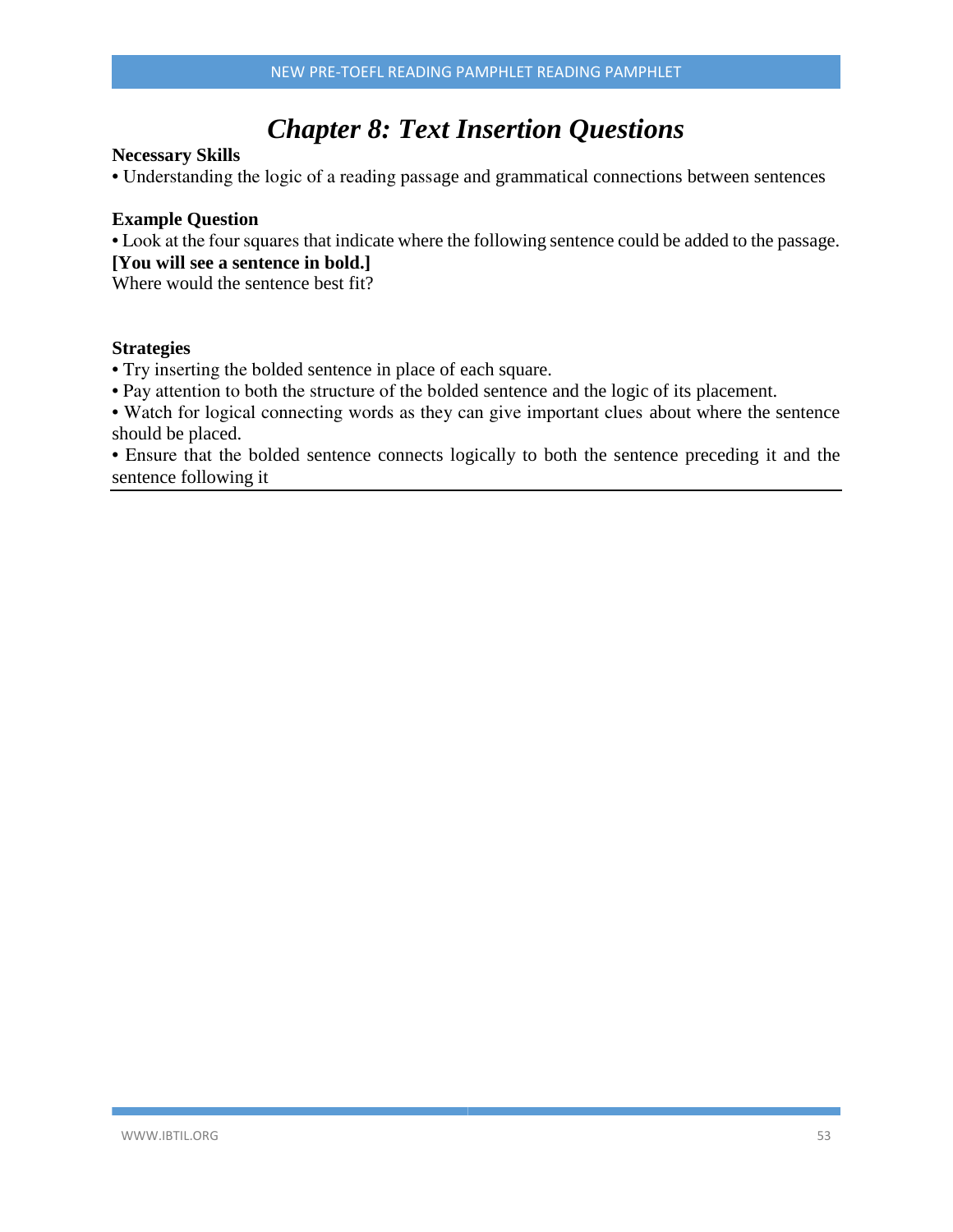# **Reading 1: Nutrition Vitamin A Deficiency in the World**

The human body needs a host of vitamins and minerals to keep it functioning properly.  $\blacksquare$ (**A)** While one's diet supplies the majority of vitamin intake, some people must find other sources to provide the vitamins necessary to sustain them.  $\blacksquare$  (B) These can be derived from a number of foods such as milk, liver, eggs, red and orange fruits, and green leafy vegetables.(**C)** However, the amount of vitamin A in food can vary greatly, depending on geographic region and the quality of available food.  $\blacksquare(D)$  In developing countries, available food is generally insufficient for one's daily intake of vitamins.

Deficiency in vitamin A is quite prevalent in children, especially when exacerbated by illness,  $\bullet$  A) A lack of adequate vitamin A at a young age can lead to blindness. It is recorded as the leading cause of preventable childhood blindness.  $\bullet$ B) Vitamin-deficient children have a twenty-three percent greater risk of contracting and dying from measles or malaria. Children need vitamin A to grow. However, they lose large amounts of it when they fight infection. $\bullet$ C) It is estimated by the World Health Organization (WHO) that 100 to 140 million children under the age of five may be suffering from vitamin A deficiency. By targeting children between six months and five years of age, agencies are working to bring vitamin A to those who need it  $\bullet$ D)

Agency workers apply various plans of action to manage vitamin A deficiency, This is done in an effort to increase child survival rates, reduce the seriousness of childhood illness, and ease the subsequent strain on healthcare facilities.  $\blacklozenge$  A) The three control strategies for deficiency are supplementation, food fortification, and dietary diversification. For supplementation, international recommendations call for the administration of high doses of vitamin A.  $\blacklozenge$  B) The supplements, typically in capsule form, are given to children under the age of five every four to six months. This provides a safe, cost-efficient solution that eliminates the deficiency and improves survival  $\blacklozenge$  Increasingly, food fortification, the second solution, is reaching countries through mediums such as sugar, oil, milk, and other basic food items. While this option is effective overall, it can take many years to implement and reach families in need. $\triangle$ D) Non-animal sources currently provide eighty percent of the intake for developing countries. However, the present need for vitamin A requires ten times the current quantity available. By increasing food from animals, agencies can provide diets richer in vitamin A

Internationally, the goal is to eliminate vitamin A deficiency in children and ,thus decrease preventable health issues. Countries providing supplements twice a year reach a minimum of seventy percent of children needing treatment. This is considered effective coverage. With the continuation of supplementation and other programs, vitamin A deficiency could be effectively eradicated in the near future .

**1. Look at the four squares [] that indicate where the following sentence could be added to the passage.**

**One vitamin that is vitally important to the body is Vitamin A.**

**Where would the sentence best fit?**

(A) First square

(B) Second square

(C) Third square

(D) Fourth square

**2. Look at the four circles [] that indicate where the following sentence could be added to the passage.**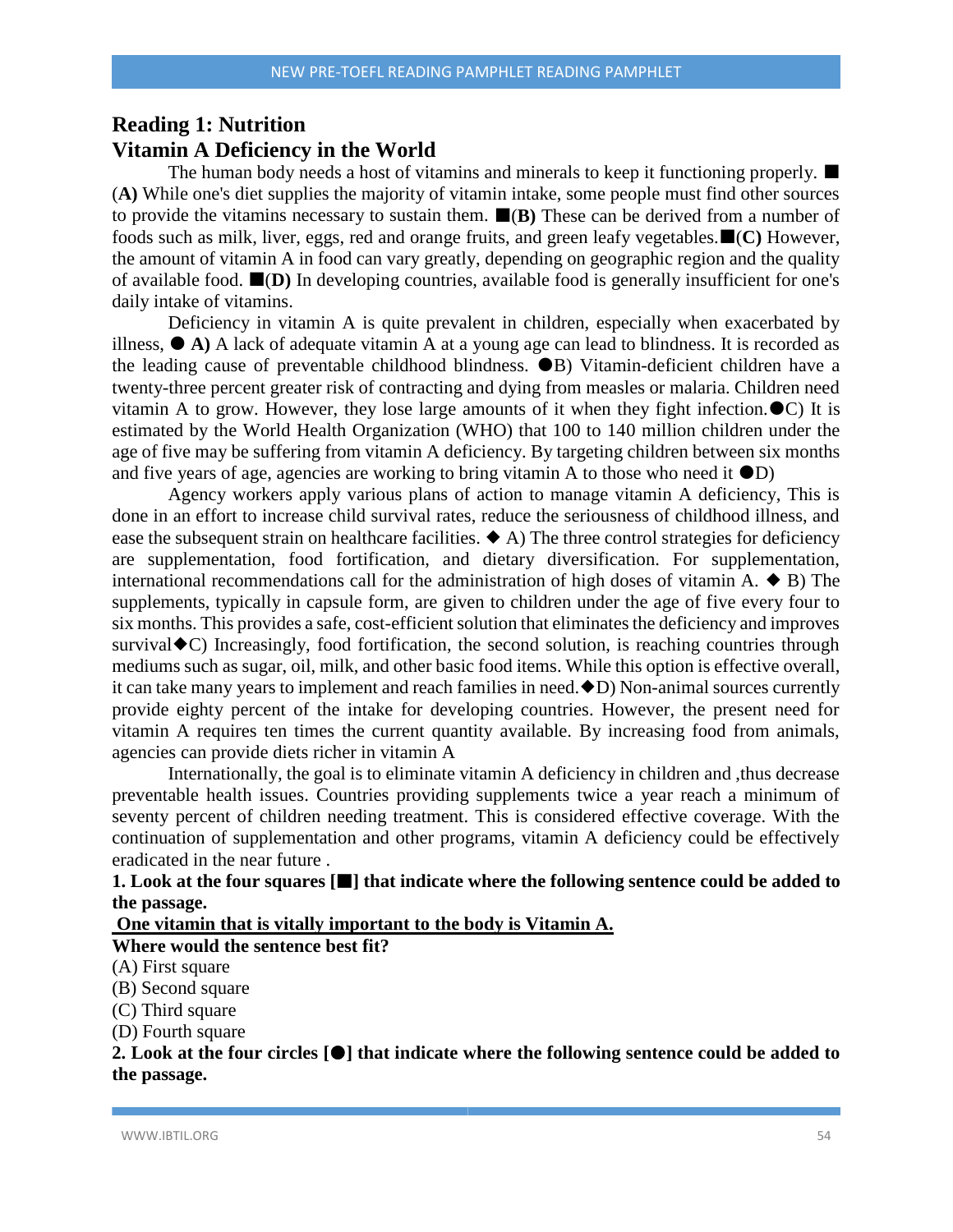#### **While the vitamin affects eye health, it also supports the immune system and keeps it functioning properly.**

**Where would the sentence best fit?** (A) First circle (B) Second circle (C) Third circle (D) Fourth circle **3. Look at the four diamonds [] that indicate where the following sentence could be added to the passage. Dietary diversification is the pairing of animal food products with nutritious fruits and vegetables, all of which are high in vitamin A. Where would the sentence best fit?** (A) First diamond (B) Second diamond (C) Third diamond (D) Fourth diamond

# **Reading 2: Psychology Personal Control Beliefs**

Whether or not people are conscious of it, they hold very specific beliefs about their perceived control, or lack thereof, over situations that occur in their lives. In reaction to a particular situation, people attempt to explain its outcome in terms of a cause-and-effect relationship. Experts in the field of psychology believe that people can be divided into two clear categories in regard to their personal control beliefs.

There are those with a pessimistic explanatory style and those who practice a more optimistic explanatory style. Personal control beliefs are the powers an individual feels he or she has over the outcomes of circumstances in his or her life.  $\blacksquare$ A) They develop over time as an individual experiences disappointment and failure and learns different methods for coping with them. **B)** A person's explanatory style is an unchanging cognitive. characteristic of his or her personality. It reflects the way he or she thinks about the bad events in his or her life.  $\blacksquare$  C) Negative incidents happen to everyone, but individuals differ in the ways they view the causes behind such events.**D)**

Individuals who tend to take a fatalistic view of unmet expectations are said to have a pessimistic explanatory style. **A)** These people look internally at perceived failures, shortcomings, or what they consider to be inherent character flaws in themselves when a situation turns out negatively. **B)** Such people do not consider that outside factors could have contributed to the loss. Instead, they blame themselves and feel their shortcomings are too big to overcome.**C)** People who have this style tend to feel helpless and give up when they encounter setbacks. They feel they have no control over circumstances in their lives and therefore will likely fail  $\bullet$  **D**) People who espouse the pessimistic style usually adopt negative coping mechanisms. These serve to decrease overall motivation and prompt more negative emotions.

On the other hand, those with an optimistic explanatory style generally ascribe external factors to a negative result  $\blacklozenge$  A) For example, a person with an optimistic style might say, "I lost the tennis match because my coach wanted me to use the wrong type of serve."  $\blacklozenge B$ ) Individuals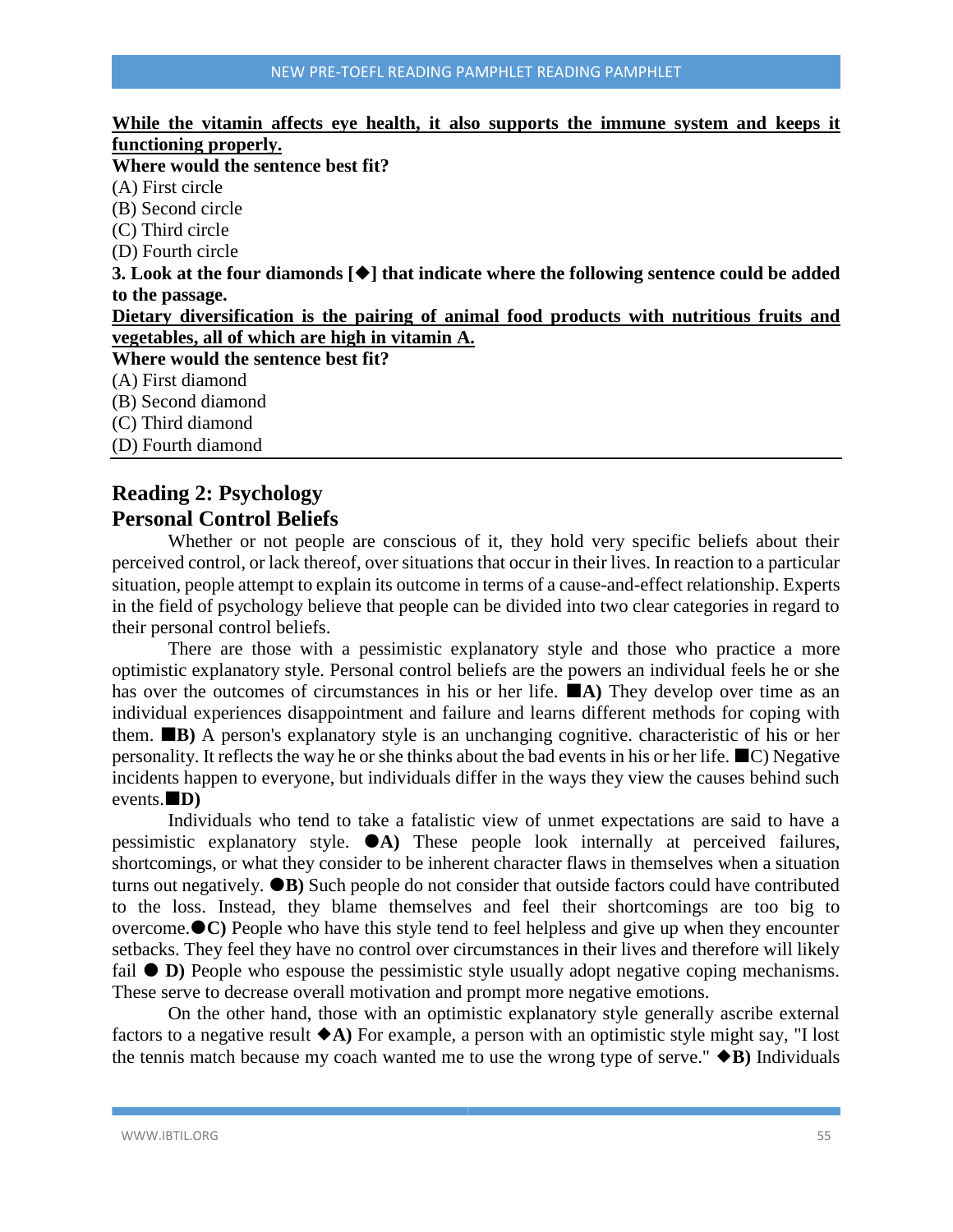#### NEW PRE-TOEFL READING PAMPHLET READING PAMPHLET

with this style see negative events as things that can be changed and controlled. The tennis player in this example might simply try a different type of serve next time, rather than feel she is a poor player.  $\blacklozenge$  C) Such people believe negative occurrences are isolated and the result of outside factors. Optimistic people are found to have more positive coping strategies. Therefore, they seem to be more successful and have higher self-esteem. **D)** While an overly optimistic view could lead to an unhealthy and narcissistic opinion of oneself, most people consider the optimistic style to be beneficial. The key is a balance between being negatively affected by poor outcomes and realizing that while one may be somewhat responsible for a negative result, one also possesses the ability to make changes that can control future outcomes.

**1. Look at the four squares [] that indicate where the following sentence could be added to the passage.**

#### **These beliefs govern how a person reacts when a desired outcome is achieved or when an outcome is different than expected.**

#### **Where would the sentence best fit?**

- (A) First square
- (B) Second square
- (C) Third square
- (D) Fourth square

**2. Look at the four circles []that indicate where the following sentence could be added to the passage.**

**For example, someone with a pessimistic style who just lost a tennis game might say, "I lost the match because I'm just not a good player."**

#### **Where would the sentence best fit?**

- (A) First circle
- (B) Second circle
- (C) Third circle
- (D) Fourth circle

**3. Look at the four diamonds [] that indicate where the following sentence could be added to the passage.**

**An optimistic view, however, can have negative consequences.**

#### **Where would the sentence best fit?**

- (A) First diamond
- (B) Second diamond
- (C) Third diamond
- (D) Fourth diamond

# **Reading 3: Biology Measuring Microbial Activity**

Microbes, or tiny organisms, make up the majority of the Earth's living biomass. They are invisible to the naked *eye:* Therefore, biologists must use specific methods to study and measure the activity of these organisms. Although their minute size makes them somewhat difficult to observe, scientists have developed two tools for studying microbial activity. These are radioisotopes and microelectrodes.

A radioisotope is an atom with an unstable nucleus. It releases its excess energy as radiation. The radiation chemically alters the microorganism. When used to study microbes, this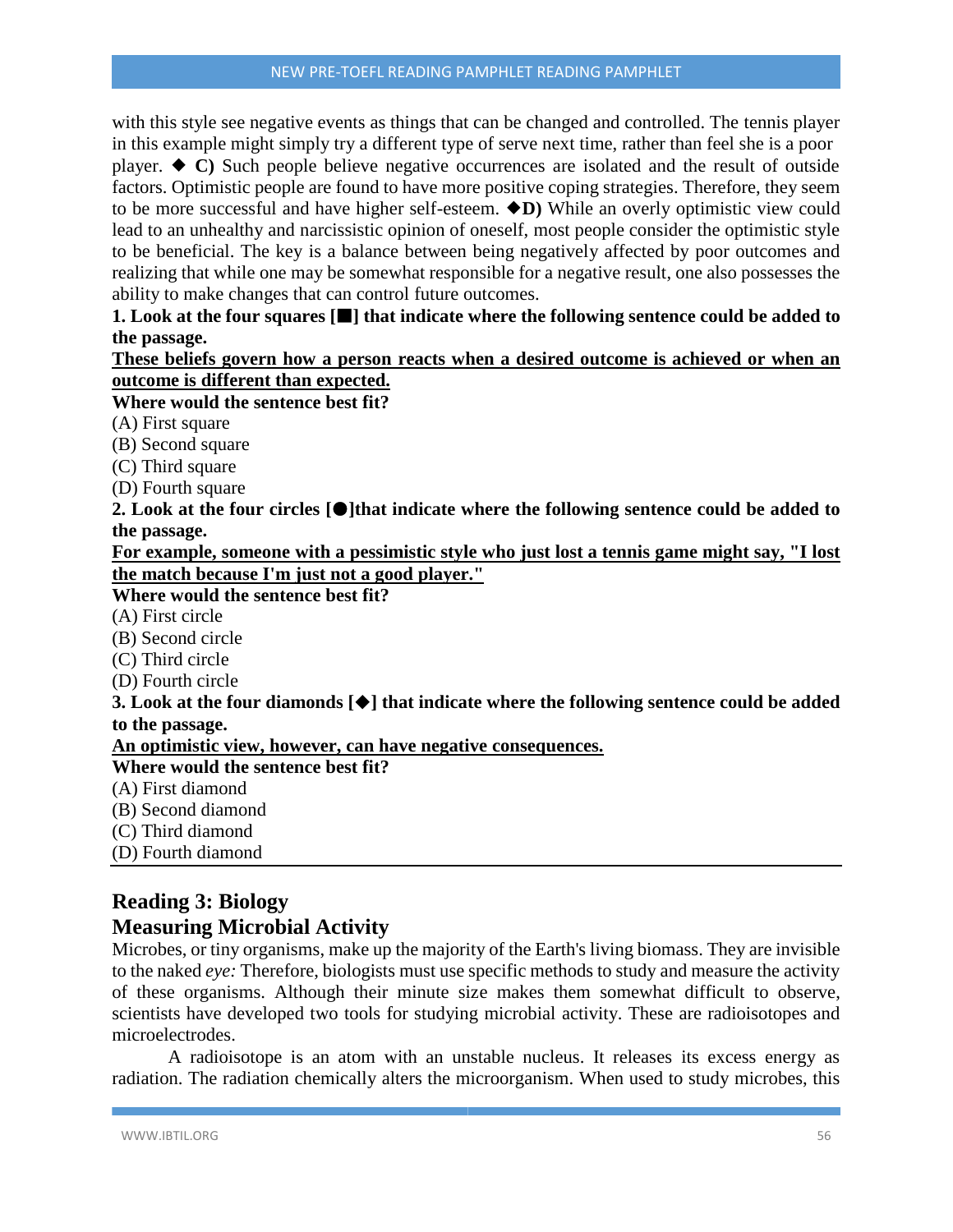radiation allows microbiologists to assess the chemicals released. **A)** Radioisotopes can be used to study microbial activity in a variety of environments.  $\blacksquare$  **B**) They are often used in the field of medicine for certain tests and treatments. For example, doctors can inject a radioisotope into a patient suspected to have cancer. The patient then undergoes a PET scan.  $\blacksquare$  C) The radioisotope highlights the tumors on the scan. This aids doctors in determining the exact cause of a medical condition. Subsequently, they can treat the illness. Radioisotopes can also be' used to eliminate harmful bacteria in foods. **D**) Some types of meat contain parasites or pathogenic bacteria. Radioactive isotopes can target the specific bacteria and irradiate them. This kills the bacteria without harming the rest of the meat.

A microelectrode is an electrical device that can deliver an electric current to a non-metallic surface. Microelectrodes can be used to detect metabolic, or energy-producing, processes in microbes. **A)** In one study, biologists tried to determine why one type of bacteria was able to multiply so quickly in a certain environment.  $\bullet$ **B**) They used microelectrodes to measure the levels of carbon dioxide and oxygen at different depths in a minute environment. They discovered that oxygen was depleted in the first fifty micrometers. As the oxygen decreased, the carbon dioxide increased. The toxic bacteria were allowed to thrive.  $\bullet$ C) The highly specific nature of the microelectrodes provided scientist $\$$  with the exact answers they needed.  $\bullet$ **D**)

The radioactive nature of radioisotopes and the ability of microelectrodes to work within tiny environments render both of these methods useful to biologists in various ways.  $\blacklozenge$ A) For example, microbial diseases such as the West Nile virus (WNV) and cholera negatively affect the world's mortality and morbidity rates.  $\blacklozenge$  **B**) In 2005, 2,949 cases of WNV were reported in the United States. There were 116 deaths from the virus.  $\blacklozenge$  C) In addition, many of the negative changes made in the Earth's environment begin at the microbial level. Since microbes are some of nature's tiniest organisms, they provide valuable information about making positive changes in the environment that start at the most fundamental level.  $\blacklozenge$  **D**) Through the study of microbial activity, biologists have discovered more about the production and consumption of gases that affect the atmosphere. They have also learned about the transformation of these greenhouse gases and other toxic elements. Scientists use this information to develop strategies that may help reverse negative climatic trends.

**1. Look at the four squares [] that indicate where the following sentence could be added to the passage added to the passage.**

**This scan shows any tumors or abnormal cells in the patient's body.**

## **Where would the sentence best fit?**

- (A) First square
- (B) Second square
- (C) Third square
- (D) Fourth square

**2. Look at the four circles [] that indicate where the following sentence could be added to the passage.**

**In addition, their size allows them to move within tiny environments and study the electrical characteristics of microorganisms.**

## **Where would the sentence best fit?**

- (A) First circle
- (B) Second circle
- (C) Third circle
- (D) Fourth circle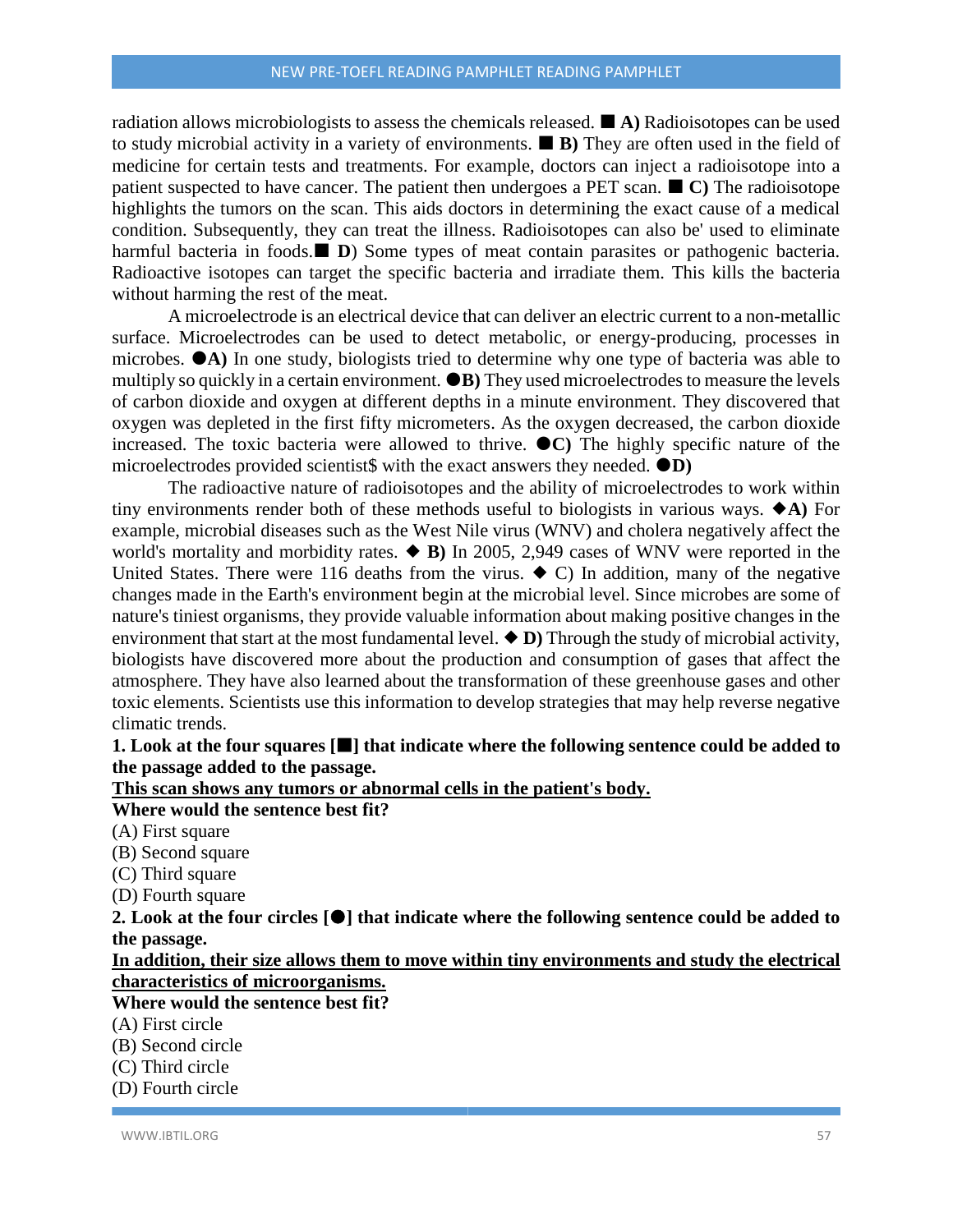#### **3.** Look at the four diamonds  $[\blacklozenge]$  that indicate where the following sentence could be added **to the passage.**

**These diseases, as they grow and spread, infect and even kill many people.**

**Where would the sentence best fit?**

(A) First diamond

(B) Second diamond

(C) Third diamond

(D) Fourth diamond

#### **Reading 4: Biology**

# **Boom and Bust Cycles in Population**

The population of any given species has natural growth and reduction cycles. Through these natural cycles, most species and populations tend to remain relatively stable. However, due to environmental factors, some species can experience large fluctuations between an enlarged population and greatly decreased numbers in their population. This occurrence has been coined the "boom-and-bust cycle" in population growth.

The changes in the boom-and-bust cycle are perpetual. They build upon and lead into each other.  $\blacksquare$  A) When a population has an increased number of members, competition for a set amount of resources begins.  $\blacksquare$  **B**) Also, the number of predators tends to increase as the prey population increases: more food for predators means they will reproduce in greater numbers as well.  $\blacksquare$  C) Conversely, with fiercer competition for resources and an expanded group of predators, the population will begin to experience higher death rates. **D)** As the population dies, the number of predators will correspondingly shrink due to the lack of food. Resources replenish during the bust period. With less predation, the population has a chance to repopulate their environment, and birth rates increase, thus beginning the cycle again.

Favorable conditions such as warmer weather and rainfall foster an environment in which species are free to reproduce and increase in number.  $\bullet$ A) Some species experience these kinds of favorable conditions on a yearly basis.  $\bullet$  **B**) They produce many offspring during the spring and summer, but then the entire population experiences a crash when the colder months of the year hit.  $\bullet$ C) Many populations experience this cycle at a much slower rate.  $\bullet$ D) Their growth and subsequent decline are influenced by environmental factors such as the availability of food and living space. The lemming populations of the arctic are a good example. Lemmings thrive as long as there is ample vegetation for all members of the population. As the population grows and the food supply starts to dwindle, lemmings will often emigrate from highly crowded areas. It is during these times of exodus that many lemmings die. Some accidentally drown when they try to swim across large bodies of water to find new homes. Also, the lemmings become easy targets for predators when they are on the *move.* In areas where numbers are depleted, the land and its resources will be replenished. Vegetation grows, and, before long, lemmings migrate again to these areas. In other animal populations, predatory behavior plays a bigger role in carrying on this cycle.

Rabbit populations are known for their large numbers and ability to reproduce at a swift rate. They are preyed upon by bigger mammals, which can help maintain equilibrium in their population in most cases. In one Canadian study, biologists theorized that the rabbit population might experience the boom-and-bust cycle if a particular species was their only predator. To test their theory, they studied the availability of animal pelts, or skins, on the market between 1845 and 1935. The number of pelts available would correspond with population size. Throughout the ninety years of the study, the numbers of rabbit pelts and the pelts of their predator, the lynx, rose and fell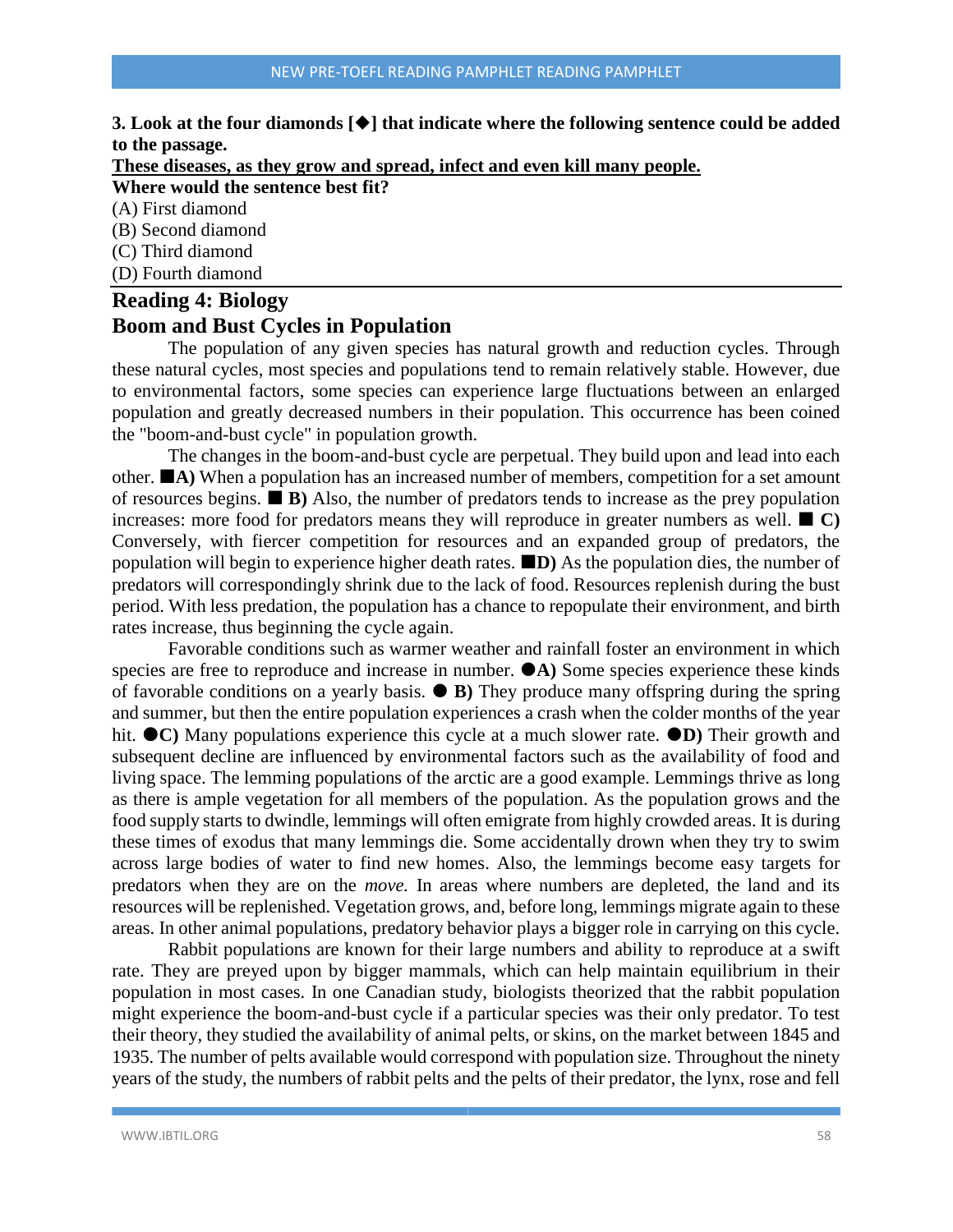in a dramatic fashion.  $\triangle$ A) When the number of rabbit pelts grew to be quite large, it meant that the rabbits were thriving and reproducing.  $\blacklozenge$  **B**) Not long after the rabbit population reached a peak, the number of pelts began to decrease, while the number of lynx pelts began to increase. **C)** Likewise, as the lynx pelts reached a peak, lynx populations decreased, and the rabbit population began to re-establish itself.  $\blacklozenge$  **D**) Scientists believe that this example of the boom-andbust cycle is the exception rather than the norm.

Generally speaking, populations of different species maintain a certain balance in their growth patterns. The boom-and-bust periods within this cycle are special circumstances that only occur for a limited amount of time. Just the same, there are times when environmental factors can lead to a cycle of great growth and consequent diminution in the species populations of the world

#### **1. Look at the four squares [] that. Indicate where the following sentence could be added to the passage.**

#### **Consequently, higher mortality rates lead the population toward the "bust" portion of the cycle.**

#### **Where would the sentence best fit?**

(A) First square

(S) Second square

(C) Third square

(D) Fourth square

**2. Look at the four circles [] that indicate where the following sentence could be added to the passage.**

#### **For example, insect populations experience immense growth during the warmer months of the year.**

#### **Where would the sentence best fit?**

(A) First circle

(B) Second circle

(C) Third circle

(D) Fourth circle

**3.** Look at the four diamonds  $[\blacklozenge]$  that indicate where the following sentence could be added **to the passage.**

**This cycle repeated itself throughout the study, with the greatest increase in rabbit pelts being soon followed by a great increase in lynx pelts.**

#### **Where would the sentence best fit?**

(A) First diamond

(B) Second diamond

(C) Third diamond

(D) Fourth diamond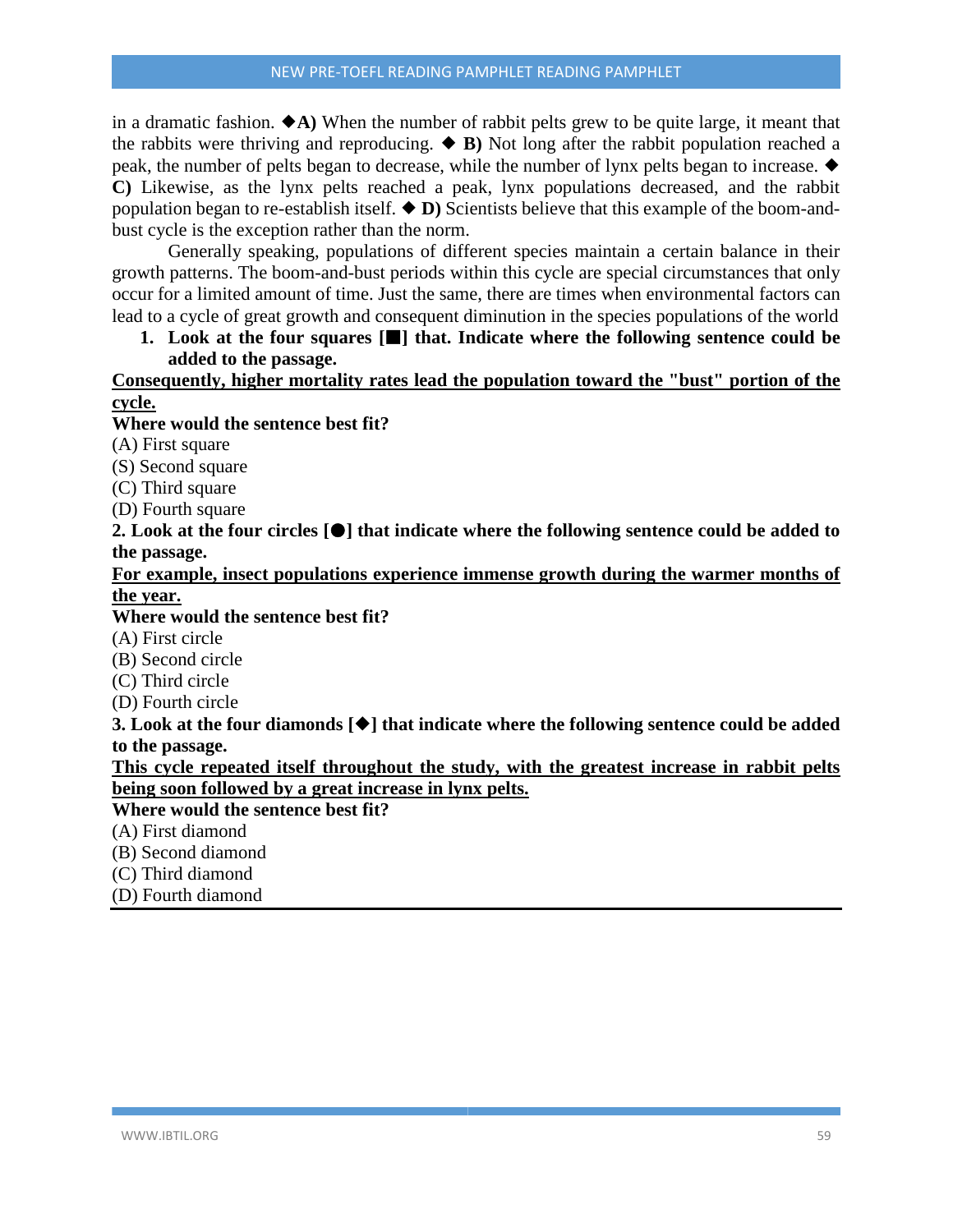# *Chapter 9: Prose Summary Questions*

#### **Necessary Skills**

• Recognizing the organization and relative importance of information presented in the passage

• Understanding and locating specific points in a passage key to the gist of a passage as a whole

• Organizing information presented in a passage into a mental outline

#### **Example Questions**

• An introductory sentence for a brief summary of the passage is provided below. Complete the summary by selecting the THREE answer choices that express the most important ideas in the passage. Some sentences do not belong in the summary because they express ideas that are not presented in the passage or are minor ideas in the passage. The question is worth 2 points.

[You will see a sentence in bold here.]

#### **Strategies**

Distinguish main ideas from minor ideas, and essential information from non- essential information.

• Remember that correct answer choices will not be identical to any particular sentence in the passage.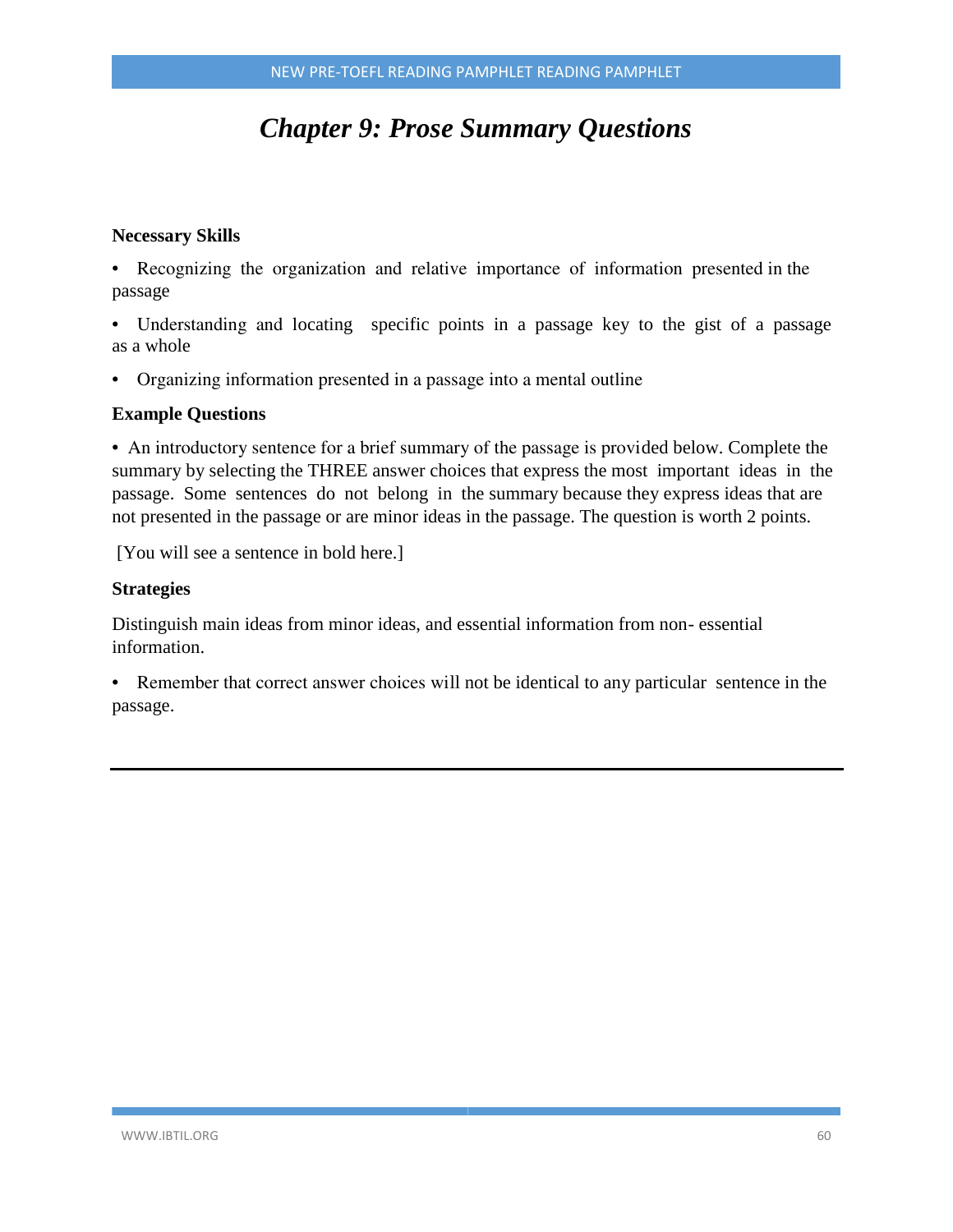# **Reading 1: Zoology Intelligence in Dogs**

Nearly all pet owners believe that their animal companion has a personality of some sort. Although it is clear that animals act differently, it remains unclear if pets are capable of reasoning. A number of studies have been conducted in the past several years that suggest that animals are, in fact, quite intelligent, but are nonetheless influenced heavily by the presence of their owners. A recent case studying the cognitive ability of dogs was performed by researchers at a university in Budapest. It revealed that canines are incredibly able thinkers under 1he right circumstances.

The study took a sampling of forty-two adult dogs of varying ages and breeds. There were no limitations on the selection of the dogs except that· they had to enjoy playing with toys. Each dog was brought into a room with a researcher, who would place a ball under several small pots and show the dog which pots did not contain the ball. The pots would then be shuffled around on a surface. In this first round of the study, the researcher would occasionally pause and pay attention to one of the pots that did not contain the ball. He or she would look at the pot, stare at the dog, and then go back to shuffling. In most cases, the dogs picked out the pot to which the researcher gave special attention, not the pot with the ball underneath it.

In the second round, the same dogs were placed in a room with the same pots. However, in this second round, the pots' movement was controlled with wires, and no human was visible. Once again, the pots not containing the ball would be revealed and the pots· would then be shuffled. With no visible human cues, most dogs in the second round were able to quickly pick out the pot containing the ball.

Researchers concluded from this experiment that dogs were capable of deductive reasoning. Since the dogs were capable of picking out the correct pot in the absence of a human, researchers concluded that they had the ability to make deductions and solve simple problems. Other animals known for their remarkable intelligence, such as chimpanzees and grey parrots, have displayed similar reasoning abilities. The inclination to be influenced by researchers, however, suggests that the dogs are social animals as well and are open to being taught. The dogs' behavior was strikingly similar to that of infants, who possess basic problem-solving abilities bot are strongly influenced by cues from their parents.

While the study is by no means conclusive, it does suggest that the domesticated animals people keep as pets are capable of thoughtful analysis. This analytical ability, however, may not always be readily apparent in the presence of humans, since dogs are influenced heavily by the behavior of humans. Furthermore, the study suggests that animals may be more psychologically advanced than we have traditionally thought. Clearly, further research will be necessary to determine the extent of animal intelligence.

**1.** An introductory sentence for a brief summary of the passage is provided below. Complete the summary by selecting the THREE answer choices that express the most important ideas in the passage. Some sentences do not belong in the summary because they express ideas that are not presented in the passage or are minor ideas in the passage. *This question is worth 2 points.*

**The passage discusses the process by which researchers studied the intelligence of dogs and what they concluded.**  $\bullet$ 

#### WWW.IBTIL.ORG 61

 $\bullet$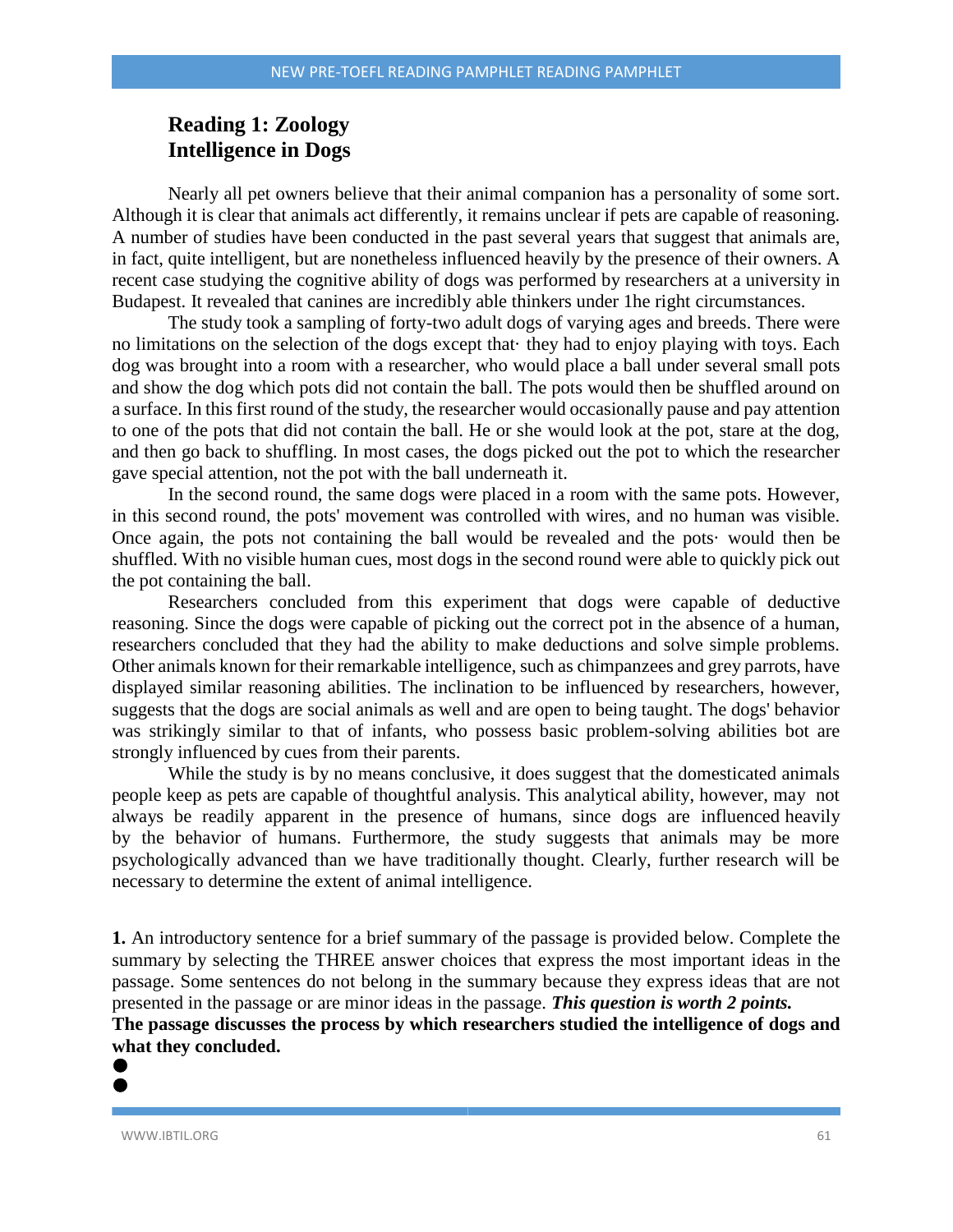# $\bullet$

#### **Answer Choices**

(A) When in the presence of researchers, dogs were more likely to rely on the researchers' hints.

(B). When the tests were controlled by wires instead of people, the dogs displayed deductive reasoning.

(C) The dogs chosen for the study were not chosen by their breed or specific age.

(D) Dogs possess problem-solving ability, but can be easily influenced by cues from humans.

(E) It is hard to understand how smart .a dog may be, as it is influenced by visual cues.

(F) Other intelligent animals, like chimpanzees and grey parrots, have similar reasoning abilities.

### **Reading 2: Music History Troubadours and Trouveres**

Musical historians are hard-pressed to find sources of music outside of the church prior to the Renaissance. There are sparse records of folk songs, but liturgical chants are by far the most common songs from this period. The troubadours and trouveres of the 12'" and 13'" centuries, however, provide a valuable glimpse into the history of music outside of the confines of the church. While records of them are by no means extensive, they are nonetheless considerable and worthwhile.

Troubadours and trouveres were similar kinds of musicians that inhabited different areas and spoke in different languages. Their positions were not exclusive to class in either case. Although most of them were from the nobility, anyone who was lyrically talented and appreciated the concept of *love* could adopt their craft. Troubadours resided primarily in southern France and northern Italy. They performed mostly using Provencal, a popular language of the time. Trouveres were found in northern France and used a variety of similar regional languages from England, Picardy, Normandy, and Champagne. The origin of their musical style is debated. Some have argued that it has roots in Celtic culture, and others have argued that it was a musical tradition borrowed from the Arabic world. Regardless of its actual origins, the music was truly unique for its day and age.

The musical compositions of both the troubadours and trouveres were concerned primarily with the subject of *love.* The subjects of their songs *covered* a broad range of situations and feelings. These included simple declarations of *love,* discordant verses on *love,* a lover's defense of his feelings, stories of a romantic encounter between a knight and a female shepherd, and many others. While the subject was almost exclusively *love,* the works of the troubadours and trouveres also *reveal* a remarkable awareness of style and an amazing technical ability.

Whereas the liturgical chants popular in the church were primarily focused on *verse,* it is believed that the work of troubadours and trouveres placed equal emphasis on the lyrics of a song and its musical accompaniment. Their musical style certainly popularized the use of musical instruments in songs in Renaissance Europe. Yet while the *verse* was strongly associated with the music, the songs could easily be adapted for a variety of tones and rhythms. Songs were passed among musicians orally, although the works of trouveres in northern France were sometimes documented by literary groups. Given their mostly oral tradition, the songs were typically not documented. Moreover, the musical aspect was very rarely documented.

As such, it is difficult to pinpoint if the work of the troubadours and trouveres was centered on the lyrical aspect or the musical aspect of their songs. Scholars have suggested that the songs were written to be performed in a declamatory way. However, such an assertion clearly puts the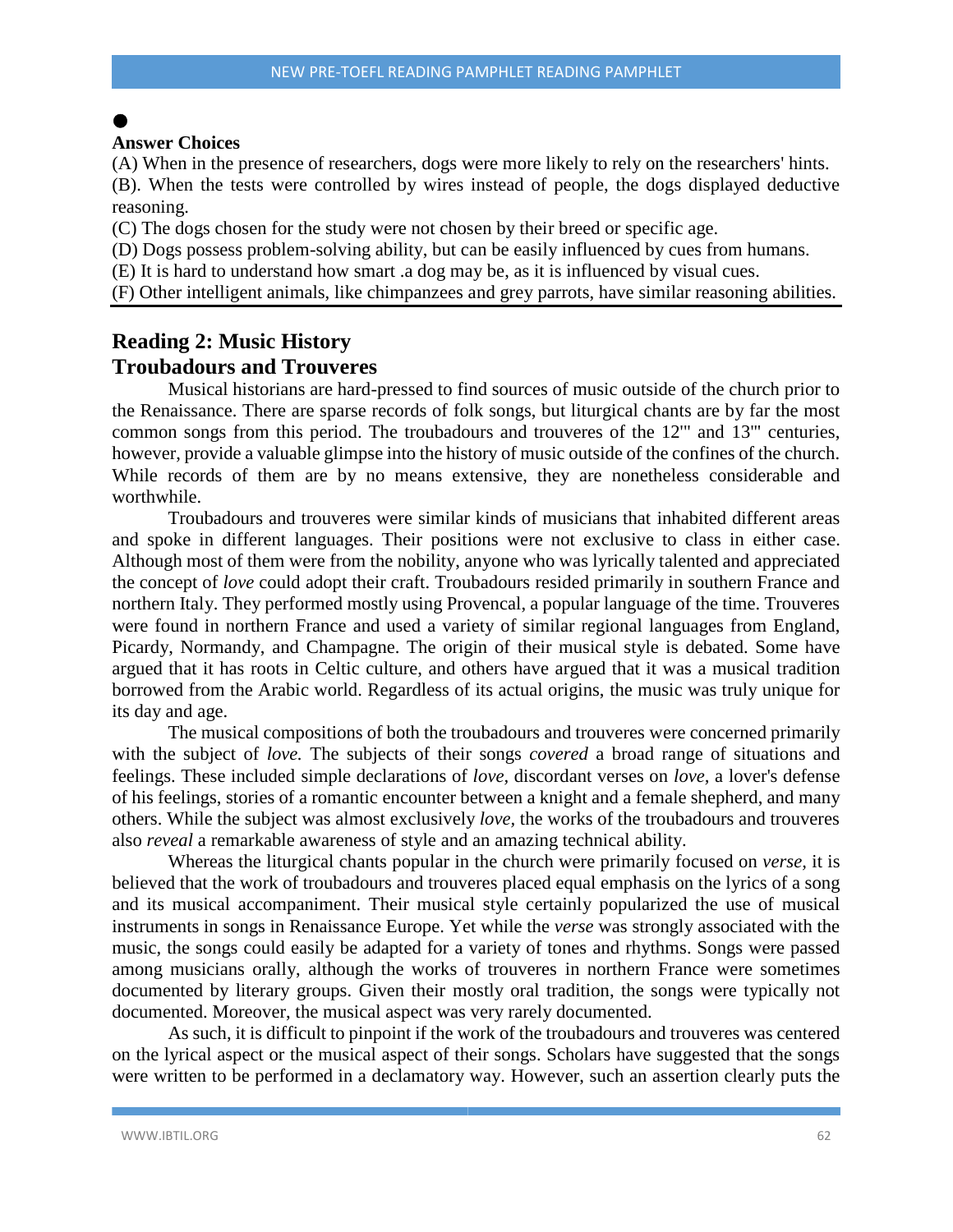emphasis on the verse, not the music. In spite of the lack of consensus surrounding their work, the troubadours and trouveres no doubt made an important contribution to the musical world with the introduction and widespread use of musical instruments.

1. An introductory sentence for a brief summary of the passage is provided below. Complete the summary by selecting the THREE answer choices that express the most important idea in the passage. Some sentences do not belong in the summary because they express ideas that are not presented in the passage or are minor ideas in the passage. *This question is worth 2 points.*

#### **The passage discusses the music developed by troubadours and trouveres in the 12th and 13th centuries.**

#### **Answer Choices**

(A) The origins of the troubadour and trouvere tradition are not clear.

(B) Troubadours and trouveres were lyrical musicians in the south and north of France, respectively.

(C) Their music contained remarkable stylistic and technical elements and was usually centered on the subject of love.

(D) Trouveres were from the northern portion of France and spoke a number of related regional dialects.

(E) Scholars have argued that their work was meant to be performed like a dramatic poetic story.

(F) Their music was not well-documented, and it remains unclear if it was oriented around musical elements or lyrical elements.

# **Reading 3: Medicine The Function of Appendix**

The appendix is a small organ shaped like a pouch located along the intestinal tract of the human body. Since its discovery, physicians have been unable to reach a consensus regarding its purpose. They have, however, been able to confirm that the inside of the appendix is lined with tissue called biofilm, designed to kill harmful bacteria.

Although there are a number of harmful bacteria that can enter the intestinal tract, the contents of the digestive tract do not enter the appendix, nor is the appendix known to secrete anything into the intestine. Thus, it was unclear how this immune tissue was used. Given the lack of an apparent purpose for the appendix, many physicians went so far as to suggest that it served no purpose whatsoever. However, recent studies have shed some light on the possible uses of the appendix.

Researchers from Duke University began their study by examining the inner wall of the appendix coated in a thin biofilm. They found that the biofilm is a mixture of mucus, bacterial colonies, and immune system molecules. These immune molecules in the biofilm protect helpful bacteria colonies. Meanwhile, the biofilm extends outward into the actual intestinal tract where the appendix connects. Because of protection the biofilm offers to helpful bacteria that inhabit the intestine, researchers suspect that the appendix is used to house this bacteria and to keep a "reserve" of them on hand. ·

With this hypothesis, scientists began conducting research into the contents of patients' intestinal tracts. Normally, helpful bacteria exist within the intestinal tract to aid· in the digestive process. The digestive tract houses these helpful bacteria, and the immune molecules keep harmful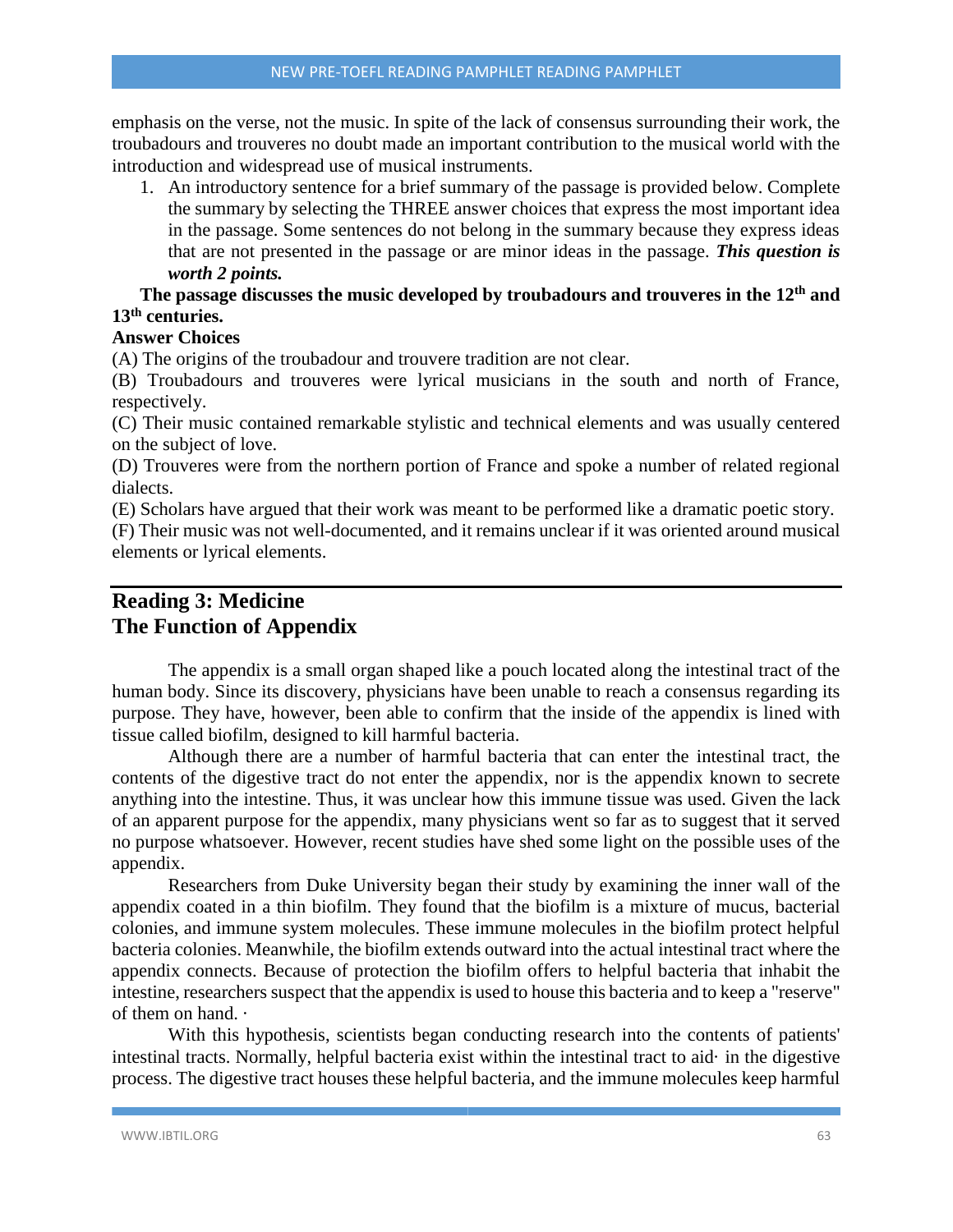bacteria from entering. However, the immune molecules cannot always keep out the harmful bacteria. When they do enter, they can cause ailments such as diarrhea. When a person has diarrhea, the contents of the intestinal tract, including the helpful bacteria, are entirely flushed out. Researchers found that patients' intestinal tracts were quickly repopulated with good bacteria shortly after they were emptied. This observation reinforces the hypothesis that the appendix acts as a reserve for good bacteria. After the intestinal tract was emptied, the appendix could release a portion of the good bacteria back into the gut. Other observations support this hypothesis. In thirdworld countries where harmful intestinal viruses are common, it is possible that the biofilm coating the appendix and a part of the intestine are flushed out. The theory also helps explain why removal of the appendix-a common procedure in developed countries-has no discernable effect on a person. Since the reserves of helpful bacteria are not needed, their absence has no negative impact on people without appendixes in civilized countries.

This hypothesis remains untested, however. It is difficult for doctors to actively .monitor the intestinal activity so closely in a normal human being. Furthermore, accurate tests cannot be performed in other animals . Only rabbits, possums, and wombats are known to have appendixes. Furthermore, their appendixes are markedly different from their human counterparts. As such, science cannot be sure of the precise function of the appendix.

**1.** An introductory sentence for a brief summary of the passage is provided below. Complete the summary by selecting the THREE answer choices that express the most important ideas in the passage. Some sentences do not belong in the summary because they express ideas that are not presented in the passage or are minor ideas in the passage. *This question is worth 2 points.*

# **The passage discusses a new theory regarding the purpose of the appendix .**

# **Answer Choices**

(A) Researchers found that the biofilm coating the appendix allowed helpful bacteria to thrive in the appendix.

(B) When the intestine was emptied completely,researchers found that helpful bacteria returned to the intestine very quickly.

(C) The appendix is covered in a thin coating of mucus, immune molecules, and bacterial colonies. (D) Researchers concluded that the appendix could act as an area to hold reserves of helpful bacteria.

(E) Rabbits, possums, and wombats also have appendixes.

(F) Since a functioning appendix is difficult to actively observe, discovering its purpose can be difficult.

# **Reading 4: Psychology Personality Disorders**

Personality disorders are a class of mental disorders. They affect the way people view themselves, other people, and the world around them. Personality disorders are broadly classified. They include multiple, personality disorder, which describes a person who thinks of himself as more than one person. He behaves differently according to each personality. They also include extreme narcissism. This describes a person who focuses on herself so much as to severely hinder her behavior and perceptions of the world. Personality disorders are typically identified by psychologists late into their development. Thus, their original causes are difficult to pinpoint.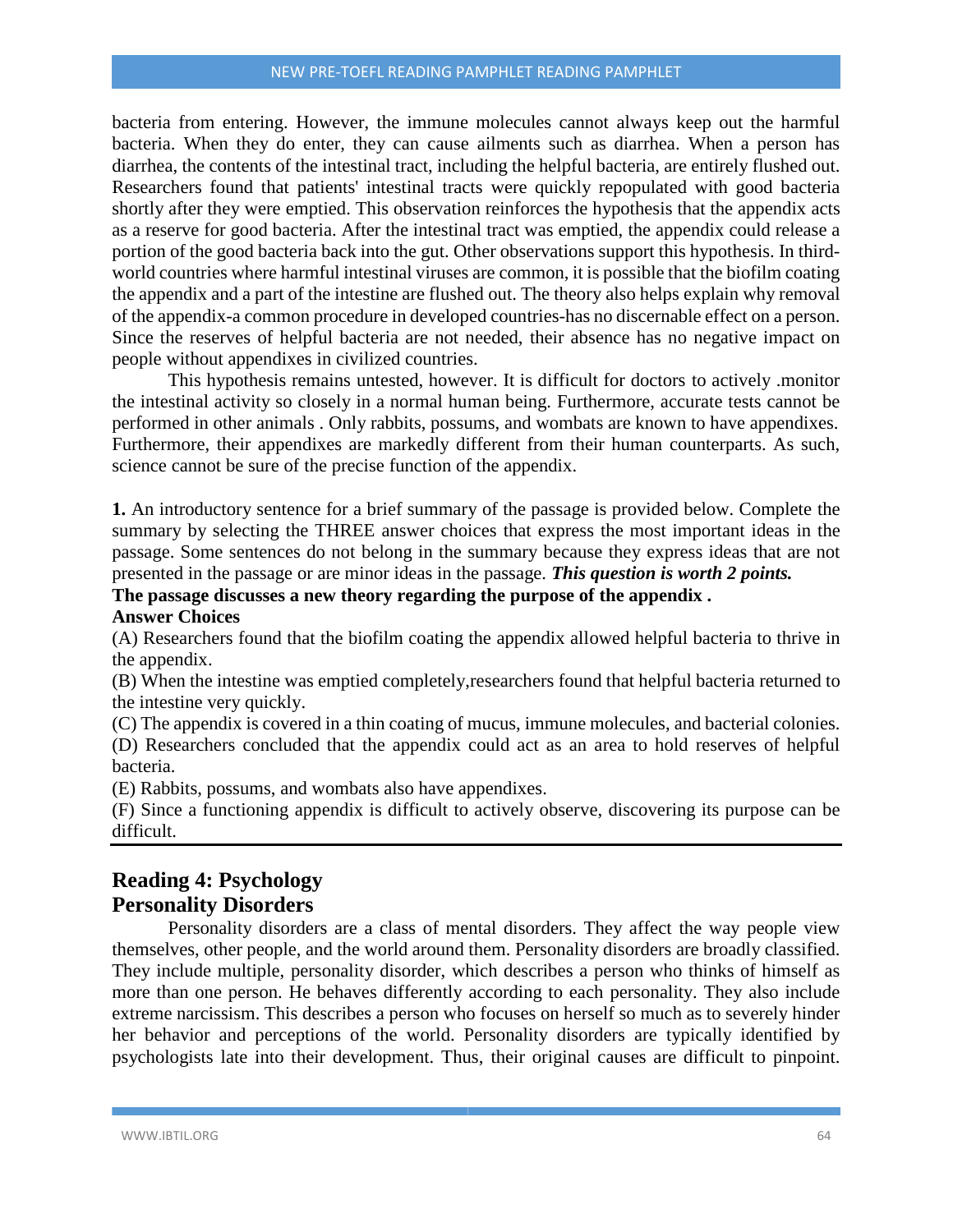There are a number of possible factors, however, that may contribute to the formation of a personality disorder.

The most obvious factor -and perhaps the easiest to identify are biological causes. Particular traits that infants inherit from their parents may contribute to the development of a personality disorder. Some researchers have also suggested that there may be a genetic basis, independent of heritable traits, that makes an individual more likely to develop certain disorders. However, it has been determined that nearly all known personality disorders are not caused entirely by genetic makeup. Socio-cultural and other psychological factors inevitably play a role.

Psychological factors are most likely to play a role in personality disorders. It is believed that individuals are most affected by experiences early on in life. Interestingly, there is very little research to support this notion. One study reported that seventy-one percent of patients with borderline personality disorder claimed that they had been abused as children. Another study found that eighty-one percent of borderline patients reported some form of trauma in early childhood. However, such evidence is by no means conclusive. The research is based on the reports of patients already believed to have a personality disorder. As a result, their perceptions of the past may be distorted. A patient with borderline narcissism disorder, for instance, may exaggerate a past experience because of his sense of self-importance. Further research has suggested that perceived trauma may not have actually occurred early on in a patient's life, but rather much later. As such, it is unclear how much of a role traumatic situations have on one's personality. Many experts suspect a connection. Nonetheless, they are unable to verify it.

Social factors are also thought to play a significant role in the development of personality disorders, perhaps more than any other. Some researchers, for instance, have argued that infants go through a phase in which they believe that all events of the world revolve around them. In most individuals, this phase eventually passes and infants come to terms with social reality. However, this period is key in helping individuals retain a sense of self-confidence. If parents do not provide some assurance that their child deserves respect and attention, he or she may develop a personality disorder. Conversely, others have argued that too much attention from parents during childhood can result in the development of a narcissistic personality disorder.

Some psychologists have gone so far as to suggest that sociocultural factors may contribute to personality disorders. These theories go beyond simple social situations on an individual level. They suggest that one's culture can affect personality. People, for instance, brought up in an oppressive society and taught that they exist only to serve the state may, on returning to normal conditions, feel overwhelmed by the attention they get as individuals. As a result, they may experience severe anxiety when asked to talk about themselves. Other theories suggest that many developed nations are responsible for the expectation of individuals that material goods provide meaning. Given the broad nature of socio-cultural theories of personality disorder, they are nearly impossible to prove or disprove. They remain, however, a source of debate for most psychologists.

Our understanding of personality disorders is by no means complete.Their causes may vary dramatically from person to person. Psychologists have been criticized because they claim to know what is normal. They serve as the arbiters of what is unusual. In addition, some have questioned the usefulness of broadly identifying contributing factors to personality disorders. Each individual case varies. Clearly, further research must be done to adequately identify not only causes and treatments, but also what is and what is not a disorder.

1. An introductory sentence for a brief summary of the passage is provided below. Complete the summary by selecting the THREE answer choices that express the most important idea in the passage. Some sentences do not belong in the summary because they express ideas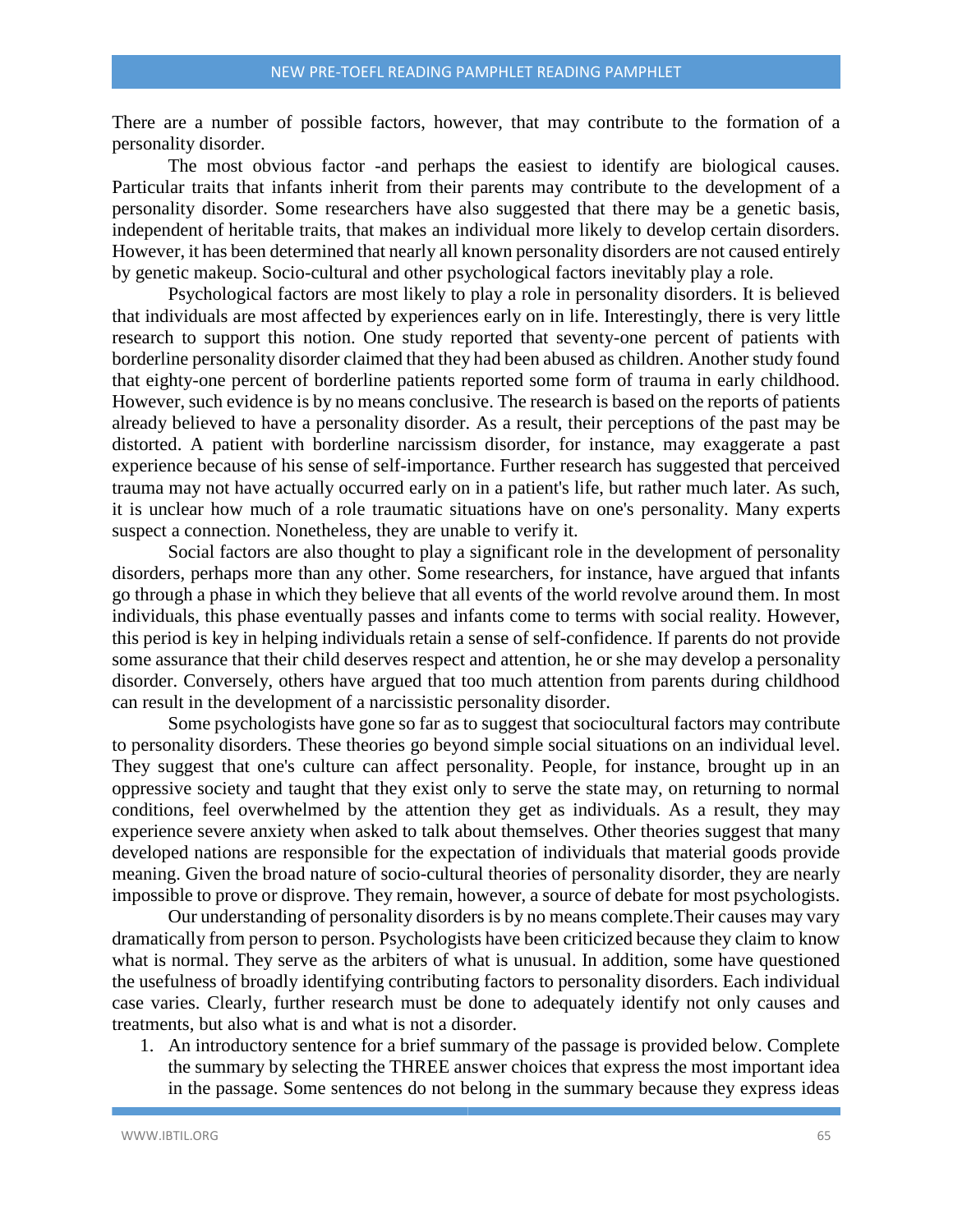that are not presented in the passage or are minor ideas in the passage. *This question is worth 2 points.*

**The passage discusses factors that may contribute to the development of personality disorders .**

#### $\bullet$  $\bullet$  $\bullet$

#### **Answer Choices**

(A) Inherited traits and genes may contribute to an individual's development of a personality disorder.

(B) It is unclear how worthwhile generalizations on the causes of personality disorders are, as they vary from case to case.

(C) Psychological trauma, especially early in life, is suspected to play a major role in personality disorders.

(D) Social factors, especially those in a child's upbringing, and socio-cultural factors can have an impact on personality disorders.

(E) As personality disorders are typically identified only after they have developed, it is difficult to pinpoint their causes.

(F) Psychologists have been criticized for claiming to have knowledge of what is and is not normal.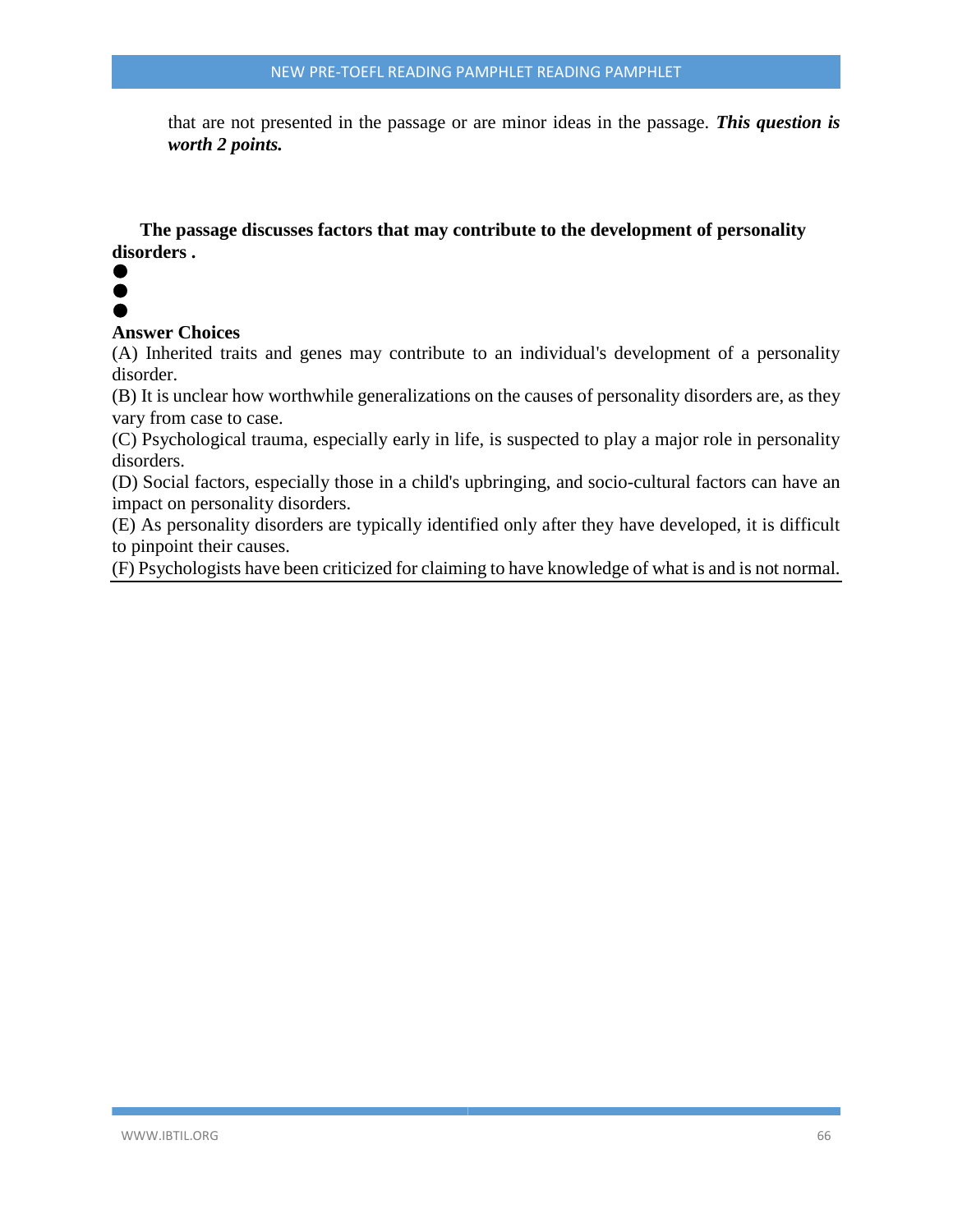# *Chapter 10: Chart/ Table Questions*

#### **Necessary Skills**

• Recognizing the organization and purpose of a passage

• Understanding rhetorical functions such as cause-effect relationships, compare/ contrast relationships, and arguments

• Identifying and organizing important ideas and points from a passage and placing them in the appropriate context

#### **Example Question**

• Complete the table below to summarize information about concepts discussed in the passage. Match the appropriate statements to the concepts with which they are associated. TWO of the answer choices will NOT be used. **This question is worth 3 points.**

#### **Strategies**

• Separate main ideas from minor ideas, and essential information from non-essential information.

• Remember that major ideas are ones that would be included in a higher-level· outline of the passage.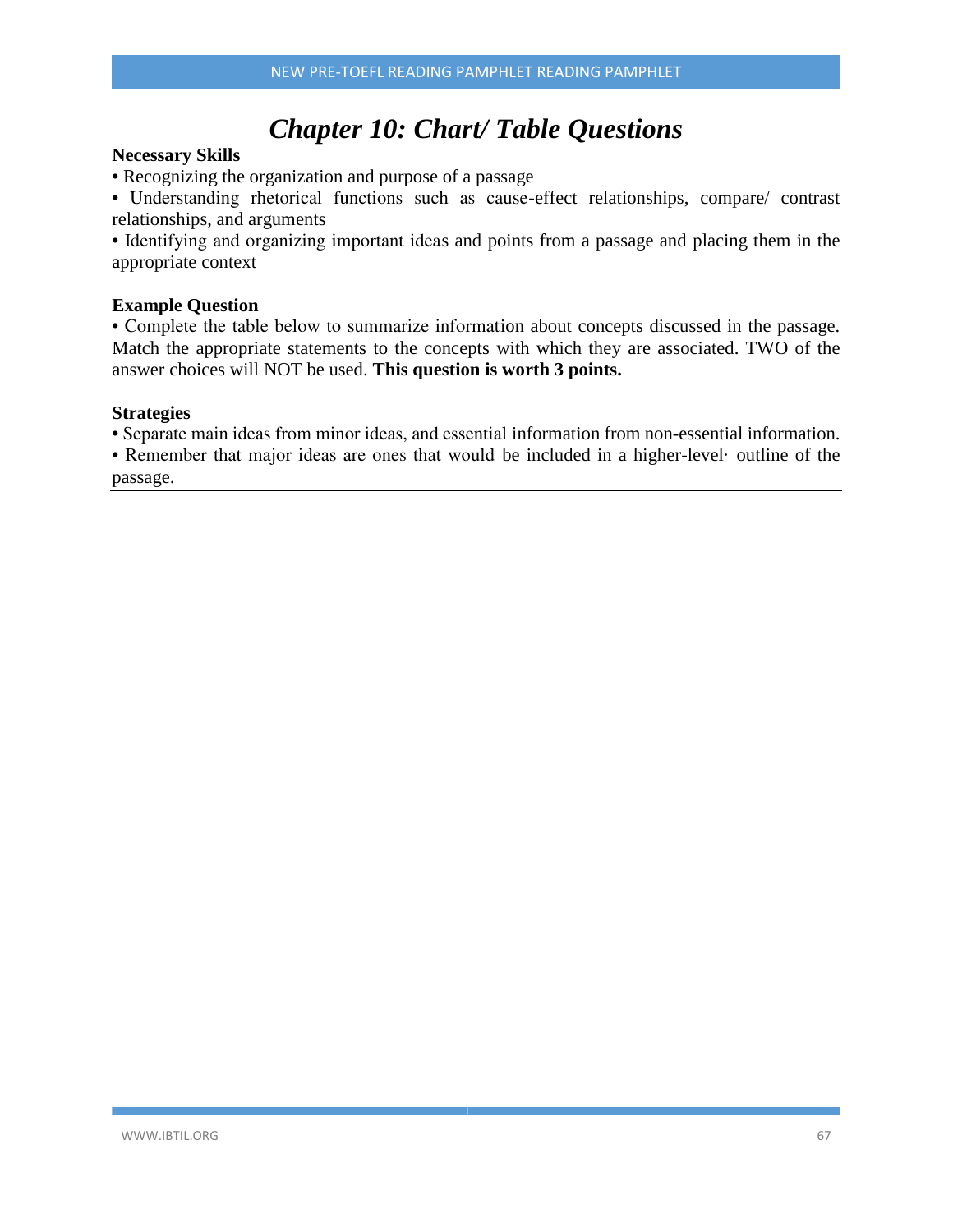# **Reading 1: Computer Science Phishing**

As a growing number of companies rely on the Internet for one or more aspects of their businesses, the prevalence of phishing scams has markedly increased. Phishing can be defined as an attempt by a computer user to gain another user's sensitive information by impersonating a trustworthy website. This sensitive information, which may include passwords, bank account numbers, and personal identification numbers, can then be used to steal the victim's money or *even* appropriate their identity. Phishing scams are often *very* convincing. Those behind the scams frequently create websites or emails that exactly imitate the form of a trusted site. This reduces the likelihood that a victim will recognize it as a fraud. Thus, both computer users and members of government have recognized phishing as a serious new threat to the safety of private information. A number of measures have been introduced to reduce the incidence of phishing scams. These solutions, which include education for computer users and legislation by federal governments, are the first step in protecting sensitive information on the Internet.

Educating computer users about threats posed by phishing can significantly increase their awareness of the vulnerability of online information. Due to the relatively recent emergence of phishing scams, many computer users are unaware that their information can be stolen through fake websites or emails. An organization called the Anti-Phishing Working Group has developed an online tutorial that teaches computer users to be cautious of email messages that urgently request personal information. Many similar websites also offer helpful tips for those hoping to learn how to avoid phishing scams. For instance, phishing scams often direct users to a Website that looks authentic. However, the user can check the address bar on his or her browser to verify that the site has the same URL as the trusted site. Otherwise, the user will know that the site is fraudulent. In addition, many websites, including those of many major online businesses, stress the fact that an online business will never ask for personal information through email. Thus, users can immediately disregard such emails.

Governments have also joined the fight against phishing scams. In particular, the US government has developed legislation that targets phishers specifically. Those who are caught can now face fines and imprisonment. On March 1, 2005, the US government created the Anti-Phishing Act of 2005. It proposed that criminals who develop fraudulent websites and email messages could be fined up to \$250,000 and jailed for up to five years. In addition, governments are increasing their efforts to catch suspected phishers. A man was convicted in 2007 of sending fraudulent phishing emails to thousands of users of a popular online service provider. The courts did not take his offence lightly. He faces over 101 years in prison due to the many counts of fraud he was convicted of. Governments around the world hope that similar convictions will deter future phishers and reduce the overall frequency of phishing scams.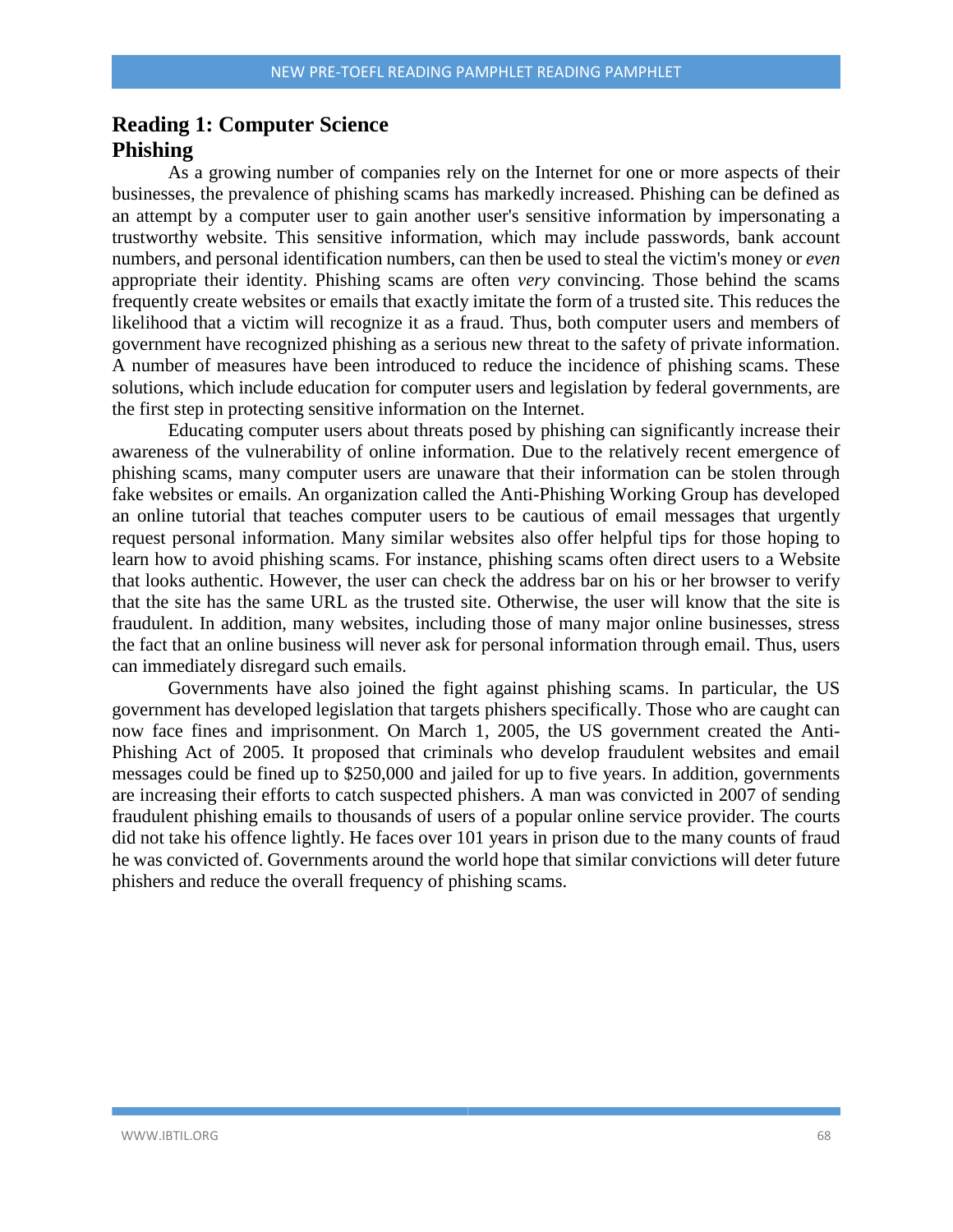**1. Directions:** Complete the table below to summarize information about phishing discussed in the passage. Match the appropriate statements to the concept with which they are associated. TWO of the answer choices will NOT be used. *This question is worth 3 points.*

| Concept     | Statements |
|-------------|------------|
| Education   |            |
|             |            |
|             |            |
| Legislation |            |
|             |            |

#### **Answer Choices**

(A) Online tutorials help users identify phishing scams.

- (B) Internet companies demonstrate how phishing works.
- (C) Conviction of phishers can prevent future scams.
- (D) Users can verify a website using the addressbar.
- (E) Governments create anti-phishing organizations.
- ( F ) Businesses state that they do not ask for personal information.
- (G) Phishers are caught and fined or placed in jail.

# **Reading 2: Business**

## **Types of Business Mergers**

When companies want to expand their operations in an attempt to create long-term profitability, they often rely on mergers. A merger is a form of corporate restructuring that occurs when two or more companies combine to form a single entity. There are three types of mergers: horizontal, vertical, and conglomerate.

Horizontal mergers occur when companies in the same industry combine. This is done in order to expand product lines, reduce costs, or eliminate competition. Horizontal mergers can have either an insignificant or considerable impact on a particular industry depending on the sizes of the companies merging. If two small, local grocery stores merge together, there will likely be no effect on the market as a whole. On the other hand, mergers between companies with large shares of the market can significantly change the industry so much that such mergers are often blocked. For example, the US government prevented a merger between two major US office supply chains alter finding that the merger would have given the new company an unfair advantage over its competitors, allowing the company to raise prices by as much as thirteen percent.

Another type of merger is the vertical merger, in which a company purchases another company that is involved in a different stage of the sales or production process. This cuts costs since the company that supplies the materials and the company that produces and distributes products are now one organization. For instance, if a publishing house buys a paper company, the publishing house can reduce its. expenditures on paper. The publishing house can purchase paper at base cost, so there is less money tied up in the production process. Vertical mergers can negatively affect competition; mat8rials may be harder to obtain or more expensive to purchase since a rival company now owns the material manufacturing company.

In a conglomerate merger, companies in different markets combine. The companies operate in separate industries and by merging; there is little effect on competition in either market. For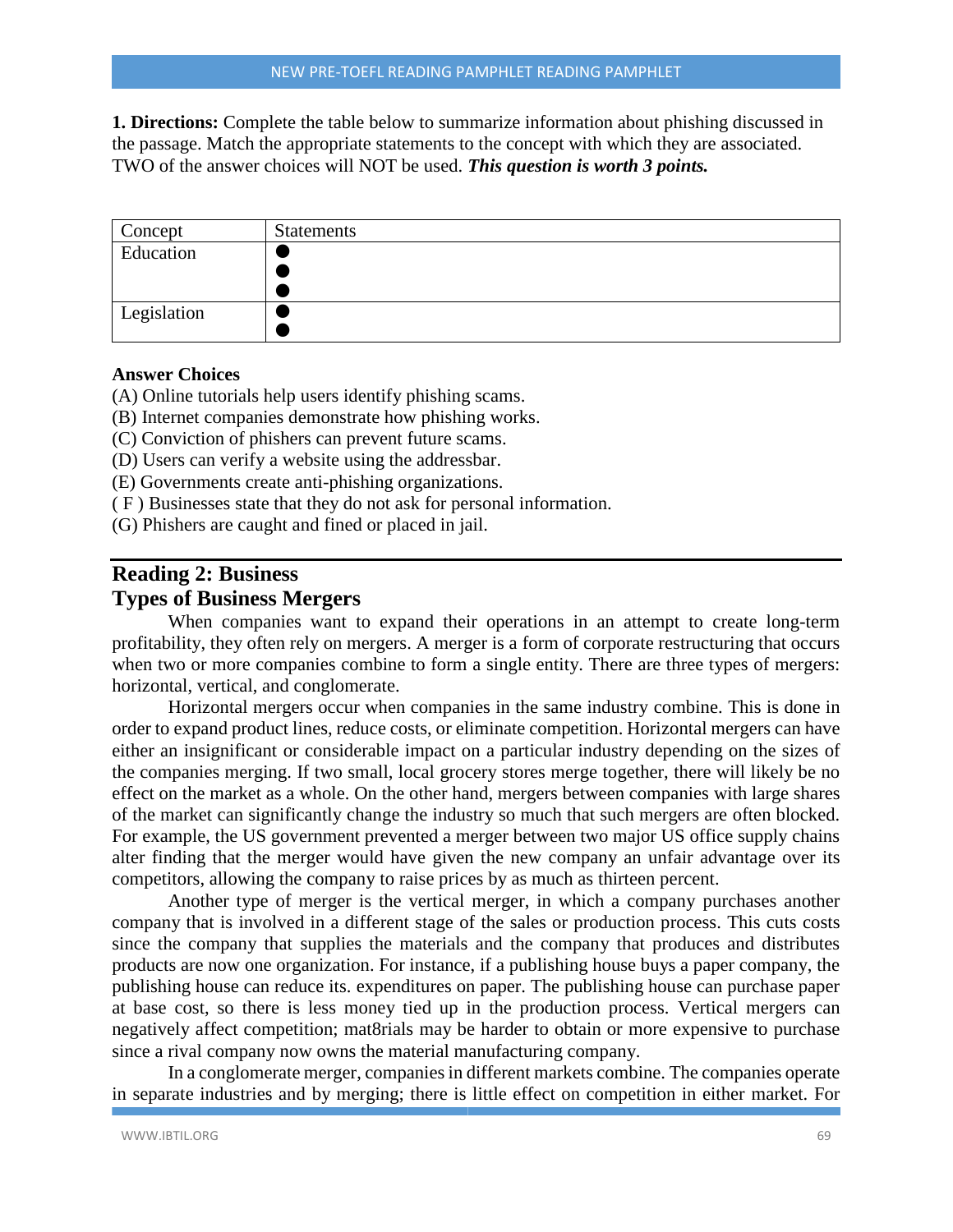example, a clothing company might merge with a soft drink company. If the soft drink market goes down, the soft drink side of the company may lose profit. However, if the clothing market is good, the clothing side of the company might be able to make up for the losses sustained by the soft drinks. Conglomerate mergers are often done as a way to reduce risk and create a more stable pattern of sales, since the company's capacity for profit is not concentrated in one specific market. Companies initiate mergers for a number of different reasons. Each type of merger can save on costs by allowing merged companies to reduce the number of employees if positions overlap. Instead of having two marketing directors, one at each company, a single marketing director will suffice for the newly formed company. Business mergers can help expanding companies grow at a rapid rate without having to put in the money and time to create another company from the ground up.

**1. Directions:** Complete the table below to summarize information about mergers discussed in the passage. Match the appropriate statements to the type of merger to which they relate. TWO of the answer choices will NOT be used. *This question is worth 3 points.*

| <b>Merger</b>   | <b>Statements</b> |
|-----------------|-------------------|
| Horizontal      |                   |
|                 |                   |
| <b>Vertical</b> |                   |
|                 |                   |
| Conglomerate    |                   |

#### **Answer Choices**:

- (A) Companies are involved in different aspects of sales or production.
- (B) The companies want to ensure future losses.
- (C) A small or giant impact on a sales market may result.
- (D) The manufacturing costs for a merged company are reduced.
- (E) Companies having similar products become one enterprise.
- (F) An increase in the number of employees may occur.
- (G) The companies have unrelated products.

# **Reading 3: Literature The Evolution of Short Story**

The earliest forms of the short story were oral folk tales, fairy tales, fables, and parables. All shared common characteristics of having moral lessons and being brief. While the modern short story evolved from these early narrative forms, the only characteristic it retained was brevity. From the time short stories began to be written down, they continued to evolve until the 19'" century, when they developed into the genre known today.

Around the 14<sup>th</sup> century, short narratives began to appear in popular written works. The audience for these first collections of short stories was the upper class, who could afford books and were literate. Most notable was Geoffrey Chaucer's *Canterbury Tales.* It is a collection of short stories within a larger frame narrative about a pilgrimage to Canterbury Cathedral in England. Some of the pilgrims' stories mention socioeconomic issues of the time, like class divisions between the nobility, the clergy, and the commoners. The common man is frequently portrayed as a buffoon, as demonstrated by his ridiculous actions, and is not given a lengthy character description. Impressions about the fictional characters are made as they tell their stories. They are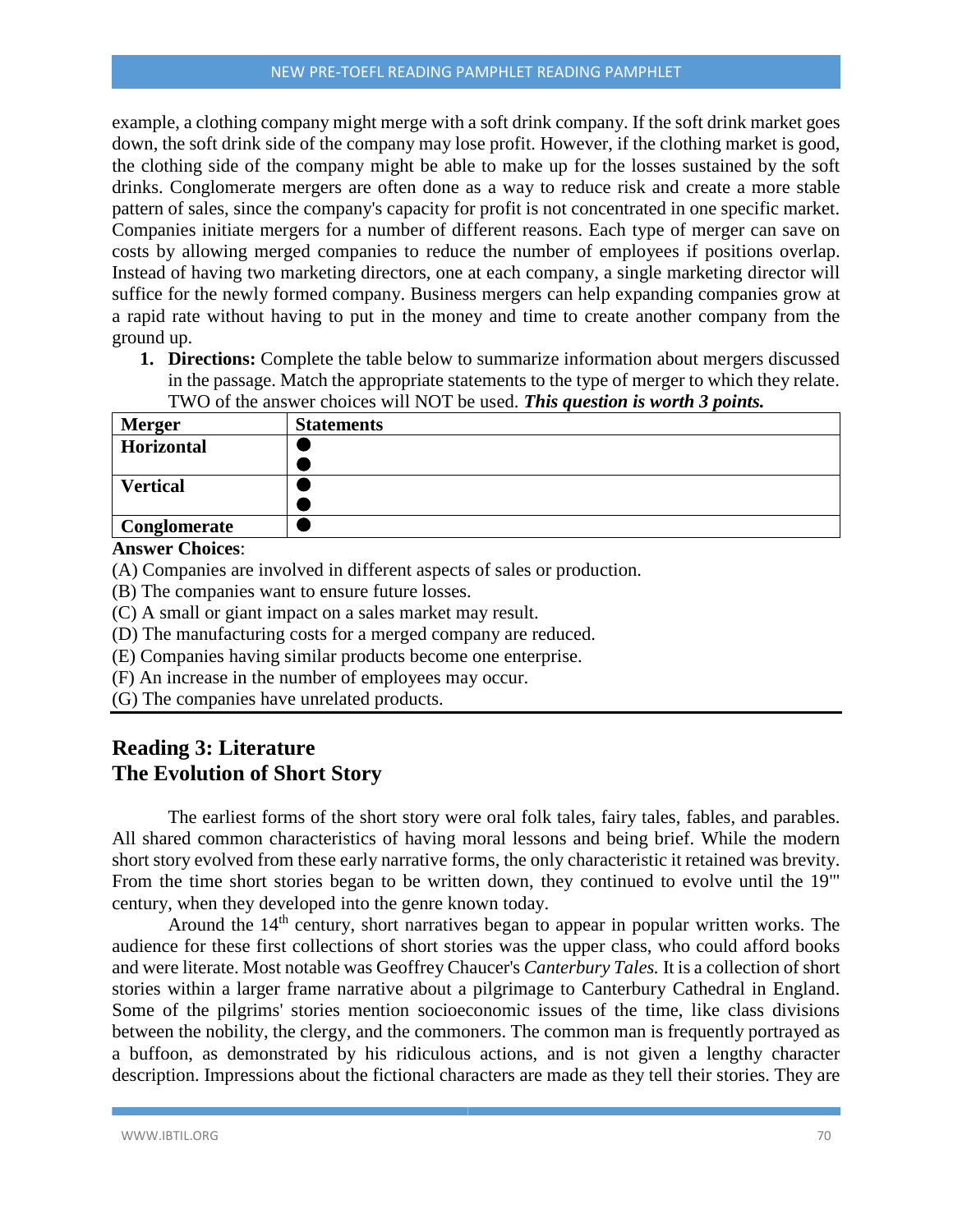satirical representations about those who held such positions at the time, not individuals in their own right. Similarly, in the latter part of the  $17<sup>th</sup>$  century, Charles Perrault published a book of fairy tales, many of which were adapted from earlier versions to entertain the adult audiences of French literary salons. Perrault's fairy tales were a combination of the rustic folklore and sophisticated mannerisms with which his readers were familiar. Perrault's fairy tales later became known as the Tales of Mother Goose.

It was not until the middle to late 1800s that the short story really emerged as a literary genre and gained popularity. In these tales, the small number of characters allows the author to fully develop the personalities of each one. The modern short story also starts at or near the main action that the story revolves around. American authors Edgar Allan Poe and Nathaniel Hawthorne each produced a collection of short stories during this time. Their works were well received by the massive literate middle class, who could sympathize with the motivations and emotions of the characters. The settings were enormously detailed and often took place in the present time or in recent history. The most influential factor of the rising popularity of short stories was the growing number of print magazines and journals. There was an increasing demand for short narratives that told a complete story within a single issue, unlike novels that had to be printed in installments. By publishing short stories in magazines and journals, they became accessible to the population at large for the first time.

The first literary theories about the short story were published during the latter part of the 19<sup>th</sup> century. This ensured its place as a literary genre. Many magazines today still publish short stories, and authors release collections of short stories to showcase their talents. Perhaps the reason short stories have always been so popular is because they give people the chance to escape into another world, if only for a brief amount of time.

**1. Directions:** Complete the table below to summarize information about the short story discussed in the passage. Select the appropriate phrases from the answer choices and match them to the time period to which they relate. TWO of the answer choices will NOT be used. *This question is worth 3 points.*

| <b>Time Period</b> | <b>Statements</b> |
|--------------------|-------------------|
| Pre-19th Century   |                   |
|                    |                   |
|                    |                   |
| Post-19th Century  |                   |
|                    |                   |

#### **Answer Choices**

- (A) Written as entertainment for those of high social rank
- (B) Popularized through periodical media
- (C) Contained longer length of story
- (D) Generalization of characters
- (E) Highly developed settings and characters
- (F) Were told strictly to teach others morals
- (G) Was considered a distinct genre of literature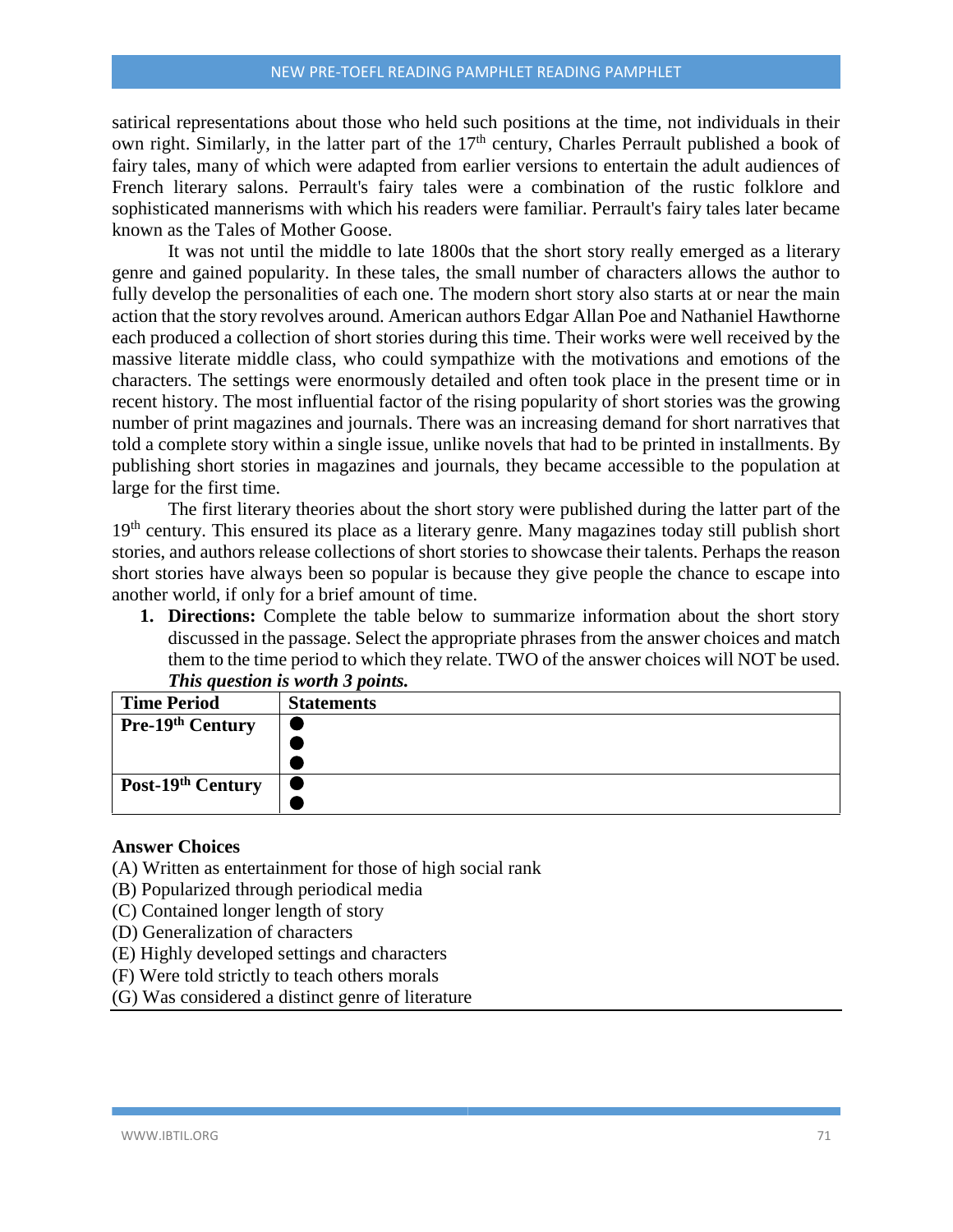## **Reading 4: Psychology Conflicts**

Conflicts, whether minor or significant, are present in many parts of people's lives. While the necessity of conflict is common to all, the manners in which individuals solve their conflicts vary widely. Many psychologists study what they have termed personal conflict styles. While each style varies in many ways, three of them are generally considered negative conflict styles. Called direct aggression, passive aggression, and nonassertive behavior, these styles are distinctly different and rarely solve a given conflict successfully.

Direct aggression can be understood as one of the most harmful conflict styles for both parties involved. Direct aggression is considered a highly combative style, in which an individual verbally attacks the other person involved. This may include verbal criticism of a person's character or appearance, teasing, threats, and the use of intimidating body language. This behavior can have various impacts both upon the aggressor and the other party. Perhaps most obvious are the effects, upon the target of the aggression. Victims can feel sadness, humiliation, embarrassment, or even be driven to aggression themselves. In a volatile situation, parties may be driven to physical violence, especially if both individuals use a style of direct aggression. Thus, the original aggressor may be in danger of physical harm due to the use of an aggressive conflict style. Rather than solving the conflict, aggression generally exacerbates a problem or introduces new conflicts. To exemplify direct aggression, imagine an older brother who teases or embarrasses a little brother when he wants to play with the younger child's toy. While it is likely that the older brother will not get his way, even his success may lead to further problems. Anger may grow in the younger brother, leading to an increase in conflict in the future .

A similar reliance upon aggressive behavior can be seen in the passive aggressive style. In contrast with the obvious antagonism of direct aggressors, passive aggression can be understood as an indirect communication of hostility. Generally, individuals find roundabout ways to express aggression, often avoiding direct conflict. Like direct aggression, passive aggressive behavior rarely has a positive effect upon the resolution of a conflict. Generally, the aggressor struggles to convey displeasure with a given situation. He or she attempts to send subtle messages to the other party, while perpetuating a front of friendliness. While this pretense can often last for the duration of one or many conflicts, its eventual breakdown can cause strong feelings of anger or emotional pain in the aggressor's victim. For example, a girl may become angry with a friend. However, instead of expressing her anger, she speaks negatively and spreads rumors about the friend to others, while remaining amiable to her face. Thus, the conflict is not resolved. The friend may not even realize that a conflict exists. However, the friend may discover after some time that the girl is behind the rumors. The conflict will understandably escalate after this point Like direct aggression, the passive aggressive style rarely leads to a successful resolution and, instead, create new conflicts.

Nonassertive behavior is another conflict style that is generally believed to engender negative results. However, it can in some cases be successfully used to avoid minor conflicts. Nonassertive behavior is defined as an unwillingness to participate in and solve a conflict. Nonassertive behavior can be caused by a fear of the other person or a lack of self-confidence. In general, nonassertive behavior manifests in one of two ways: through accommodation, in which the individual ignores his or her own needs in order to oblige the other party, or through avoidance,